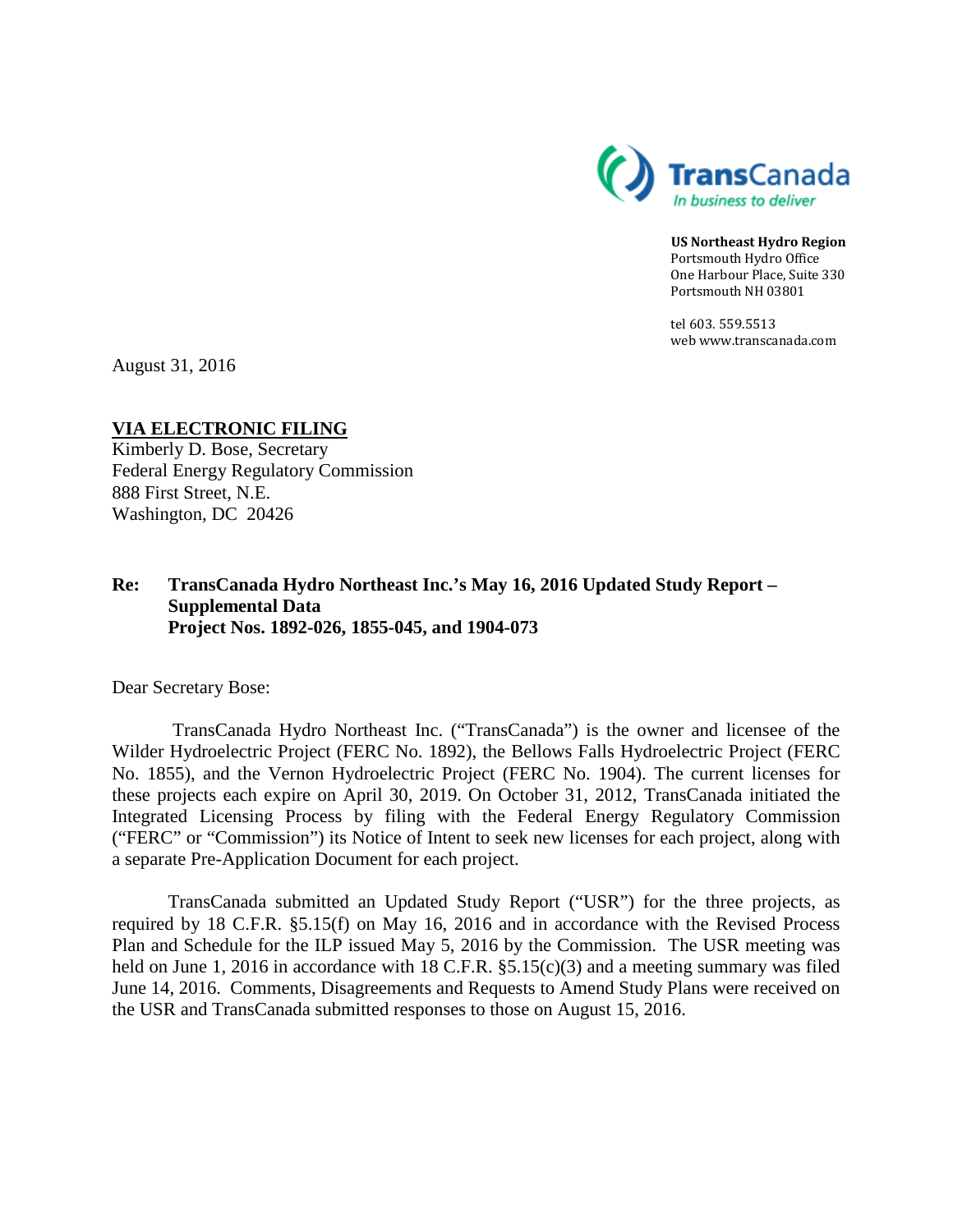Kimberly D. Bose, Secretary August 31, 2016 Page | 2

With this filing, TransCanada submits supplemental data requested in comment letters and as TransCanada noted in its August 15, 2016 response:

- 1. Study 8 Channel Morphology and Benthic Habitat Study. Attached herein: HEC-RAS model cross sections at study site transects, and cross section selection rationale).
- 2. Study 19 American Eel Downstream Passage Assessment. Attached in Excel format: project discharge by discharge point at the time of passage for each radio-tagged fish.
- 3. Study 22 Downstream Migration of Juvenile American Shad at Vernon. Attached in Excel format: project operations data for the period encompassing first release to last passage of radio-tagged fish.

If there are any questions regarding the information provided in this filing or the process, please contact John Ragonese at 603-498-2851 or by emailing [john\\_ragonese@transcanada.com.](mailto:john_ragonese@transcanada.com)

Sincerely,

John 4 Jame

John L. Ragonese FERC License Manager

Attachment: Supplemental Data for May 16, 2016 USR Studies 8, 19, 22

cc: Interested Parties List (distribution through email notification of availability and download from TransCanada's relicensing web site [www.transcanada-relicensing.com\)](http://www.transcanada-relicensing.com/).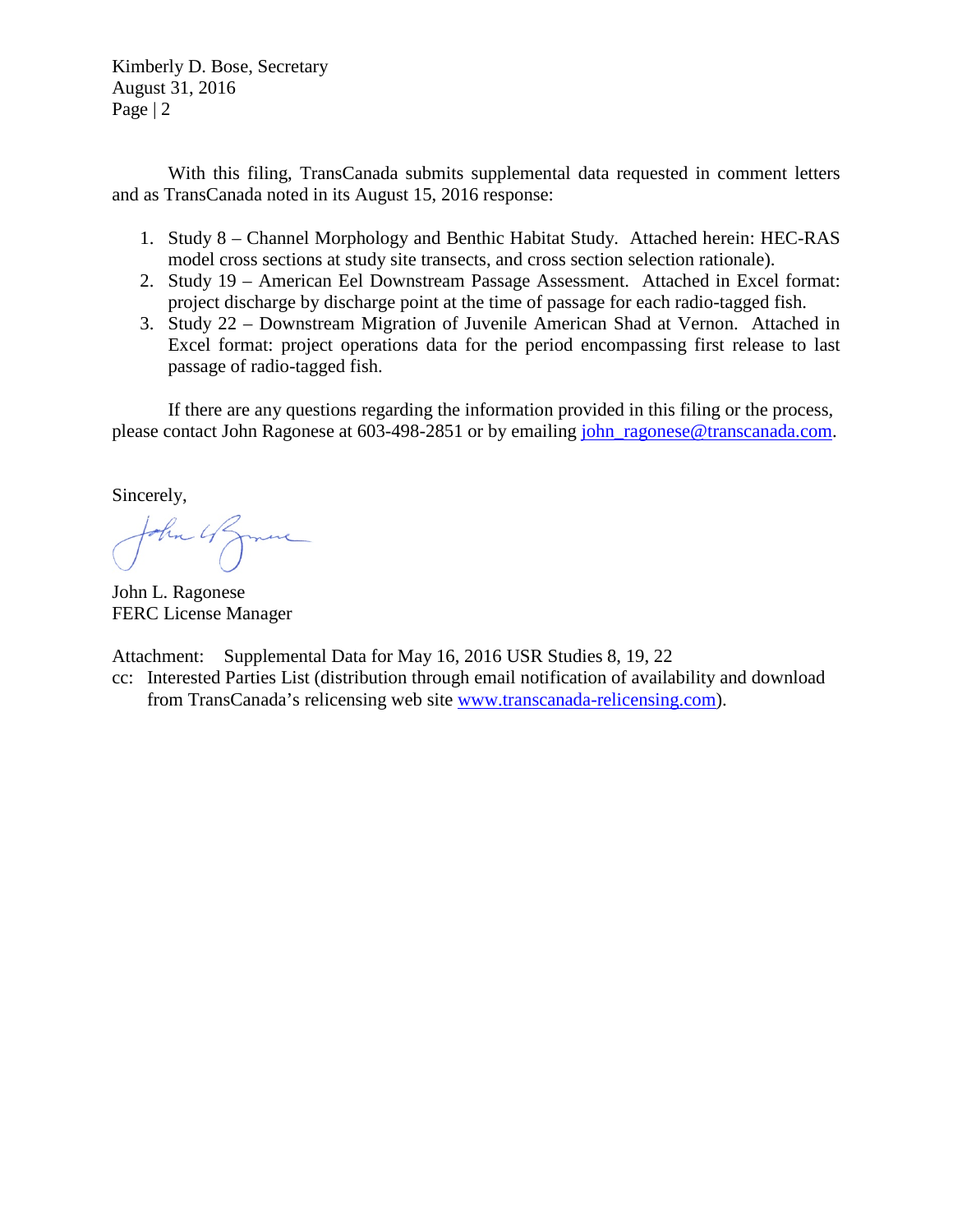# **TRANSCANADA HYDRO NORTHEAST INC.**

# **ILP Study 8 Channel Morphology and Benthic Habitat Study**

# *Supplement to Revised Study Report*

# **In support of Federal Energy Regulatory Commission Relicensing of:**

Wilder Hydroelectric Project (FERC Project No. 1892-026) Bellows Falls Hydroelectric Project (FERC Project No. 1855-045) Vernon Hydroelectric Project (FERC Project No. 1904-073)

# *Prepared for*

TransCanada Hydro Northeast Inc. 4 Park Street, Suite 402 Concord, NH 03301

# *Prepared by*

Stantec Consulting Services Inc. 136 West Street, Suite 203 Northampton, Massachusetts 01060-3711

and

Normandeau Associates, Inc. 25 Nashua Road Bedford NH 03110

**August 31, 2016**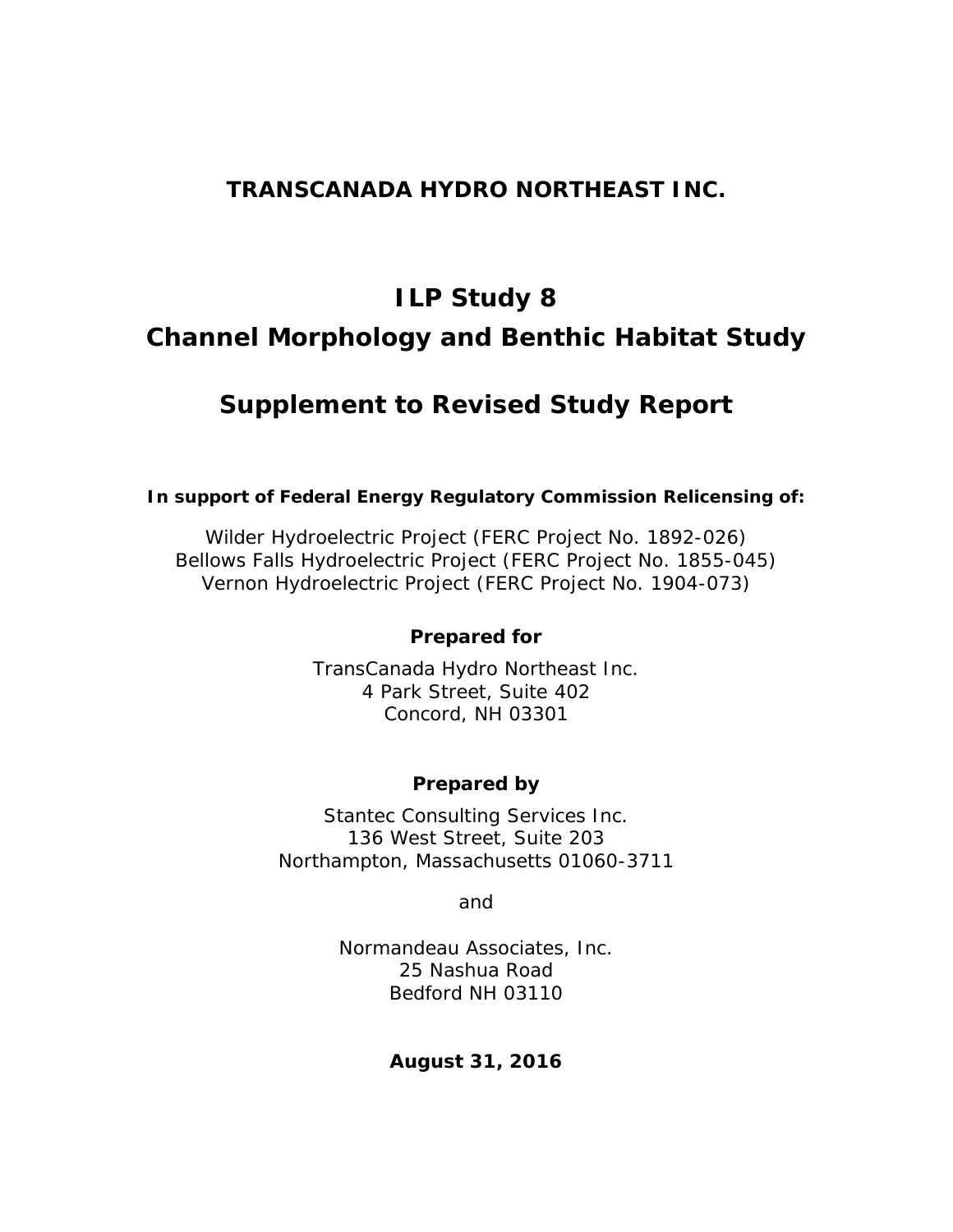

| To:   | Maryalice Fischer     | From: | Michael Chelminski and Robin<br>MacEwan |
|-------|-----------------------|-------|-----------------------------------------|
|       | Normandeau Associates |       | Stantec Consulting Services Inc.        |
| File: | 195600876             | Date: | August 26, 2016                         |

#### **Reference: Supplemental Information in Response to Comments on Study 8 – Channel Morphology and Benthic Habitat**

This memo provides the supplemental data for Study 8 (Channel Morphology and Benthic Habitat) that were identified in the August 15, 2016, Response to Comments submitted to the Federal Energy Regulatory Committee (FERC) regarding TransCanada Hydro Northeast Inc.'s May 16, 2016, Updated Study Report for Project Nos 1892-026, 1855-045, and 1904-075 (August 15, 2016, Response to Comments).

This memo provides supplemental information addressing Study 8 Comments No. 3 and No. 5 of the August 15, 2016, Response to Comments filing, including Study 4 HEC-RAS model cross sections at Study 8 study sites and information regarding cross section evaluation and selection.

# **HEC-RAS CROSS SECTION IDENTIFICATION PROCESS**

Hydraulic parameters that were used in analyses performed as part of Study 8 were obtained from the one-dimensional, numerical hydraulic model that was developed as part of ILP Study 4 (Hydraulic Model Study) using the HEC-RAS software system developed by the U.S. Army Corps of Engineers. The first three paragraphs from Section 4.5.2 of the Study 8 Report are included below to provide context on the process that was used to identify data from the Study 4 HEC-RAS model for analyses as part of Study 8.

#### *4.5.2 Hydraulic Model Study (Study 4)*

*Information obtained from Study 4, including stage-shear stress and stage- discharge curves, was used to evaluate the stability of coarse-grained substrates over a range of water surface elevations (WSEs) and flows in the vicinity of each mainstem site and applicable tributary sites. The range of evaluated flows included flows greater than the project facility MGFs. Incipient motion criteria presented in Table 4.6 were compared to calculated shear stresses based on stage-shear stress data obtained from Study 4 at each mainstem site. This comparison was developed to evaluate the stability of the median particle size class(es) at these sites.* 

*Information from Study 4 was obtained in the vicinity of the twelve mainstem sites and four of the tributary sites (08-T02, 08-T04, 08-T14, and 08-T16) which are located in close proximity to modeled areas of the Connecticut River. The two additional tributary sites (08-T01 and 08-T12) are located upstream from the limits of the hydraulic model developed as a part of Study 4 and as a result hydraulic model data is not available for these tributary sites.*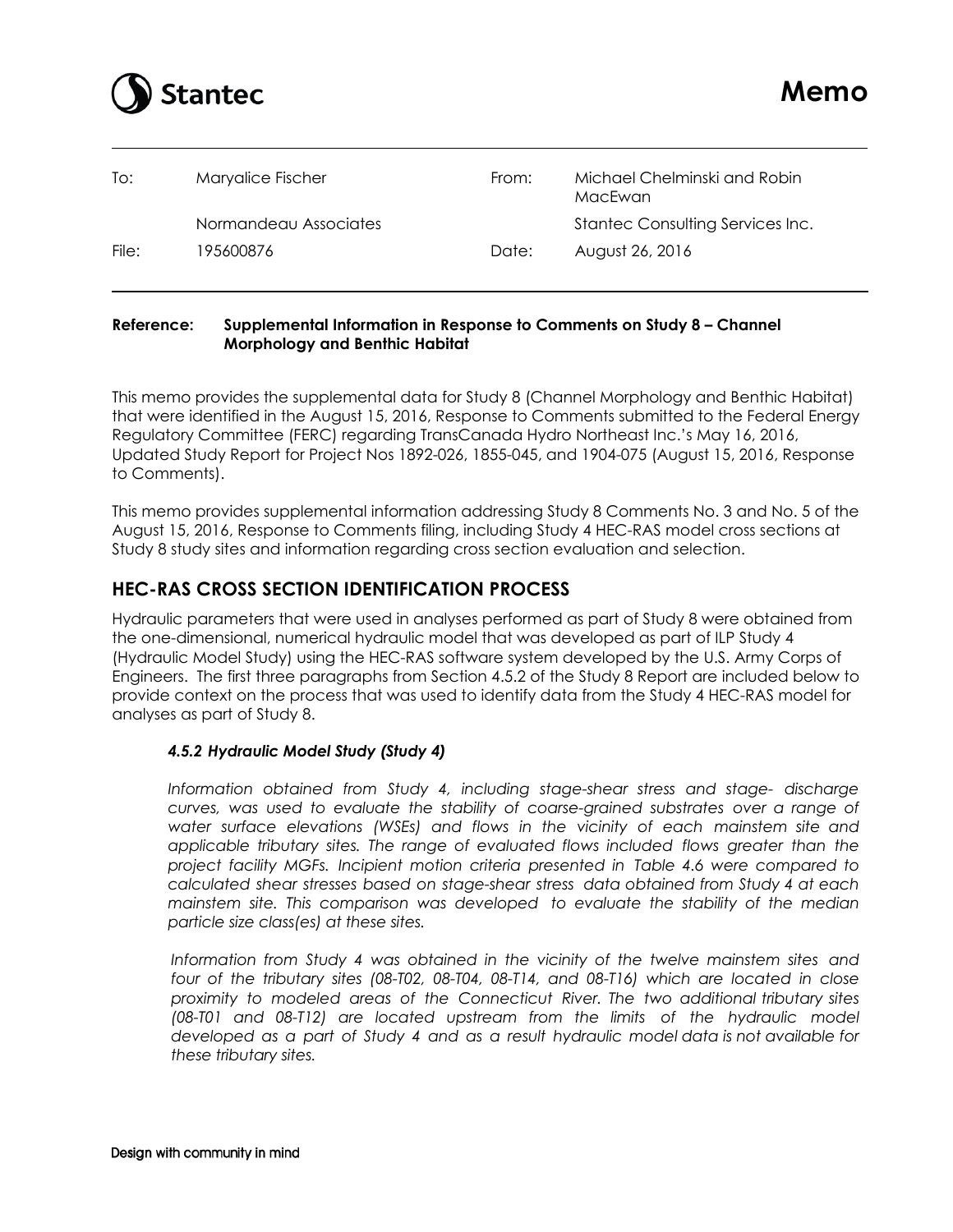

August 26, 2016 Maryalice Fischer Page 2 of 19

#### **Reference: Supplemental Information in Response to Comments on Study 8 – Channel Morphology and Benthic Habitat**

*Information from Study 4 was obtained for between two and seven hydraulic model cross sections for the mainstem sites, with the requested number of cross sections dependent on the spatial extent of each site relative to the location of adjacent hydraulic model cross sections. Similarly, information from Study 4 was obtained for between one and six hydraulic model c*ross sections for the four tributary sites for which information from Study 4 is used.

# **SUPPLEMENTAL INFORMATION IN RESPONSE TO COMMENTS 3 AND 5**

The following sections of this memo describe the HEC-RAS model cross sections at the 12 mainstem and 4 tributary study sites that were evaluated as part of Study 8 using data obtained from the ILP Study 4 HEC-RAS model. Referenced cross section (XSec) numbers are as presented in the ILP Study 4 HEC-RAS model, and increase moving upstream along the study reach of the Connecticut River.

Information provided in this memo is organized by Study 8 study site and includes:

- 1. Identification of evaluated Study 4 HEC-RAS model cross sections at each Study 8 study site;
- 2. Flow / shear stress curves for evaluated HEC-RAS model cross sections;
- 3. Rational for selection of HEC-RAS cross sections for use as a part of Study 8;
- 4. Location of selected HEC-RAS cross-sections relative to Study 8 study site transects; and
- 5. Plots of the HEC-RAS model cross sections evaluated as a part of Study 8 (provided as an attachment to this memo).

Factors that were used to evaluate Study 4 HEC-RAS model output data and select HEC-RAS model cross sections for use as part of Study 8 included:

- Proximity of HEC-RAS model cross sections to the respective Study 8 study site;
- Similarity of the HEC-RAS model cross-section data with data at adjacent cross sections; and
- Flow / shear stress curves.

Proximity of the HEC-RAS model cross sections to the Study 8 study sites was the sole criteria used to initially identify potential cross sections from which flow / shear stress data could potentially be used as part of Study 8. The HEC-RAS model results and associated output data can vary as a result of factors including localized geometric conditions, and flow / shear stress data for the initially identified cross sections was evaluated for similarity of the data. The objective of this comparison was to identify representative conditions based on comparison of the identified cross sections adjacent to each Study 8 study site. An additional factor that was considered was preference for monotonic flow / shear stress curves where present. In some of the evaluated flow / shear stress curves, the non-monotonic curves depict very high shear stresses at low flows that are not consistent with conditions observed during the Study 8 site visits. Except where otherwise noted, the flow / shear stress curve in closest proximity to the study sites with the highest shear stress at the MGF was selected for use as part of Study 8. The basis for selecting the curve with the highest shear stress at the MGF is that this approach allows for a conservative evaluation of substrate stability.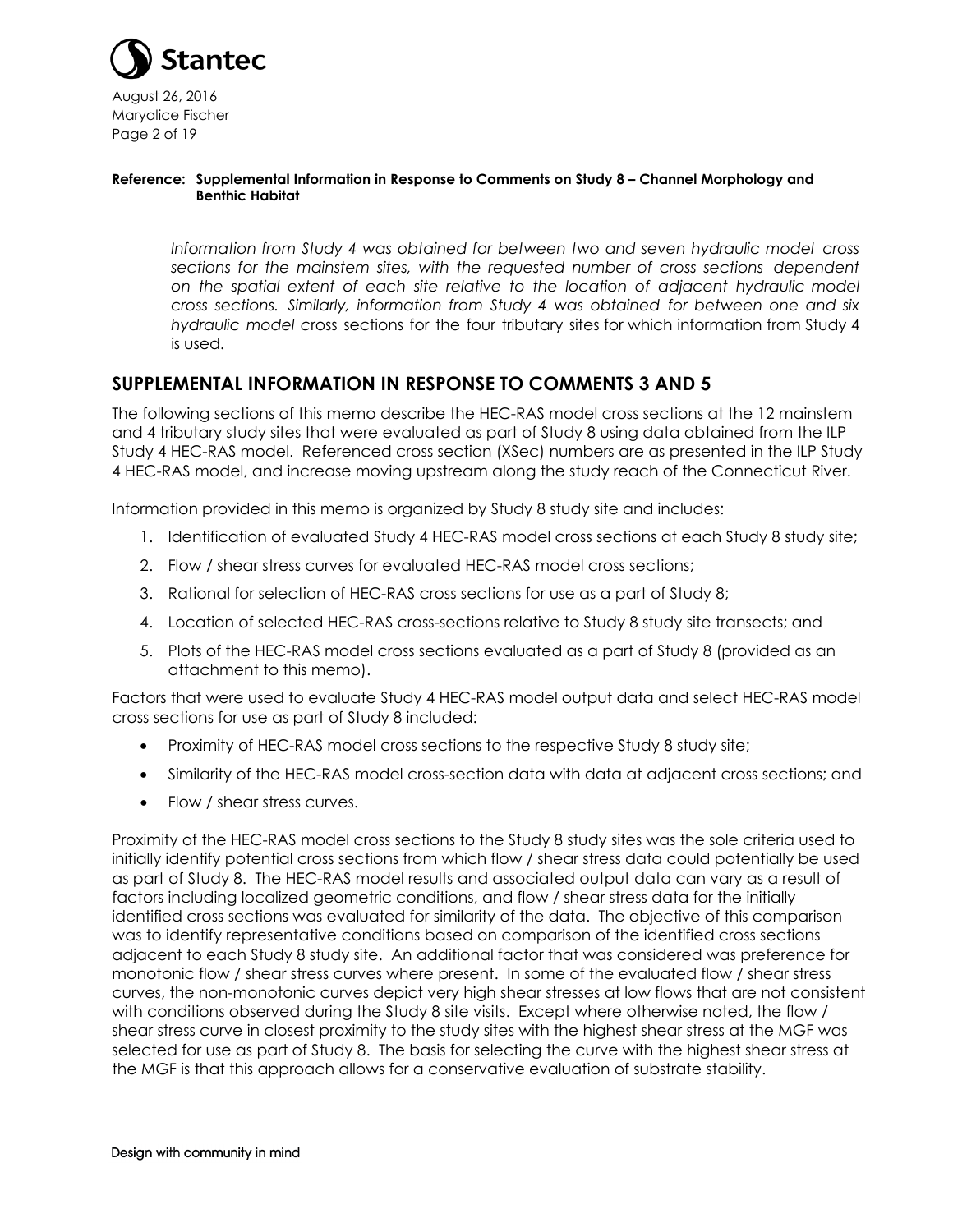

August 26, 2016 Maryalice Fischer Page 3 of 19

#### **Reference: Supplemental Information in Response to Comments on Study 8 – Channel Morphology and Benthic Habitat**

#### **MAINSTEM SITE 08-M01**

Two Study 4 cross sections (XSecs 868 and 869) were identified as the cross sections located closest to Study 8 mainstem study site 08-M01. Figure 1 is a stage-shear stress plot of data from Study 4 at these cross sections (in this figure, MGF represents the maximum nominal generating flow of the project upstream from the study site as described in Section 4.4.1 of the Study 8 report).

The cross section with the greater shear stress (XSec 868) was selected for use as part of Study 8, and the cross section with lower shear stress (XSec 869) was eliminated from analysis. XSec 868 is located approximately 25 feet (ft) downstream and approximately parallel to the Study 8 transect at mainstem site 08-M01. (In the vicinity of 08-M01, XSec 869 is located approximately 100 ft upstream from XSec 868.)



# **Figure 1: Mainstem Site 08-M01**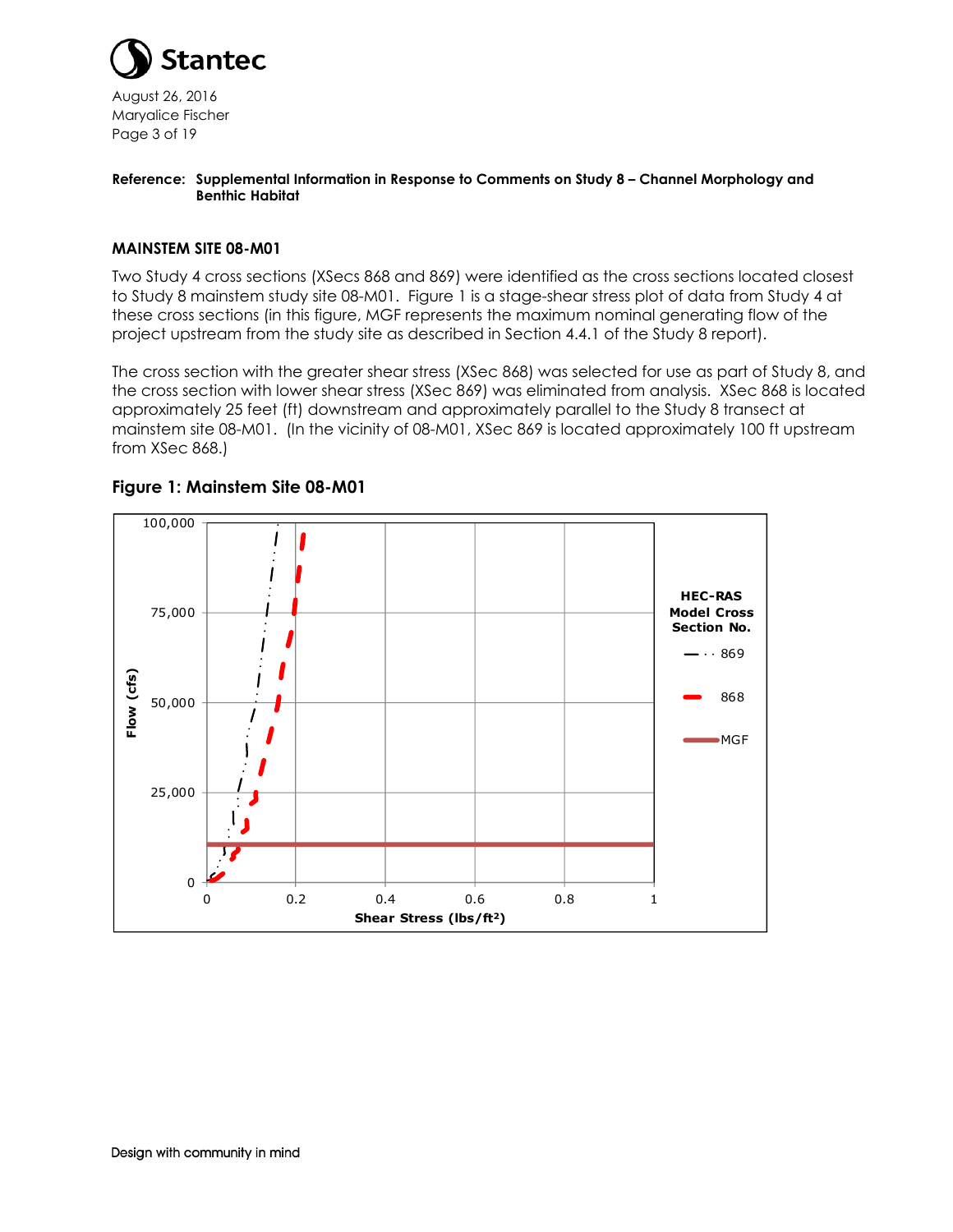

August 26, 2016 Maryalice Fischer Page 4 of 19

#### **Reference: Supplemental Information in Response to Comments on Study 8 – Channel Morphology and Benthic Habitat**

#### **MAINSTEM SITE 08-M04**

Two Study 4 cross sections (XSecs 836 and 837) were identified for evaluation in association with Study 8 mainstem site 08-M04. These cross sections were evaluated for use at this site because they both cross the multiple channels of the Connecticut River adjacent to this site. XSec 835, which is located downstream from this study site, crosses the Connecticut River where it has a single channel and was therefore not evaluated at this site. Figure 2 is a stage-shear stress plot of data from Study 4 at these cross sections (in this figure, MGF represents the maximum nominal generating flow of the project upstream from the study site as described in Section 4.4.1 of the Study 8 report).

Section 4.5.2 of the Study 8 Report addresses cases where the shear stress data obtained from the Study 4 HEC-RAS model is non-monotonic; this is that case at mainstem site 08-M04. XSec 836 was selected for use as part of Study 8 because it passes through the two Study 8 transects at mainstem site 08-M04. XSec 837 is located approximately 550 ft upstream from XSec 836.



### **Figure 2: Mainstem Site 08-M04**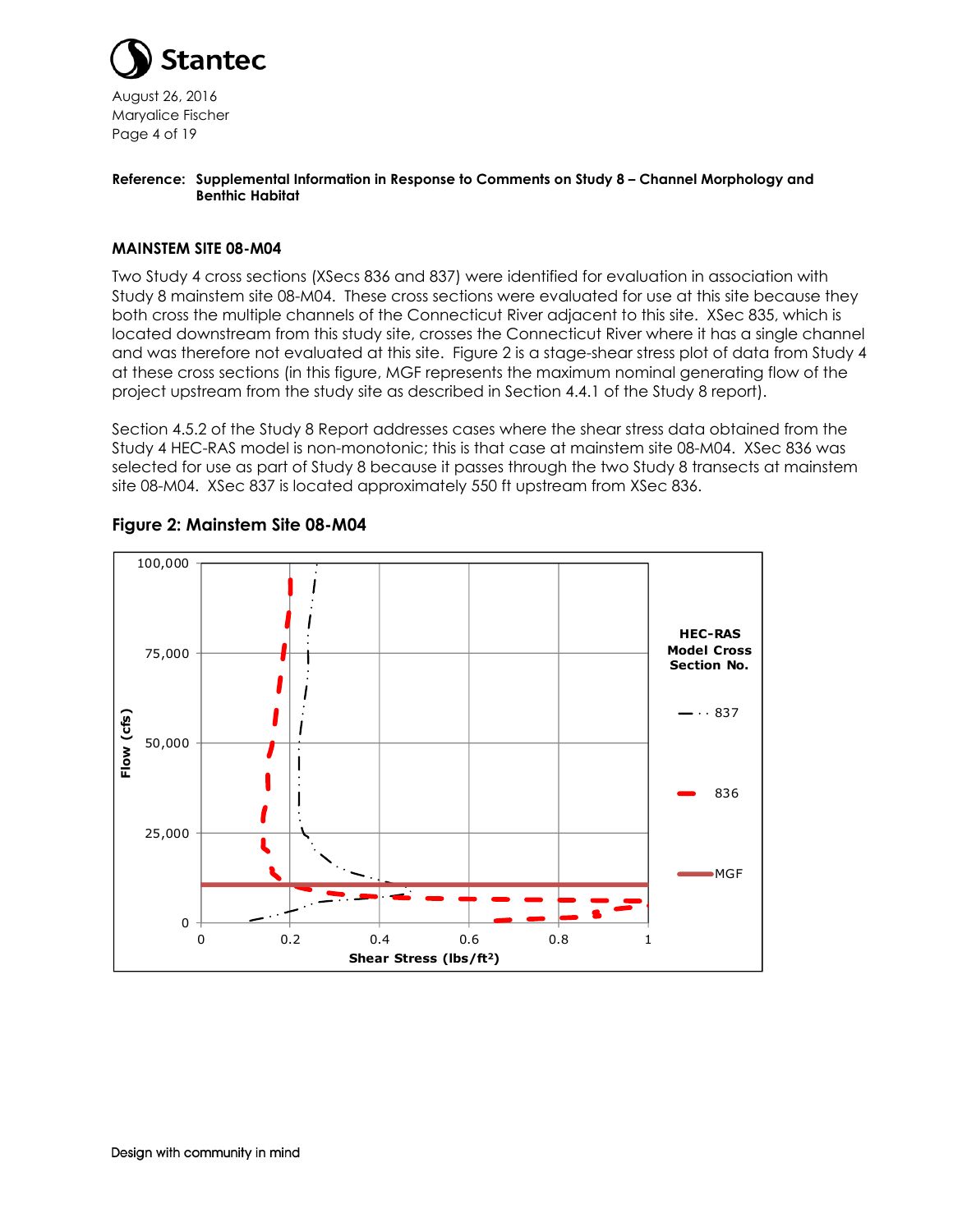

August 26, 2016 Maryalice Fischer Page 5 of 19

#### **Reference: Supplemental Information in Response to Comments on Study 8 – Channel Morphology and Benthic Habitat**

#### **MAINSTEM SITE 08-M05**

Three Study 4 cross sections (XSecs 806, 807, and 808) were identified as the cross sections located closest to Study 8 mainstem site 08-M05. Figure 3 is a stage-shear stress plot of data from Study 4 at these cross sections (in this figure, MGF represents the maximum nominal generating flow of the project upstream from the study site as described in Section 4.4.1 of the Study 8 report).

XSec 806 is located over 500 ft downstream from the Study 8 transects and was eliminated based on its distance from the study site relative to XSecs 807 and 808. XSecs 807 and 808 are located in a transitional area at the upstream end of the island bar on which mainstem site 08-M05 is located. XSec 807 intersects mainstem study site 08-M05 and has a higher shear stress at the MGF relative to XSec 808 (which is located over 300 ft upstream from XSec 807); XSec 807 was therefore selected for use as a part of Study 8.



#### **Figure 3: Mainstem Site 08-M05**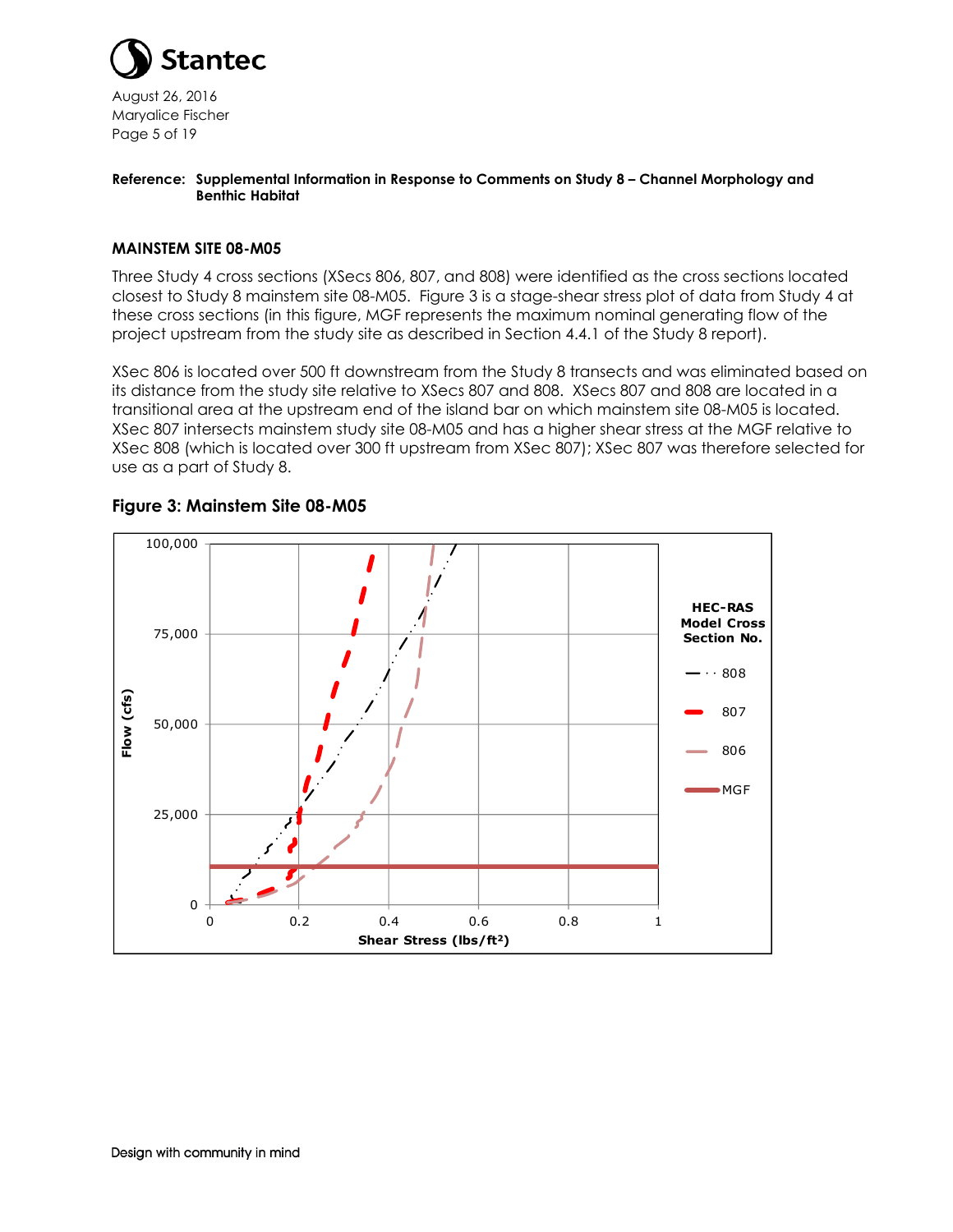

August 26, 2016 Maryalice Fischer Page 6 of 19

#### **Reference: Supplemental Information in Response to Comments on Study 8 – Channel Morphology and Benthic Habitat**

#### **MAINSTEM SITE 08-M07**

Three Study 4 cross sections (XSecs 785, 786, and 787) were identified as the cross sections located closest to Study 8 mainstem Site 08-M07. Figure 4 is a stage-shear stress plot of data from Study 4 at these cross sections (in this figure, MGF represents the maximum nominal generating flow of the project upstream from the study site as described in Section 4.4.1 of the Study 8 report).

XSec 786 intersects mainstem study site 08-M07 and was therefore selected for use as a part of Study 8. (XSecs 785 and 787 are located approximately 500 ft downstream and upstream, respectively, from the selected cross section.)



#### **Figure 4: Mainstem Site 08-M07**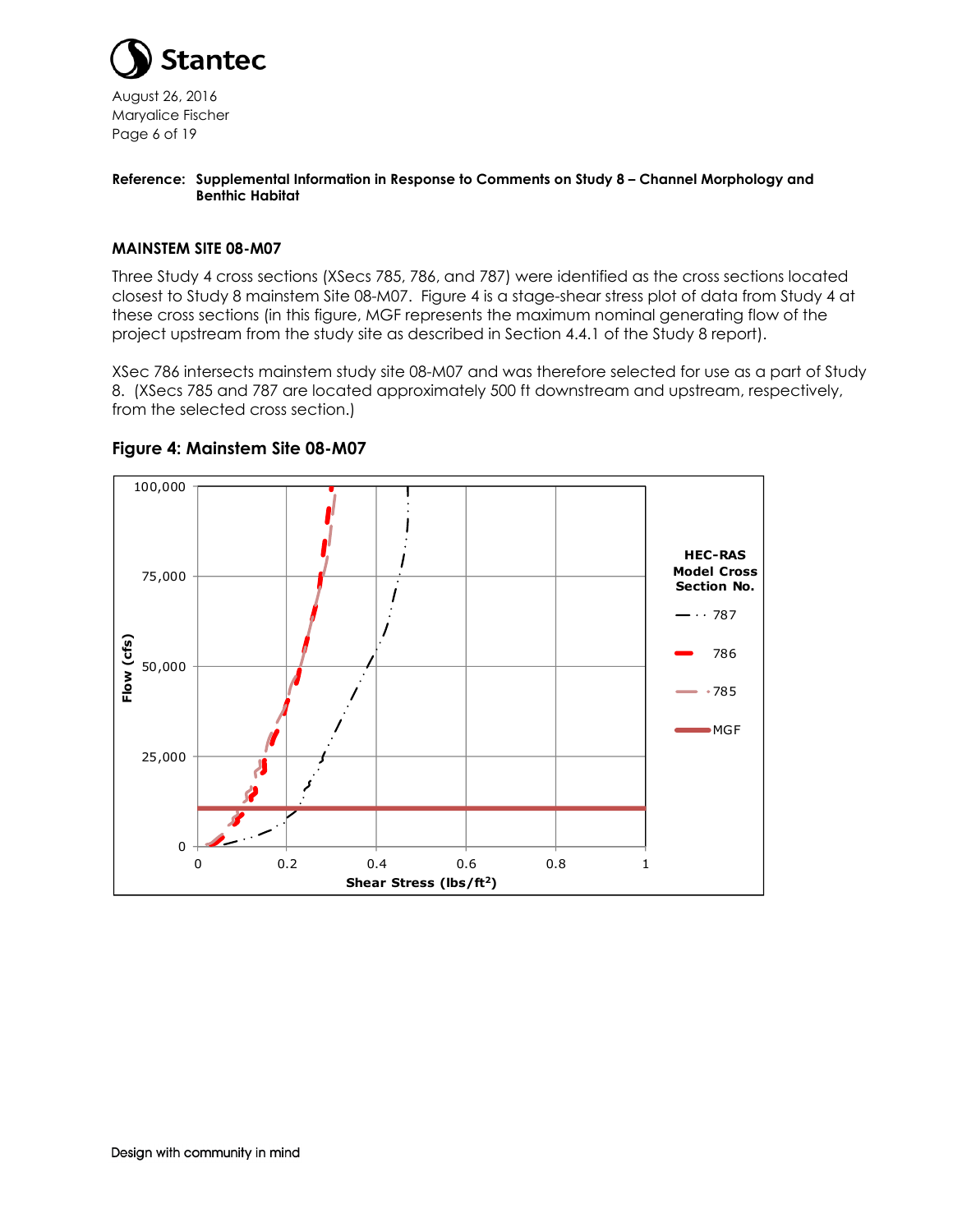

August 26, 2016 Maryalice Fischer Page 7 of 19

#### **Reference: Supplemental Information in Response to Comments on Study 8 – Channel Morphology and Benthic Habitat**

#### **MAINSTEM SITE 08-M08**

Three Study 4 cross sections (XSecs 767, 768, and 769) were identified as the cross section located closest to Study 8 mainstem Site 08-M08. Figure 5 is a stage-shear stress plot of data from Study 4 at these cross sections (in this figure, MGF represents the maximum nominal generating flow of the project upstream from the study site as described in Section 4.4.1 of the Study 8 report).

XSec 768 intersects mainstem study site 08-M08 and was therefore selected for use as a part of Study 8. (XSec 767 is located over 300 ft downstream from, and XSec 769 is located over 500 ft upstream from, the selected cross section.)



#### **Figure 5: Mainstem Site 08-M08**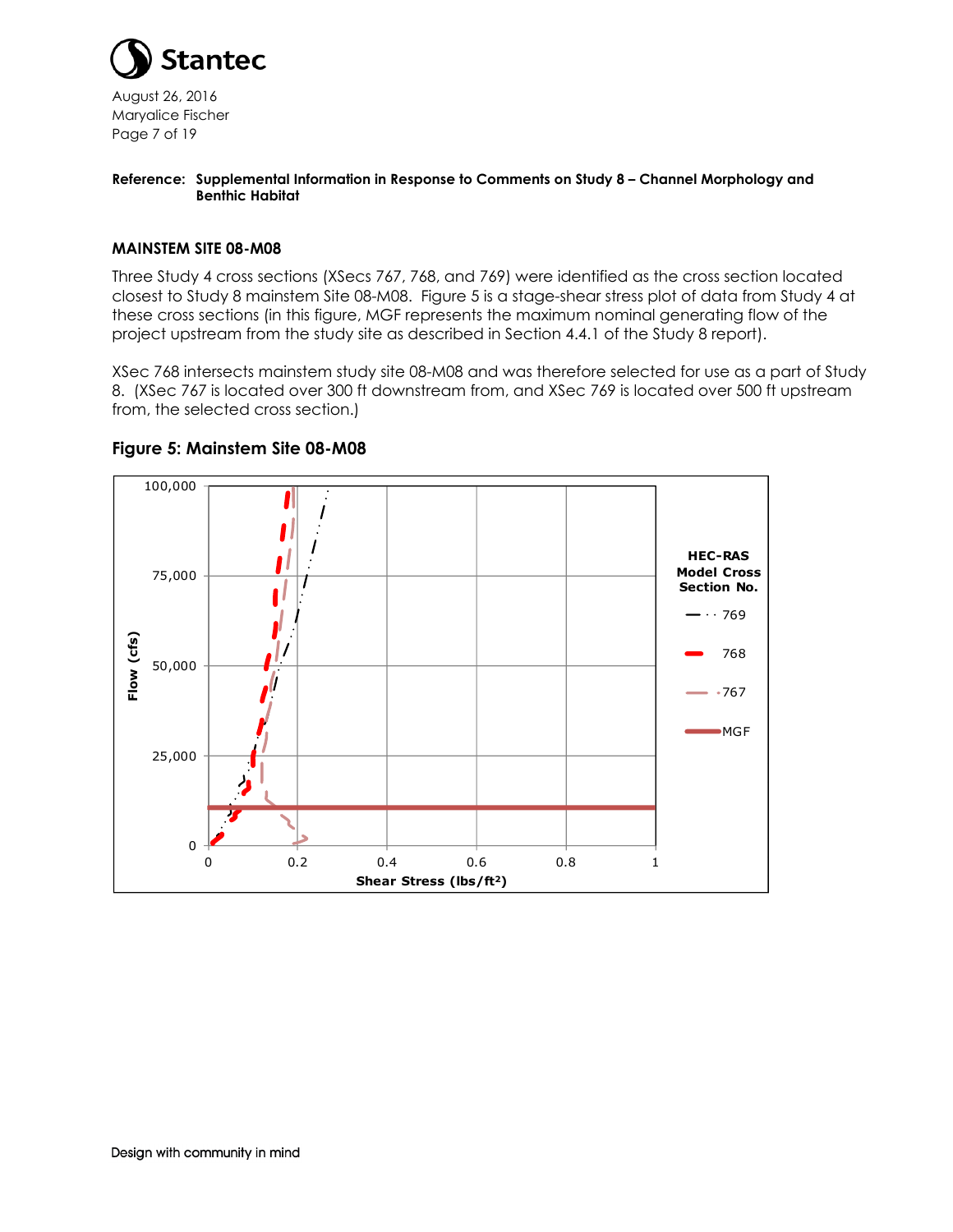

August 26, 2016 Maryalice Fischer Page 8 of 19

#### **Reference: Supplemental Information in Response to Comments on Study 8 – Channel Morphology and Benthic Habitat**

#### **MAINSTEM SITE 08-M10**

Three Study 4 cross sections (XSecs 733, 734, and 735) were identified as the cross sections located closest to Study 8 mainstem Site 08-M10. Figure 6 is a stage-shear stress plot of data from Study 4 at these cross sections (in this figure, MGF represents the maximum nominal generating flow of the project upstream from the study site as described in Section 4.4.1 of the Study 8 report).

XSec 734 passes through mainstem study site 08-M10, but the flow-shear stress data at this XSec is non-monotonic and varies substantially from data at the upstream and downstream sections (XSecs 733 and 735). Based on the similarity of the data at XSecs 733 and 735 and the non-monotonic flowshear stress curve at XSec 734, XSec 733 was selected for use as a part of Study 8. XSec 733 is the closest cross section to XSec 734 and is located approximately 540 ft downstream from XSec 734.



#### **Figure 6: Mainstem Site 08-M10**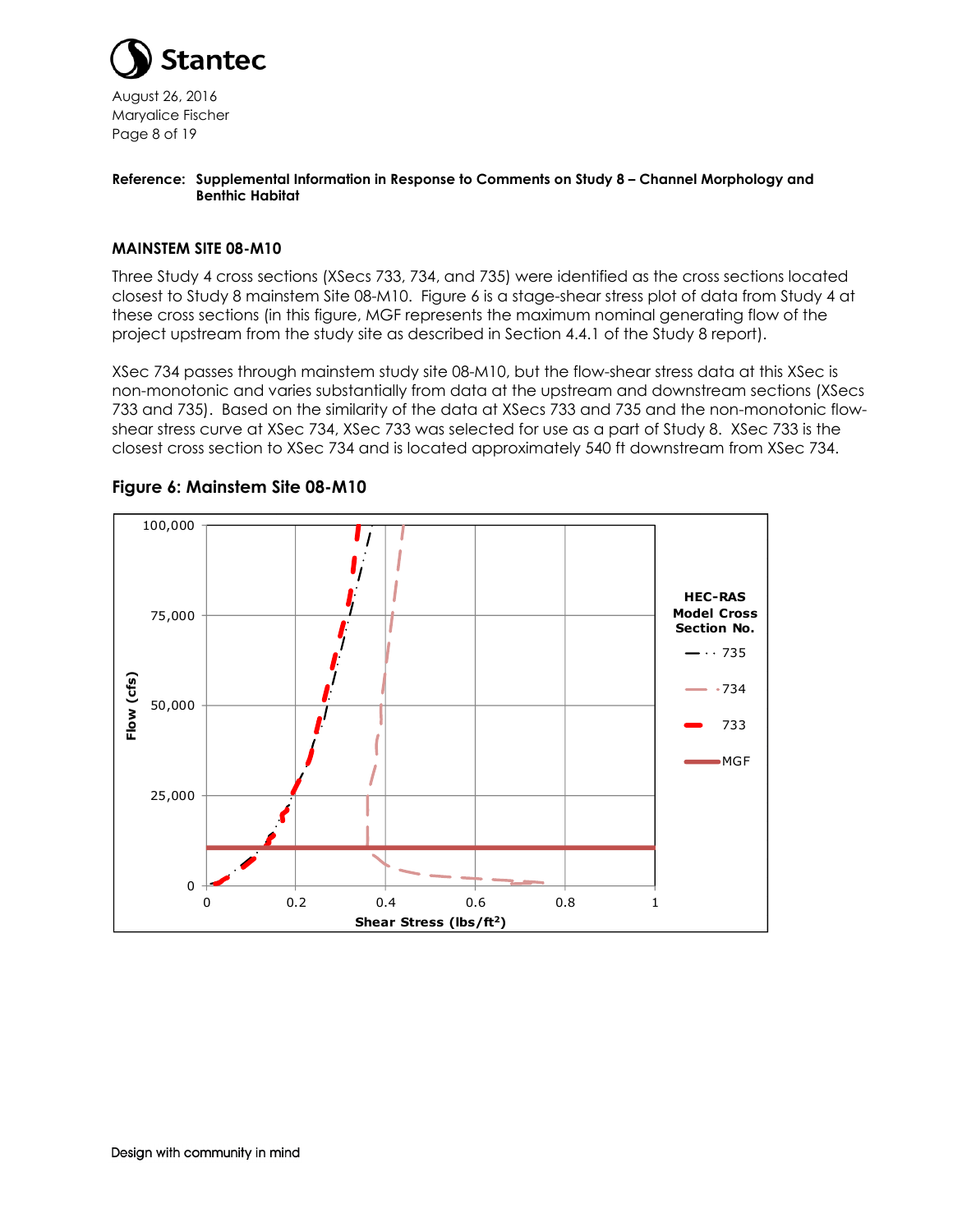

August 26, 2016 Maryalice Fischer Page 9 of 19

#### **Reference: Supplemental Information in Response to Comments on Study 8 – Channel Morphology and Benthic Habitat**

#### **MAINSTEM SITE 08-M12**

Three Study 4 cross sections (XSecs 708, 709, and 710) were identified as the cross sections located closest to Study 8 mainstem Site 08-M12. Figure 7 is a stage-shear stress plot of data from Study 4 at these cross sections (in this figure, MGF represents the maximum nominal generating flow of the project upstream from the study site as described in Section 4.4.1 of the Study 8 report).

XSec 709 intersects mainstem study site 08-M12, is non-monotonic and has a relatively high shear stress at a low flow. XSec 710 is located approximately 380 ft upstream from XSec 709; this cross section has the highest shear stress at the MGF and is monotonic, and it was therefore selected for use as a part of Study 8.



#### **Figure 7: Mainstem Site 08-M12**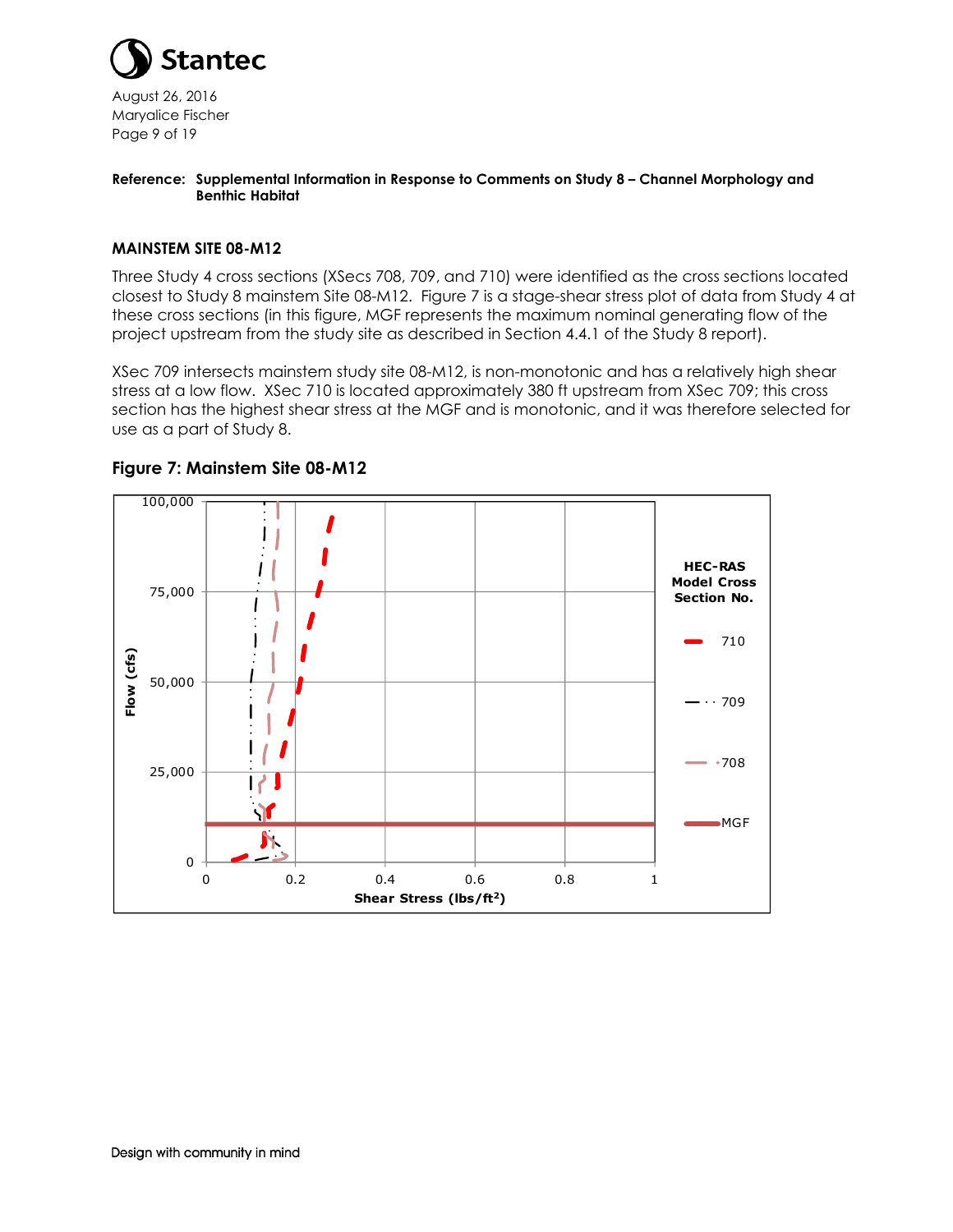

August 26, 2016 Maryalice Fischer Page 10 of 19

#### **Reference: Supplemental Information in Response to Comments on Study 8 – Channel Morphology and Benthic Habitat**

#### **MAINSTEM SITE 08-M13**

Five Study 4 cross sections (XSecs 696, 697, 698, 699, and 700) were identified as the cross sections located closest to Study 8 mainstem site 08-M13. Figure 8 is a stage-shear stress plot of data from Study 4 at these cross sections (in this figure, MGF represents the maximum nominal generating flow of the project upstream from the study site as described in Section 4.4.1 of the Study 8 report).

XSec 698 passes through mainstem study site 08-M13, but the shear stress data is lower than that at the three adjacent sections (XSecs 696, 697, and 699), which have very similar curves and bound the study site. While XSec 700 has higher shear stresses relative to the downstream sections, XSec 699 was selected for evaluations as part of Study 8 as it is closer to the study site. XSec 699 crosses the river approximately 200 ft upstream from mainstem study site 08-M13.



#### **Figure 8: Mainstem Site 08-M13**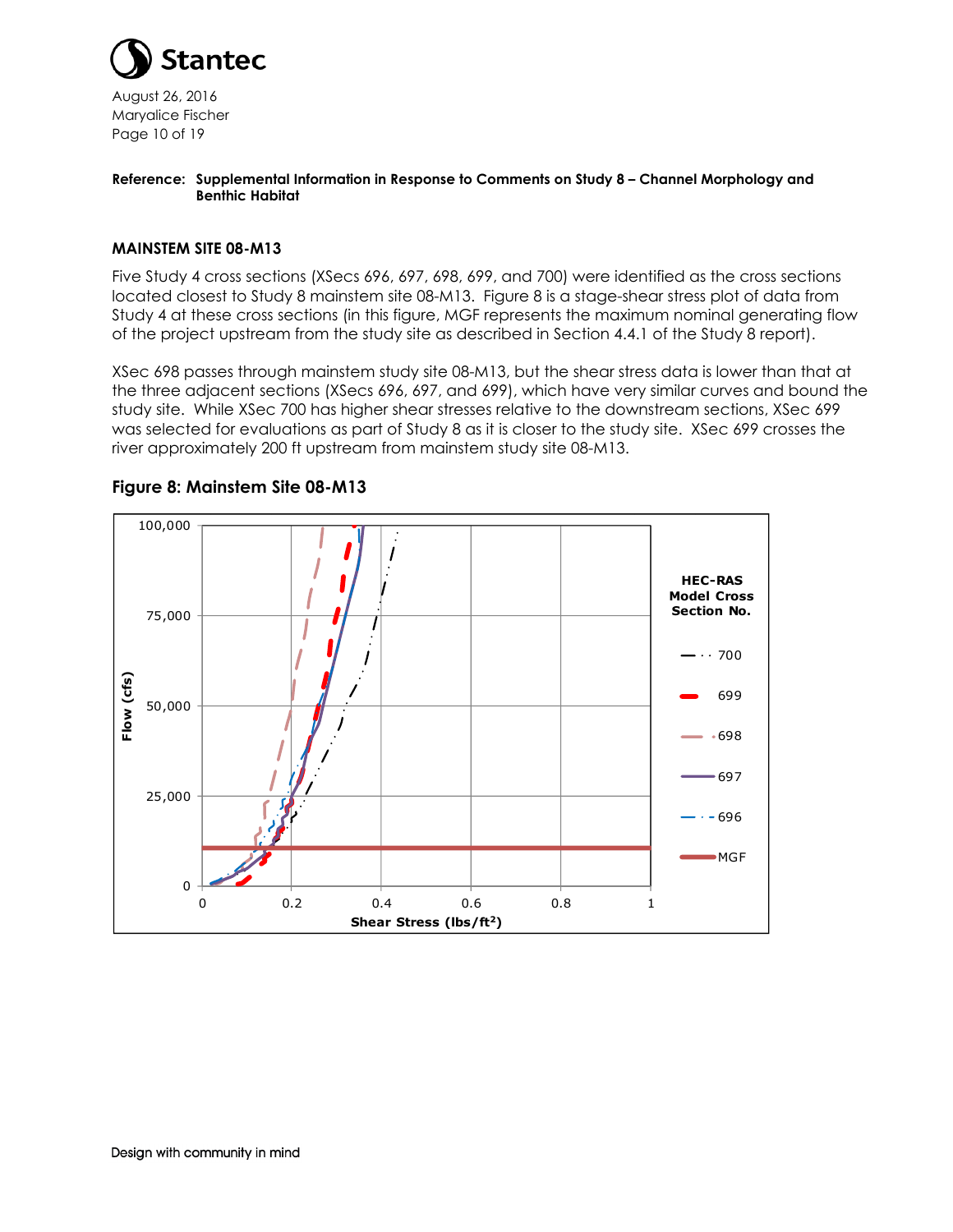

August 26, 2016 Maryalice Fischer Page 11 of 19

#### **Reference: Supplemental Information in Response to Comments on Study 8 – Channel Morphology and Benthic Habitat**

#### **MAINSTEM SITE 08-M15**

Two Study 4 cross sections (XSecs 494 and 495) were identified as the cross sections located closest to Study 8 mainstem Site 08-M15. Figure 9 is a stage-shear stress plot of data from Study 4 at these cross sections (in this figure, MGF represents the maximum nominal generating flow of the project upstream from the study site as described in Section 4.4.1 of the Study 8 report).

The two evaluated cross sections have similar flow-shear stress curves, and XSec 495 was selected for use as part of Study 8 as it passes closer to mainstem study site 08-M15 (XSec 495 crosses approximately 25 ft upstream from the upstream end of the study site, whereas XSec 494 is located approximately 160 ft downstream from the downstream end of the study site).



#### **Figure 9: Mainstem Site 08-M15**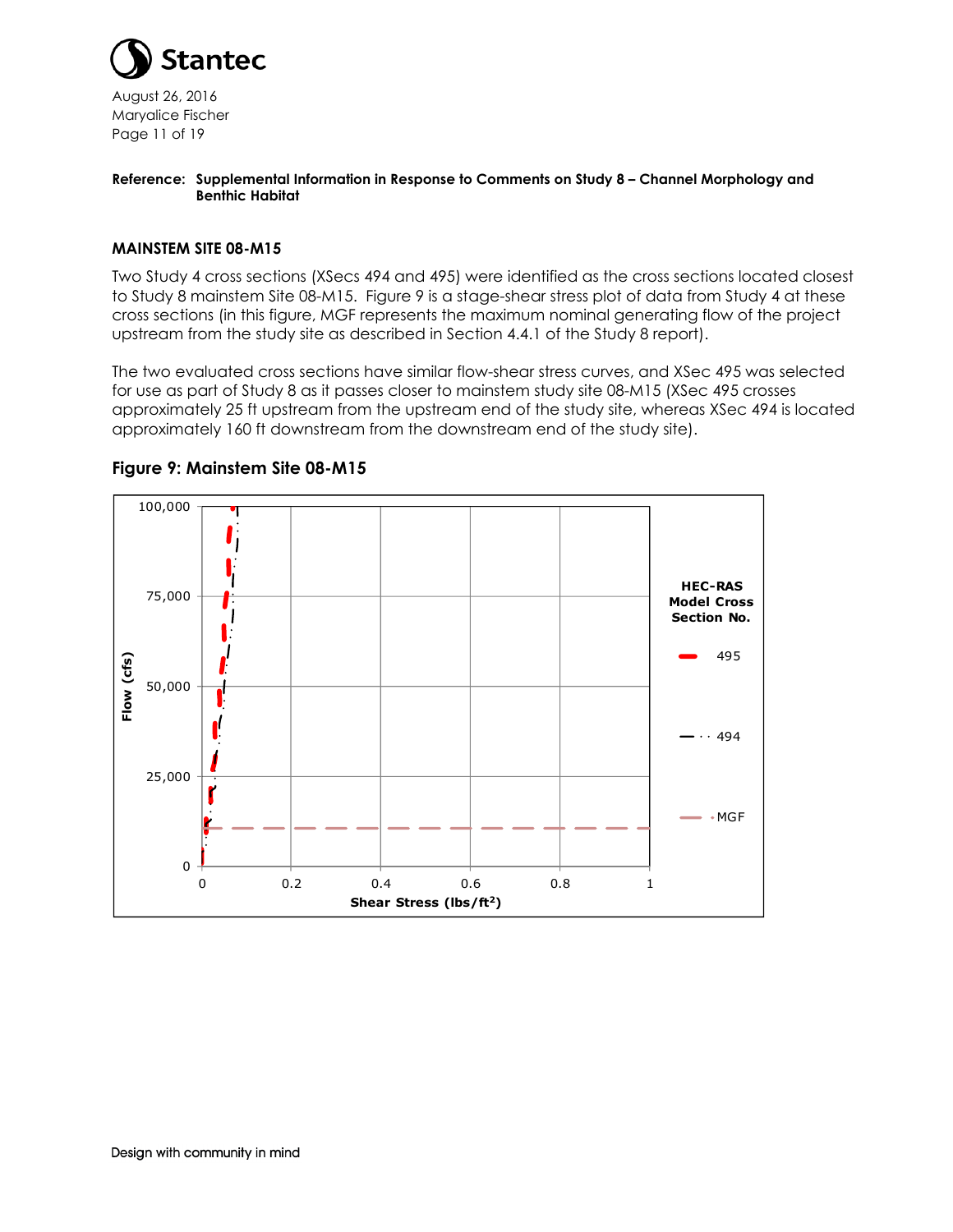

August 26, 2016 Maryalice Fischer Page 12 of 19

#### **Reference: Supplemental Information in Response to Comments on Study 8 – Channel Morphology and Benthic Habitat**

#### **MAINSTEM SITE 08-M16**

Four Study 4 cross sections (XSecs 472, 473, 474, and 475) were identified as the cross sections located closest to Study 8 mainstem Site 08-M16. Figure 10 is a stage-shear stress plot of data from Study 4 at these cross sections (in this figure, MGF represents the maximum nominal generating flow of the project upstream from the study site as described in Section 4.4.1 of the Study 8 report).

XSec 474 passes through mainstem site 08-M16, but is strongly non-monotonic and differs substantially from the data at the three adjacent cross sections that were evaluated. XSec 473 is also non-monotonic and thus was eliminated from considered. XSec 475 was selected for use as part of Study 8 based on its monotonic characteristics and higher shear stress relative to XSec 472. Other than XSec 473 (rejected for reasons described above), XSec 475 is the closest cross section to the study site and is located approximately 270 ft upstream from mainstem site 08-M16.



#### **Figure 10: Mainstem Site 08-M16**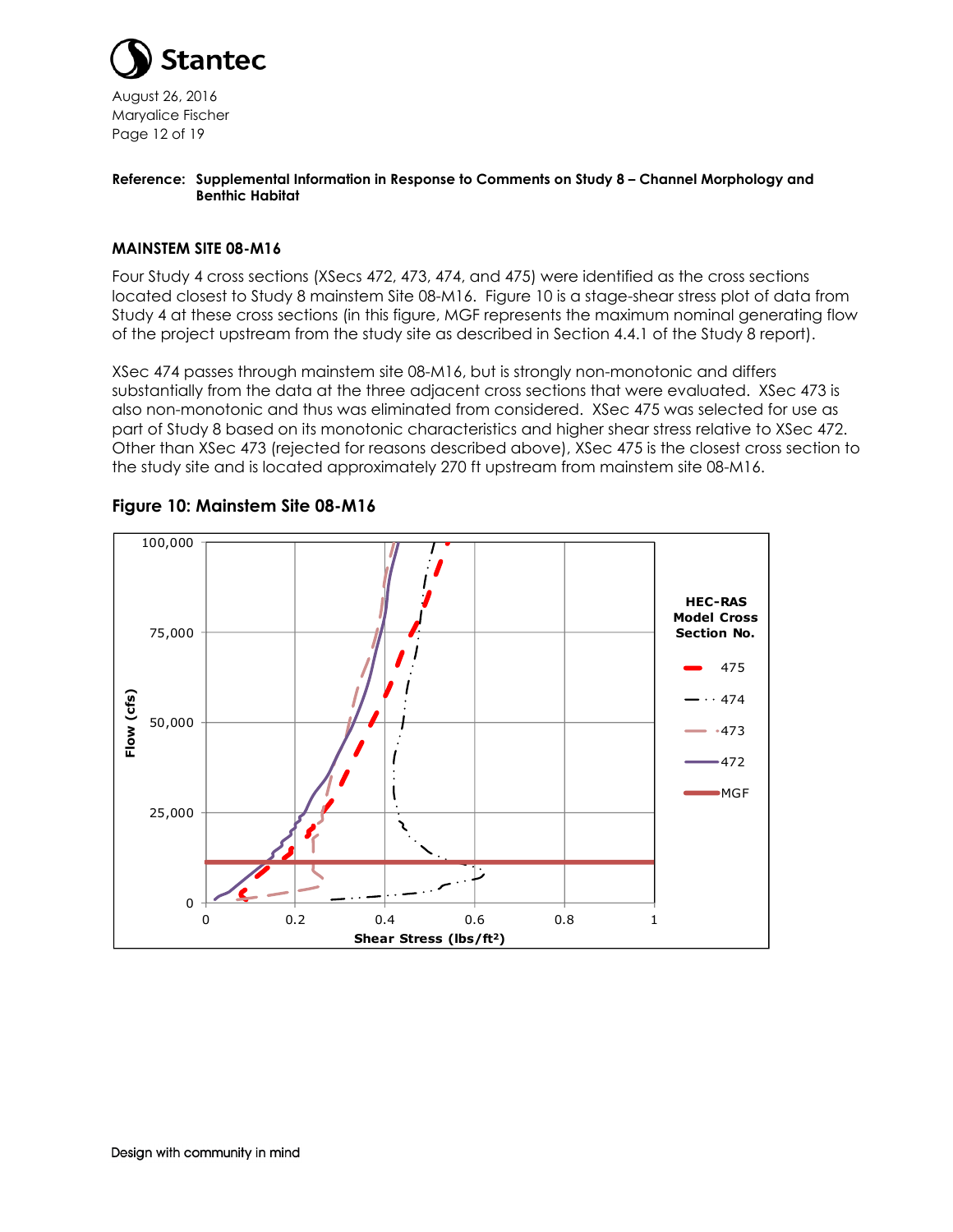

August 26, 2016 Maryalice Fischer Page 13 of 19

#### **Reference: Supplemental Information in Response to Comments on Study 8 – Channel Morphology and Benthic Habitat**

#### **MAINSTEM SITE 08-M17**

Three Study 4 cross sections (XSecs 449, 450, and 451) were identified as the cross sections located closest to Study 8 mainstem Site 08-M17. Figure 11 is a stage-shear stress plot of data from Study 4 at these cross sections (in this figure, MGF represents the maximum nominal generating flow of the project upstream from the study site as described in Section 4.4.1 of the Study 8 report). These three cross sections have similar characteristics, and XSec 450 was selected for use as a part of Study 8 because it passes through mainstem study site 08-M17.



#### **Figure 11: Mainstem Site 08-M17**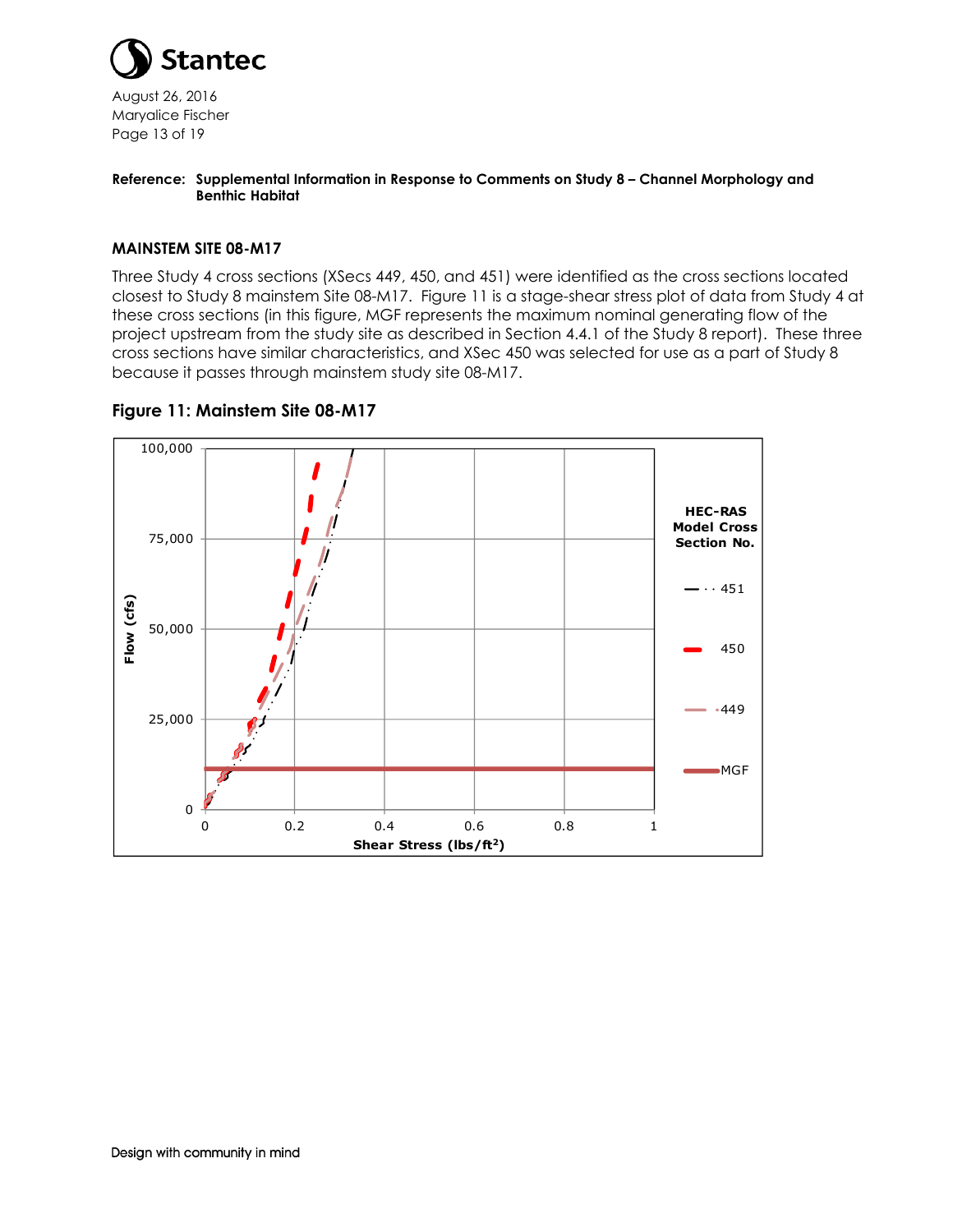

August 26, 2016 Maryalice Fischer Page 14 of 19

#### **Reference: Supplemental Information in Response to Comments on Study 8 – Channel Morphology and Benthic Habitat**

#### **MAINSTEM SITE 08-M20**

Seven Study 4 cross sections (XSecs 123, 124, 125, 126, 127, 128, and 129) were identified as the cross sections located closest to Study 8 mainstem Site 08-M20. Figure 12 is a stage-shear stress plot of data from Study 4 at these cross sections (in this figure, MGF represents the maximum nominal generating flow of the project upstream from the study site as described in Section 4.4.1 of the Study 8 report).

The seven flow-shear stress curves associated with these cross sections are generally similar, and XSec 128 was selected for use as part of Study 8 based on it being representative of conditions at the adjacent cross sections at the MGF and because it intersects mainstem study site 08-M20.



#### **Figure 12: Mainstem Site 08-M20**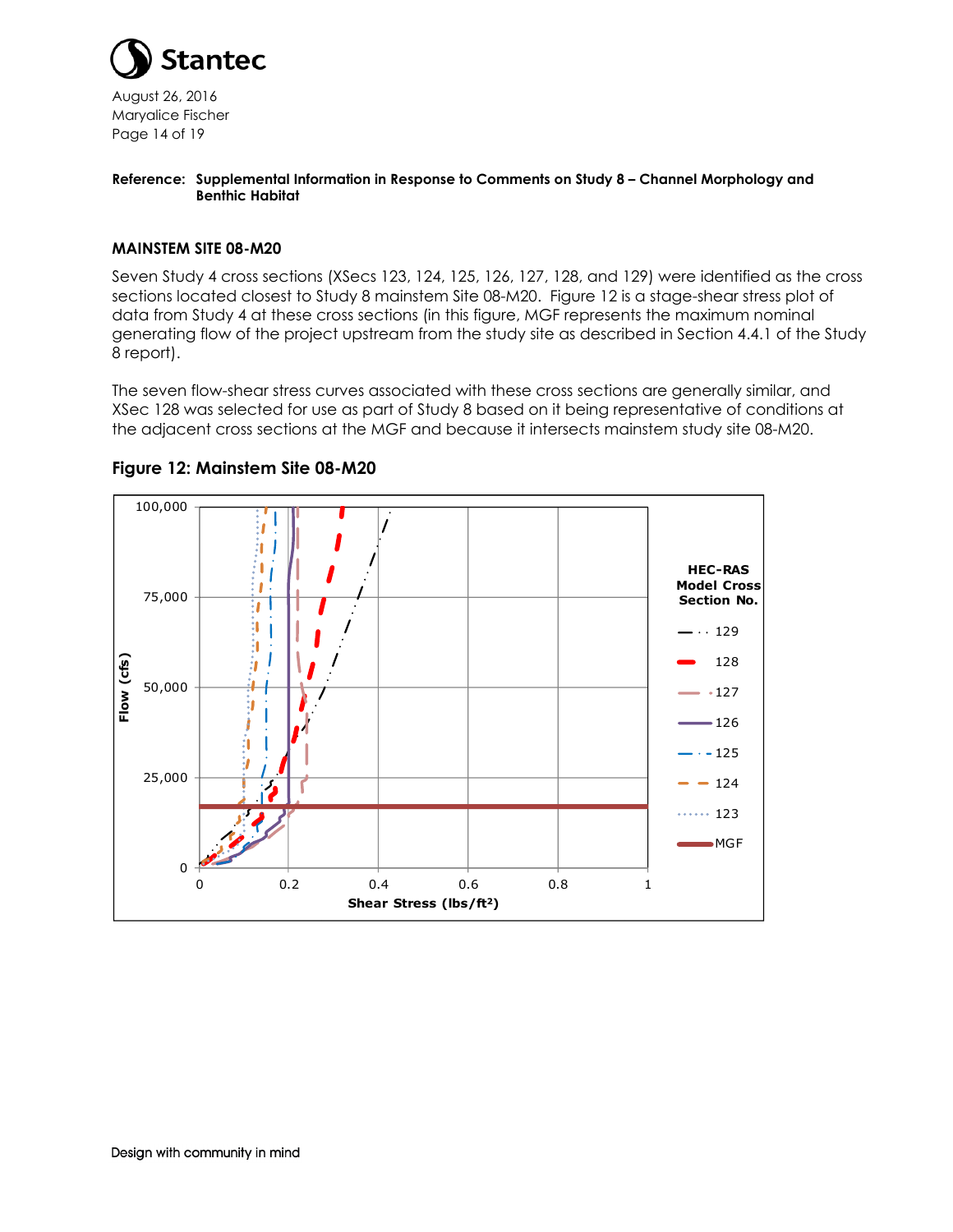

August 26, 2016 Maryalice Fischer Page 15 of 19

#### **Reference: Supplemental Information in Response to Comments on Study 8 – Channel Morphology and Benthic Habitat**

#### **TRIBUTARY SITE 08-T02**

One Study 4 cross section (XSec 852) was identified in the vicinity of Study 8 tributary Site 08-T02. Figure 13 is a stage-shear stress plot of data from Study 4 at this cross section (in this figure, MGF represents the maximum nominal generating flow of the project upstream from the study site as described in Section 4.4.1 of the Study 8 report).

This cross section was selected for use as a part of Study 8 because it intersects tributary study site 08-T02.



# **Figure 13: Tributary Site 08-T02**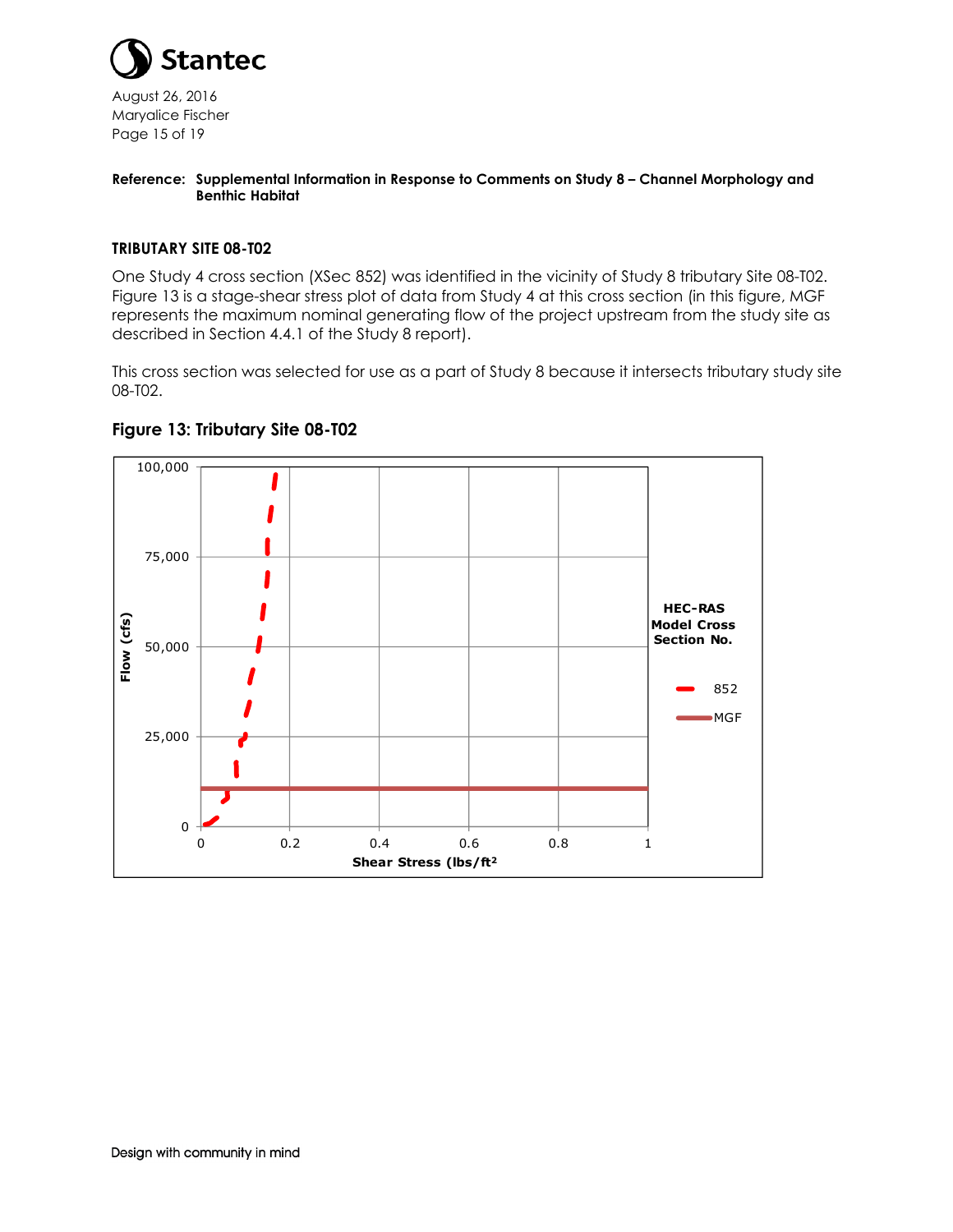

August 26, 2016 Maryalice Fischer Page 16 of 19

#### **Reference: Supplemental Information in Response to Comments on Study 8 – Channel Morphology and Benthic Habitat**

#### **TRIBUTARY SITE 08-T04**

One Study 4 cross section (XSec 844) was identified in the vicinity of Study 8 tributary site 08-T04. Figure 14 is a stage-shear stress plot of data from Study 4 at this cross section (in this figure, MGF represents the maximum nominal generating flow of the project upstream from the study site as described in Section 4.4.1 of the Study 8 report).

XSec 844 crosses the Mascoma River approximately 580 ft downstream from tributary site 08-T04 and was selected for use as a part of Study 8 because it is the only cross section that crosses the Mascoma River.



### **Figure 14: Tributary Site 08-T04**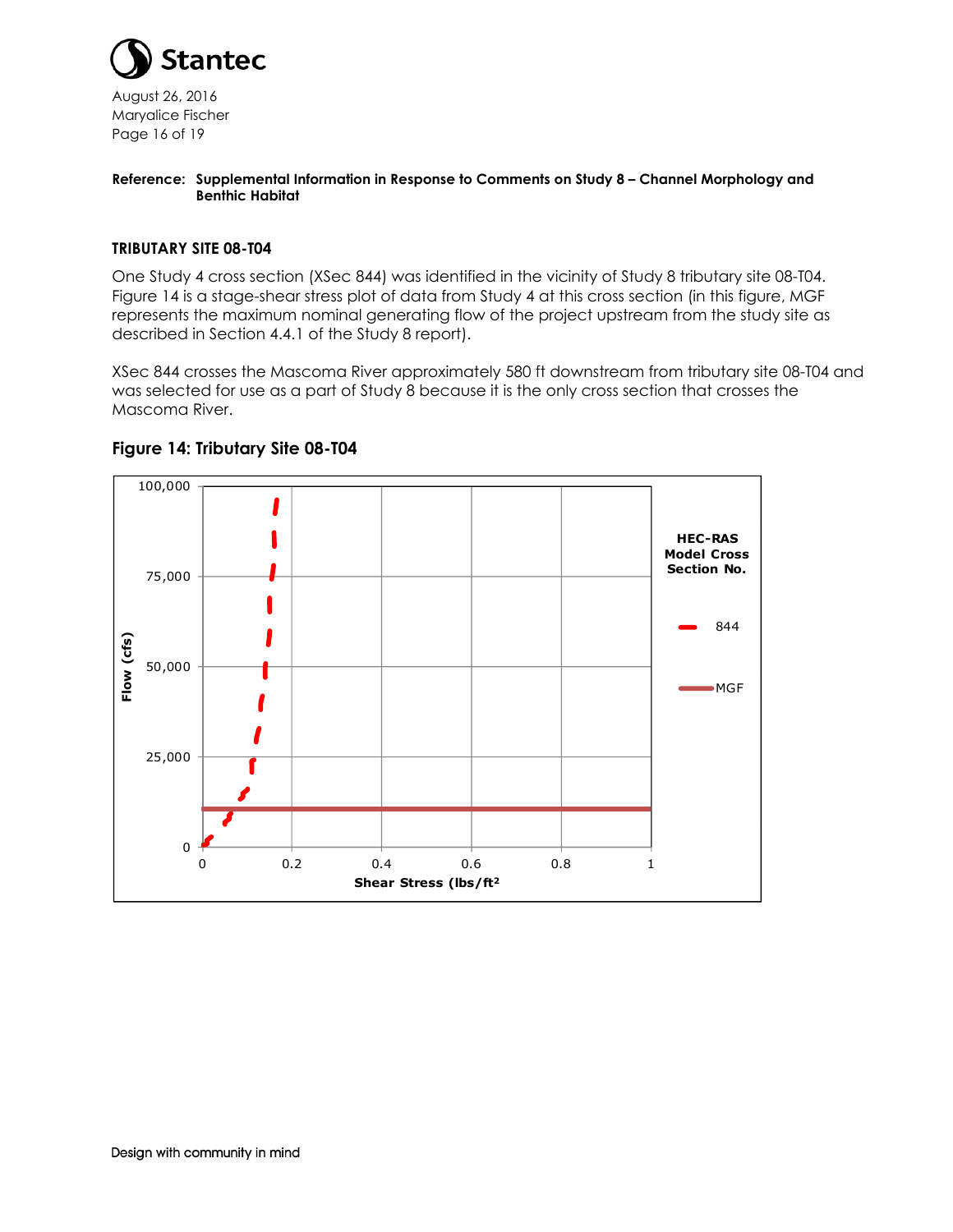

August 26, 2016 Maryalice Fischer Page 17 of 19

#### **Reference: Supplemental Information in Response to Comments on Study 8 – Channel Morphology and Benthic Habitat**

#### **TRIBUTARY SITE 08-T14**

Five Study 4 cross sections (XSecs 487, 488, 489, 490, and 491) were identified at Study 8 tributary Site 08-T14. Figure 15 is a stage-shear stress plot of data from Study 4 at these cross sections (in this figure, MGF represents the maximum nominal generating flow of the project upstream from the study site as described in Section 4.4.1 of the Study 8 report).

XSec 487 is the furthest downstream of the five evaluated cross sections (approximately 300 ft downstream from the downstream end of tributary study site 08-T14), is non-monotonic, and was eliminated from consideration. XSec 489 intersects tributary study site 08-T14, has the highest shear stress at the MGF of the four remaining sections, and was therefore selected for use as a part of Study 8.



# **Figure 15: Tributary Site 08-T14**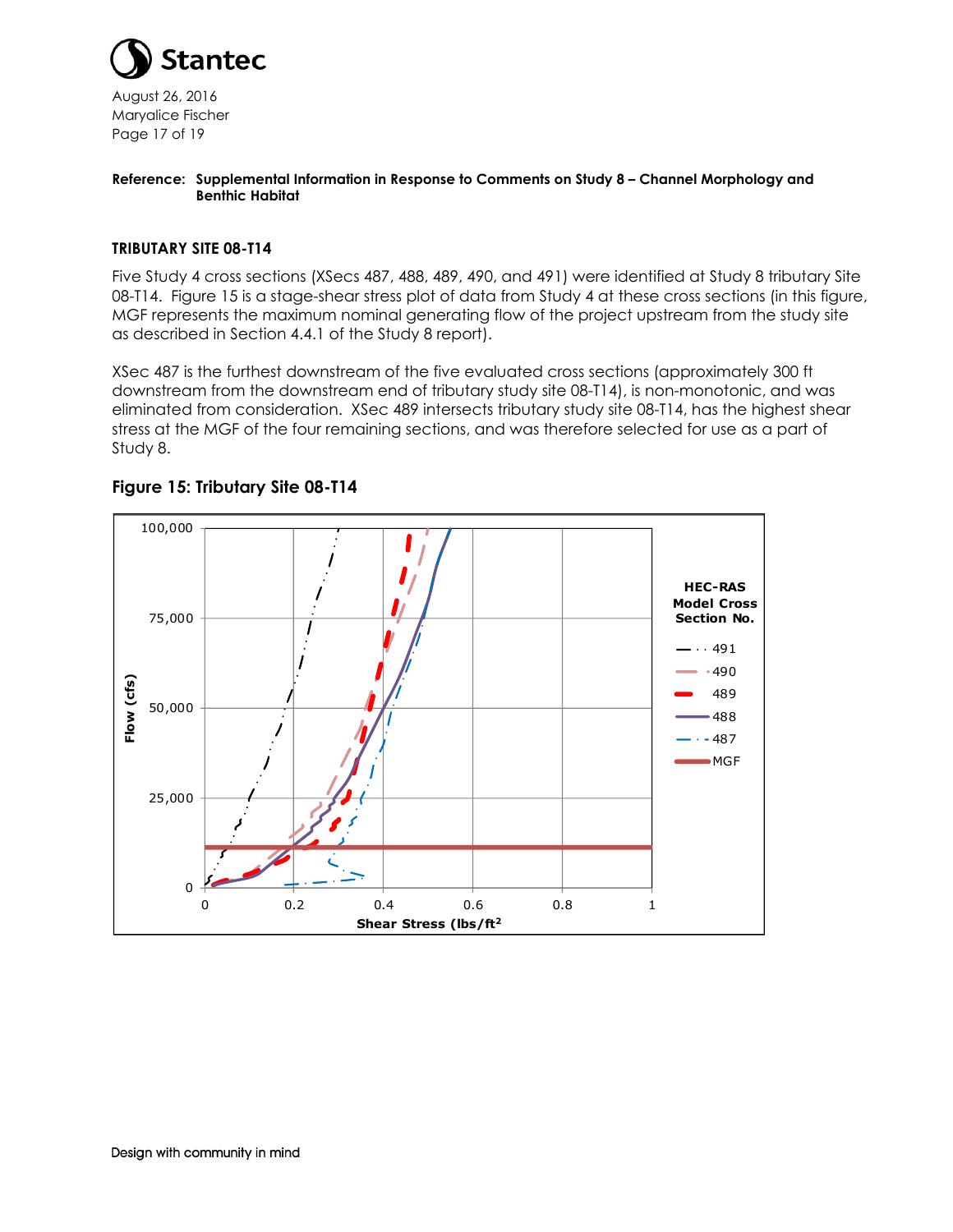

August 26, 2016 Maryalice Fischer Page 18 of 19

#### **Reference: Supplemental Information in Response to Comments on Study 8 – Channel Morphology and Benthic Habitat**

#### **TRIBUTARY SITE 08-T16**

Six Study 4 cross sections (XSecs 476, 477, 478, 479, 480, and 481) were identified as the cross sections located closest to Study 8 tributary site 08-T14. Figure 16 is a stage-shear stress plot of data from Study 4 at these cross sections in this figure, MGF represents the maximum nominal generating flow of the project upstream from the study site as described in Section 4.4.1 of the Study 8 report).

XSec 478 is non-monotonic and was eliminated from consideration. XSec 480 intersects the upstream end of tributary study site 08-T16, has the highest shear stress at the MGF of the five remaining sections, and was therefore selected for use as a part of Study 8.



#### **Figure 16: Tributary Site 08-T16**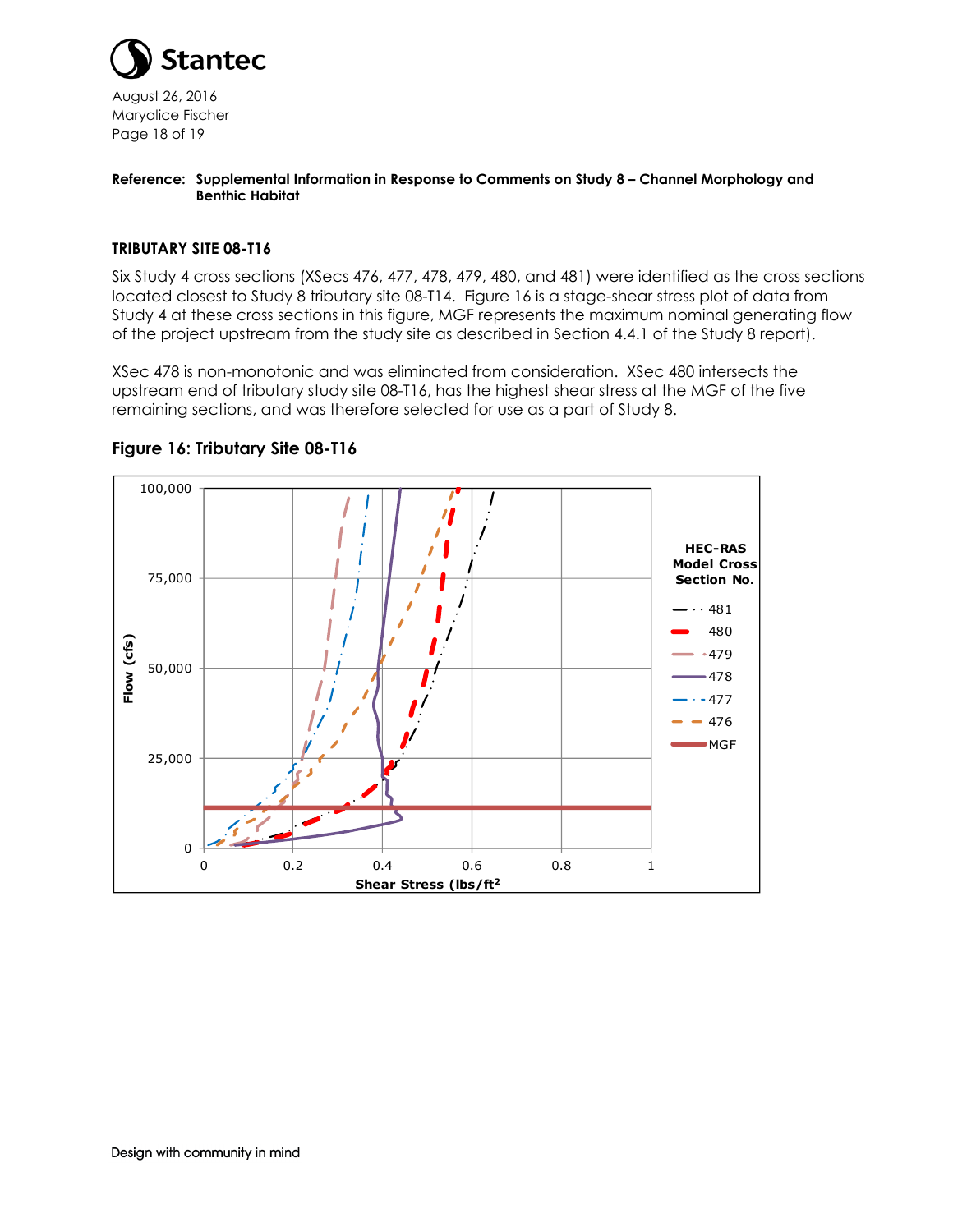

August 26, 2016 Maryalice Fischer Page 19 of 19

#### **Reference: Supplemental Information in Response to Comments on Study 8 – Channel Morphology and Benthic Habitat**

**Attachment**: Study 4 HEC-RAS model cross section plots of cross sections evaluated as a part of Study 8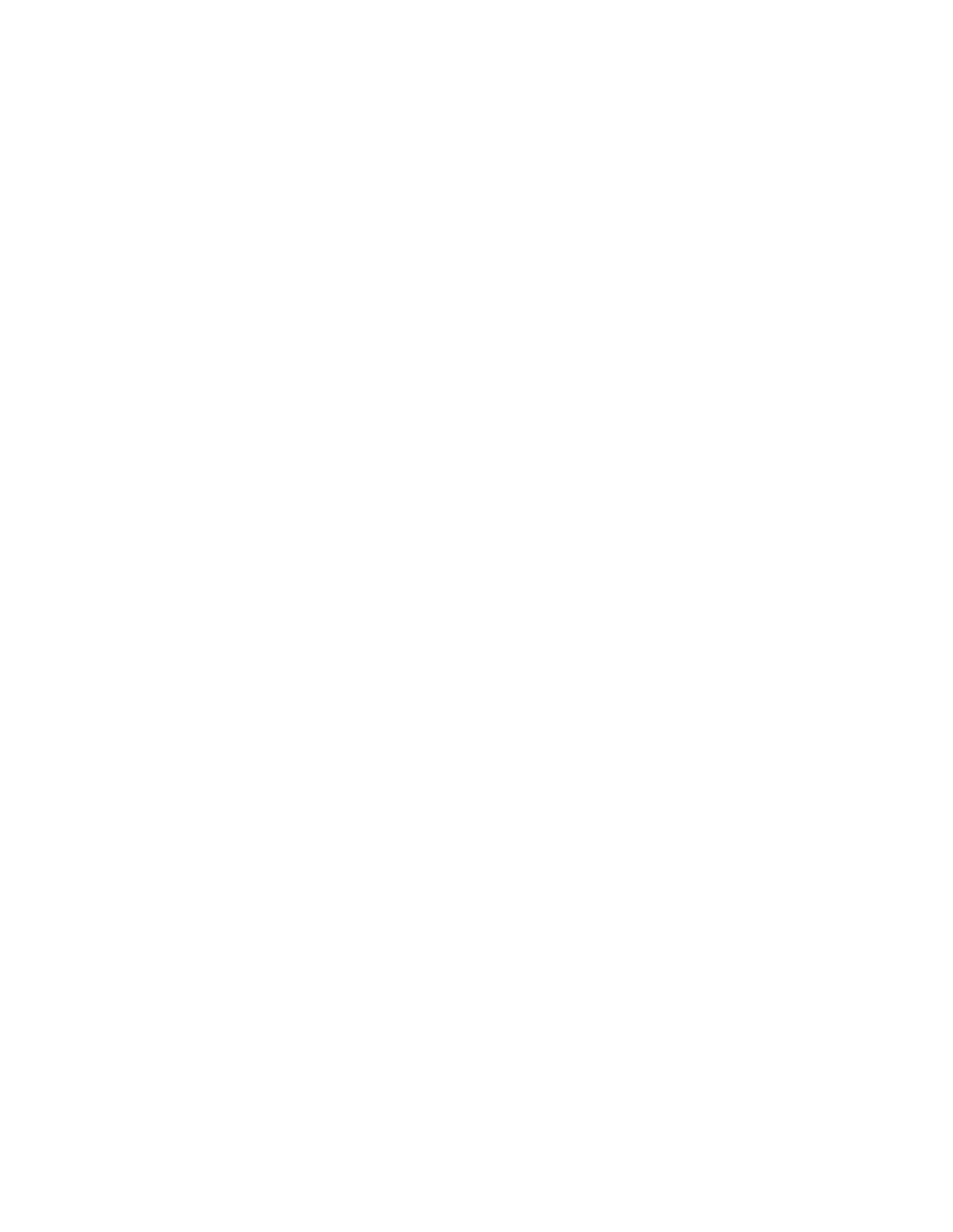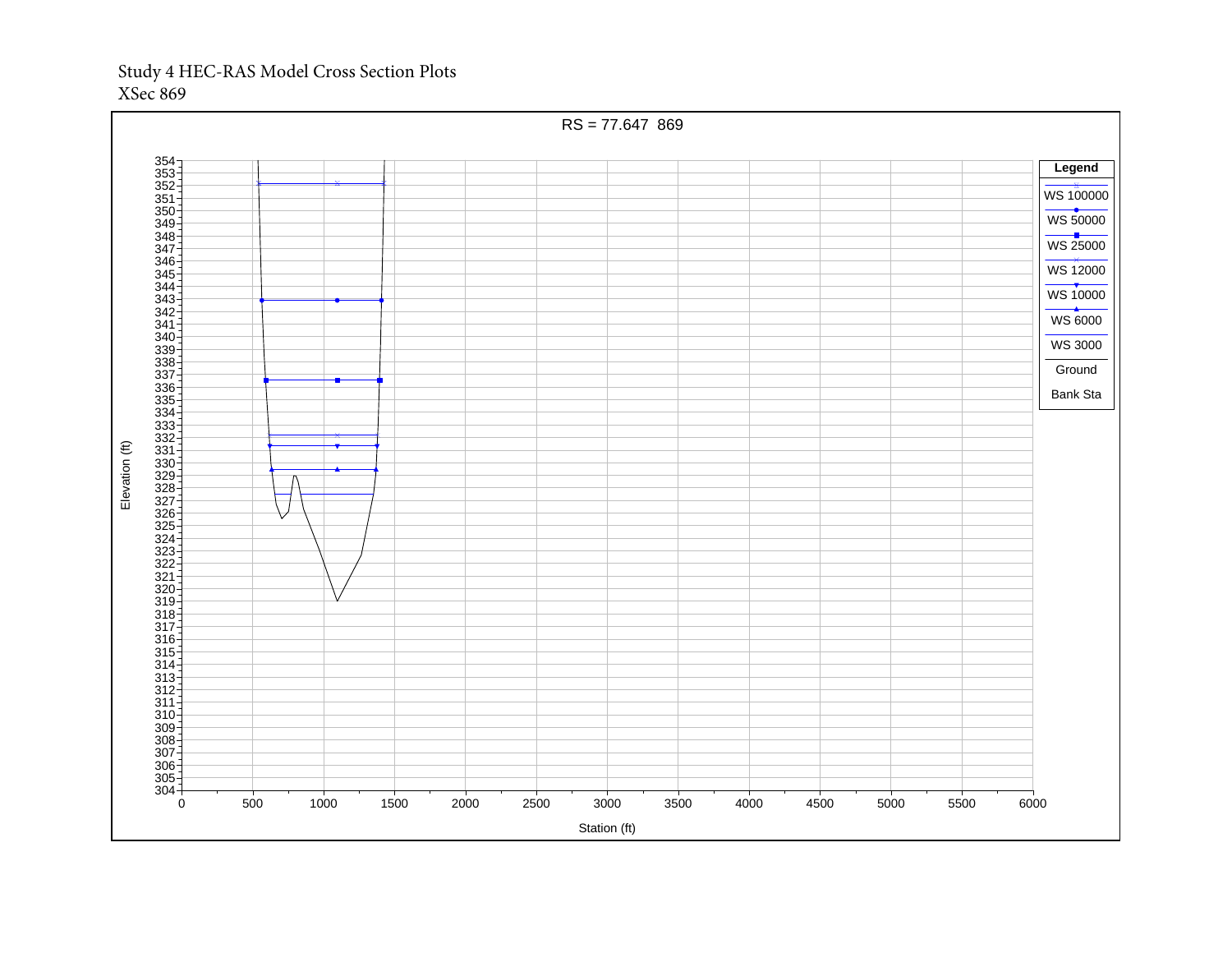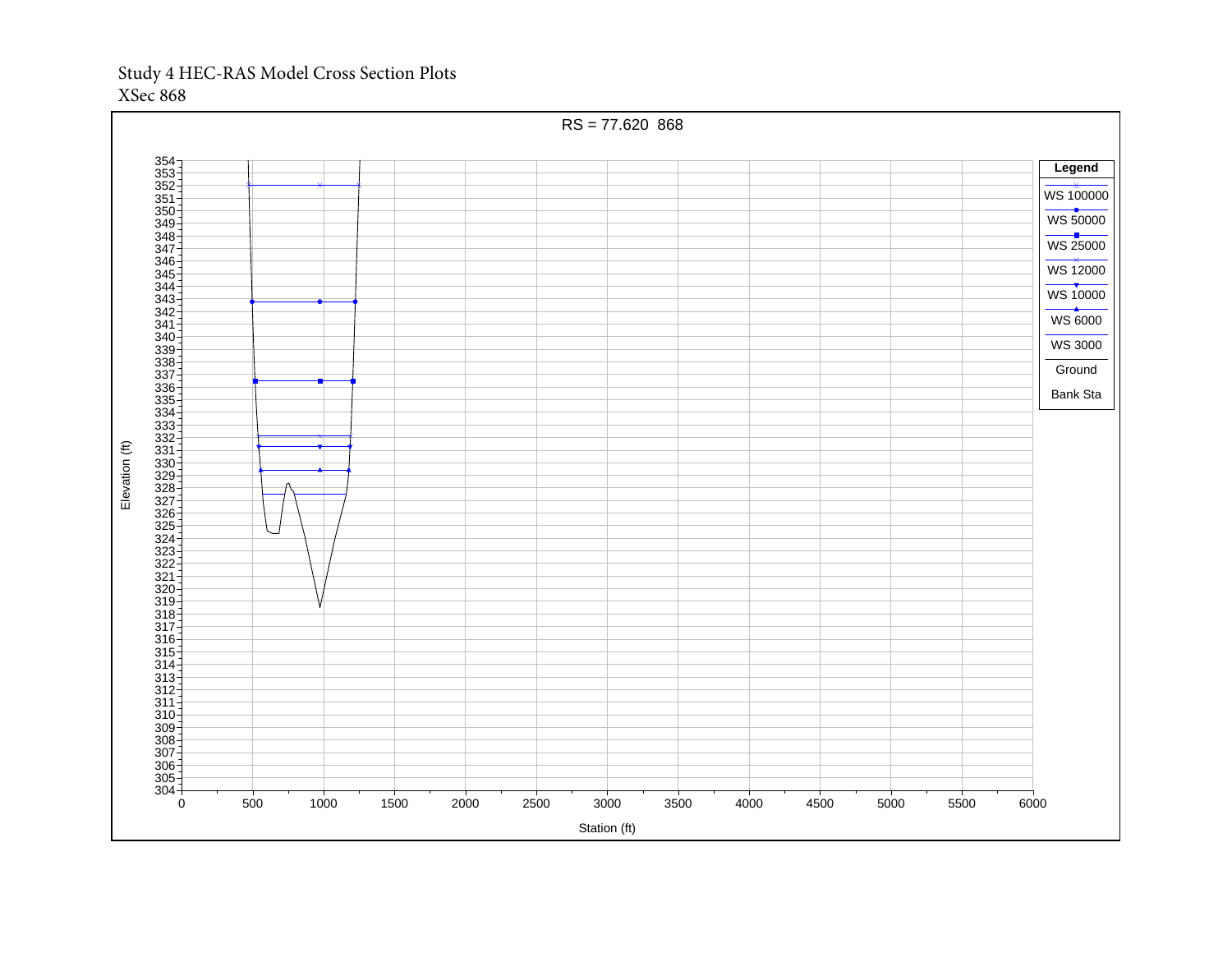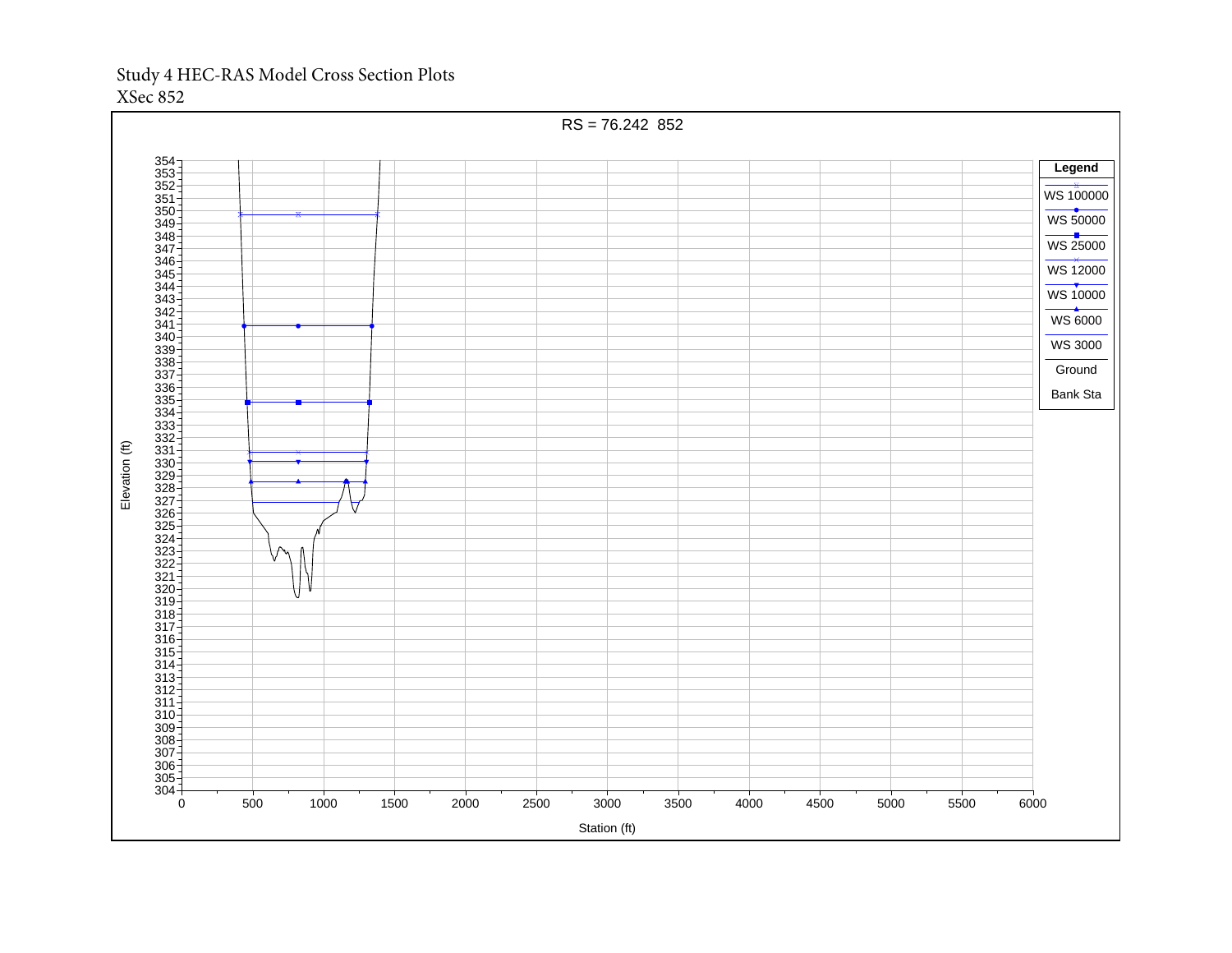

XSec 844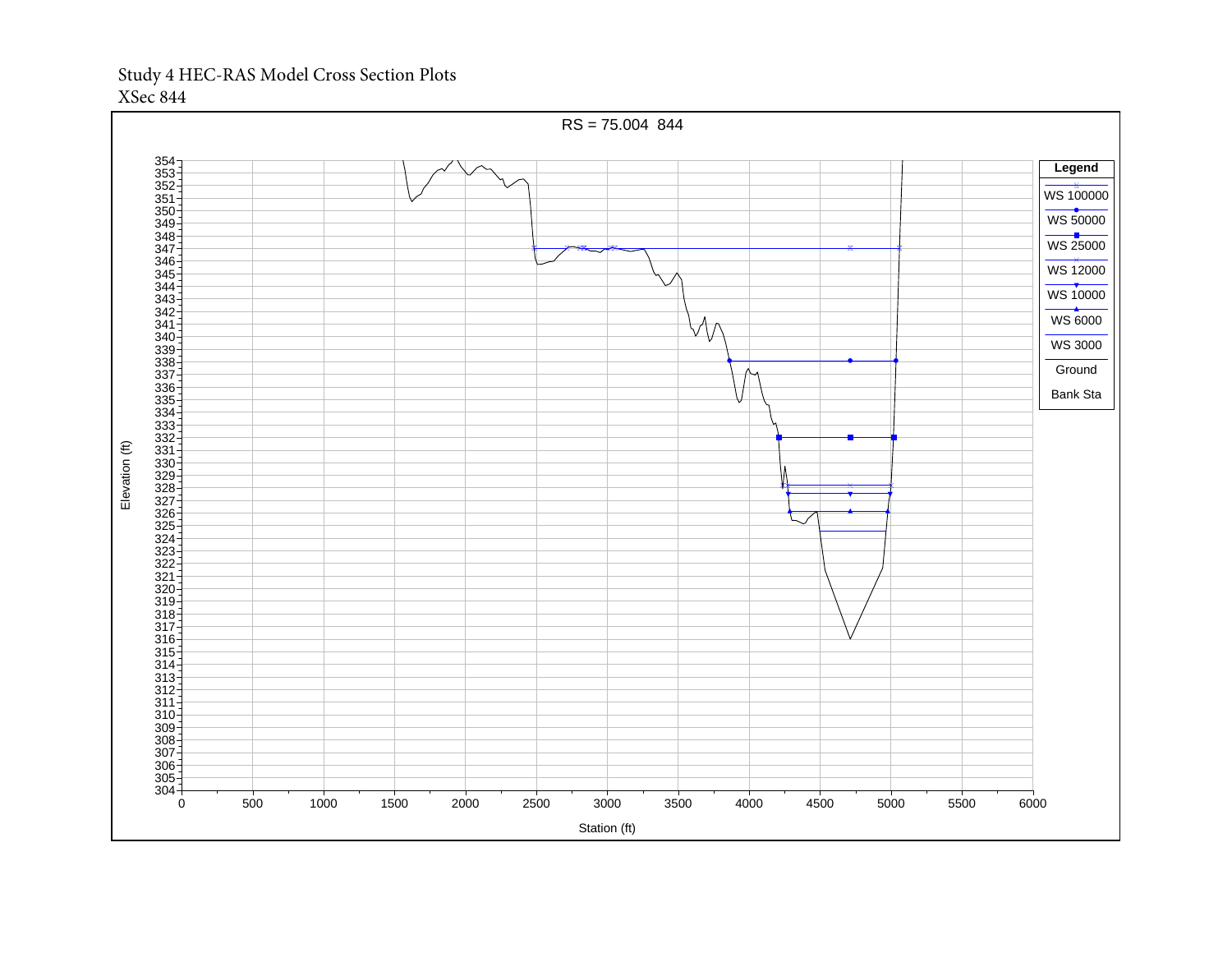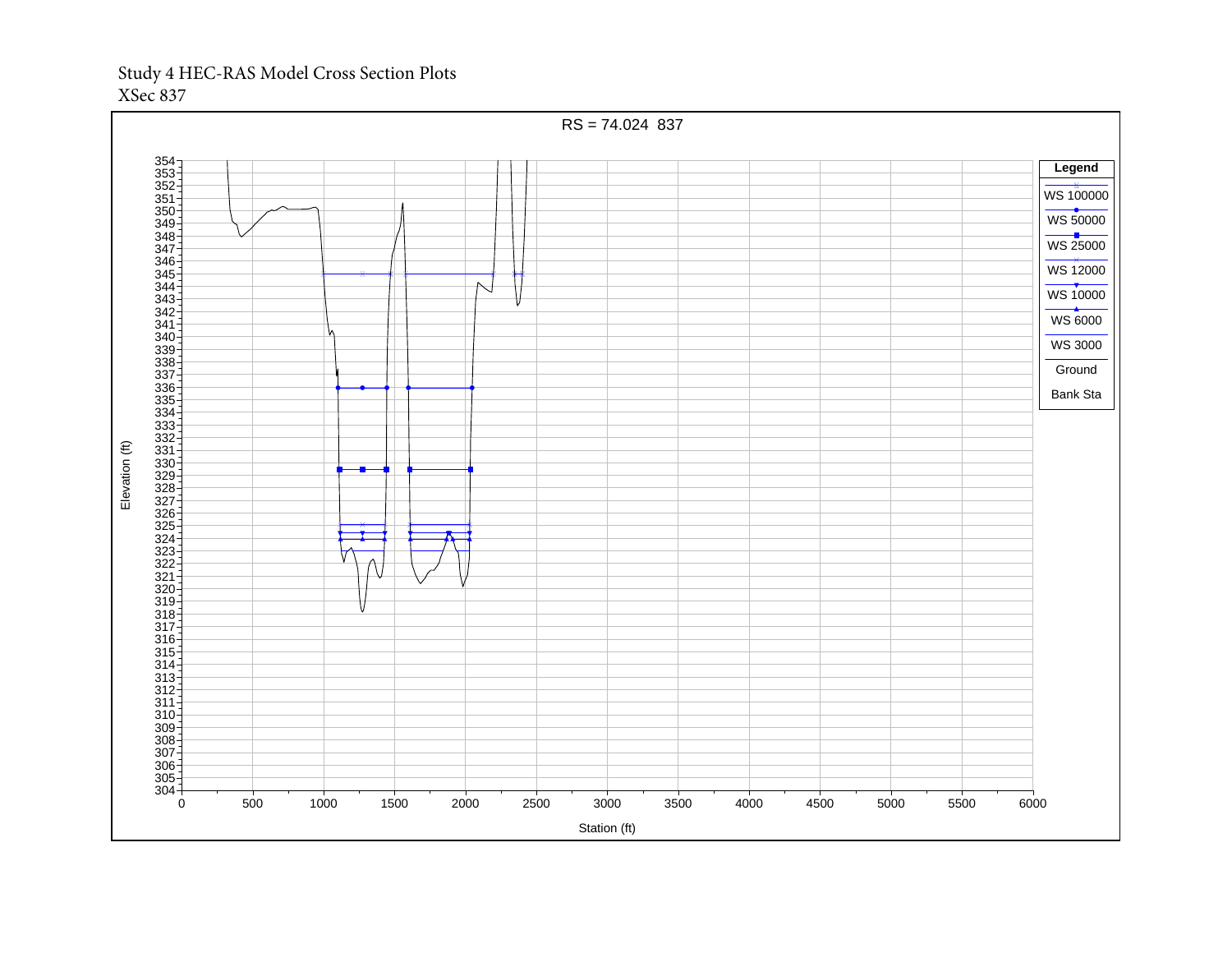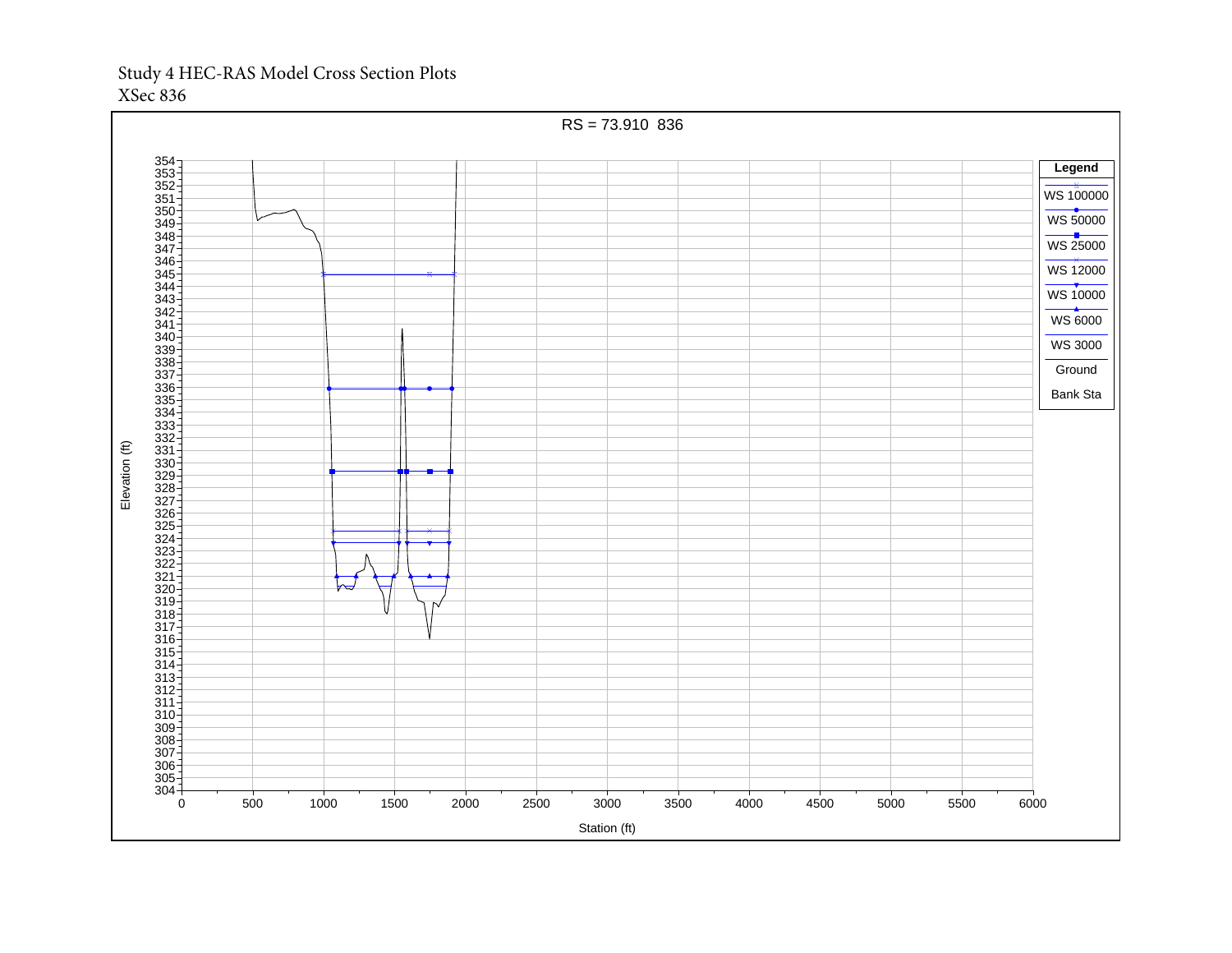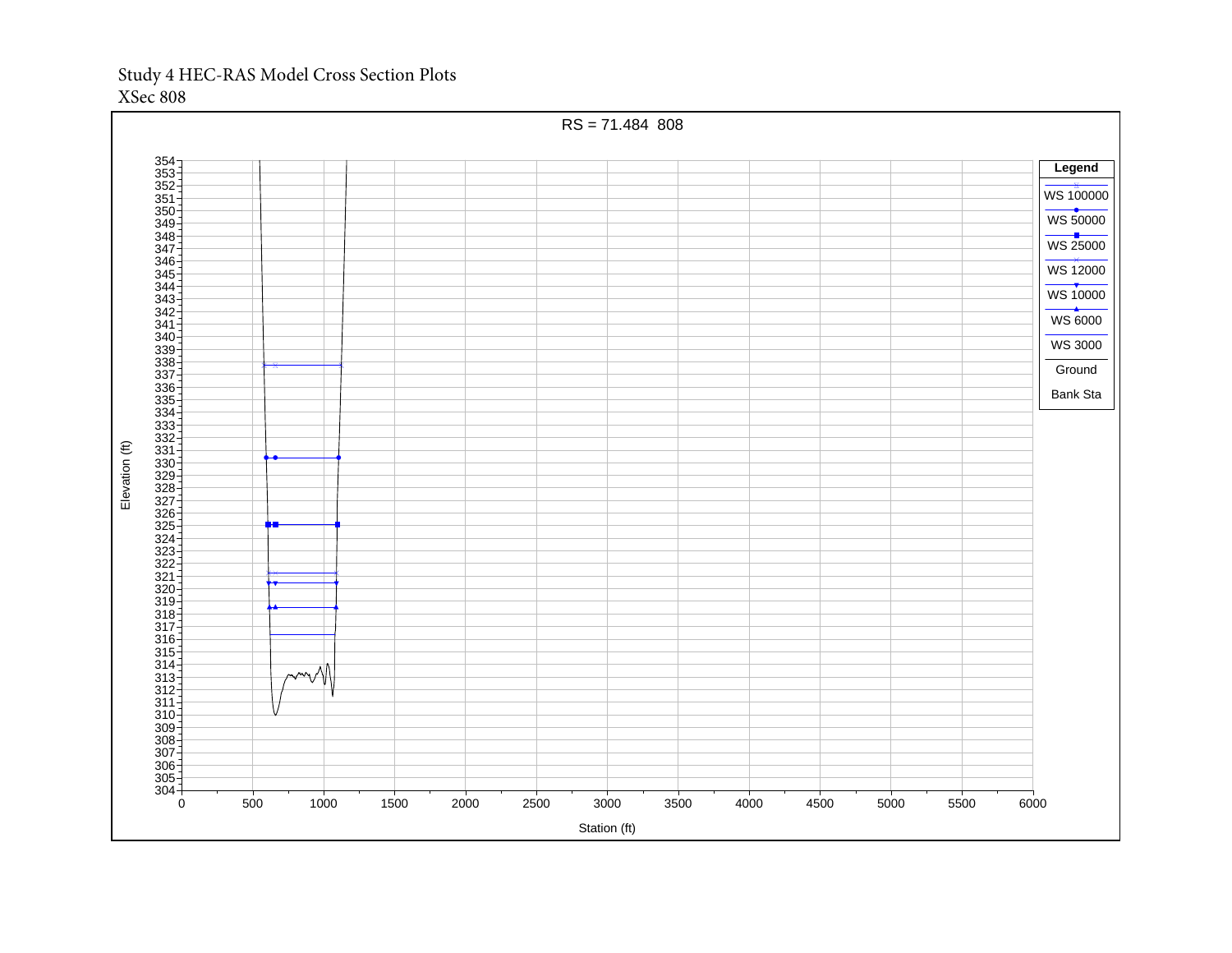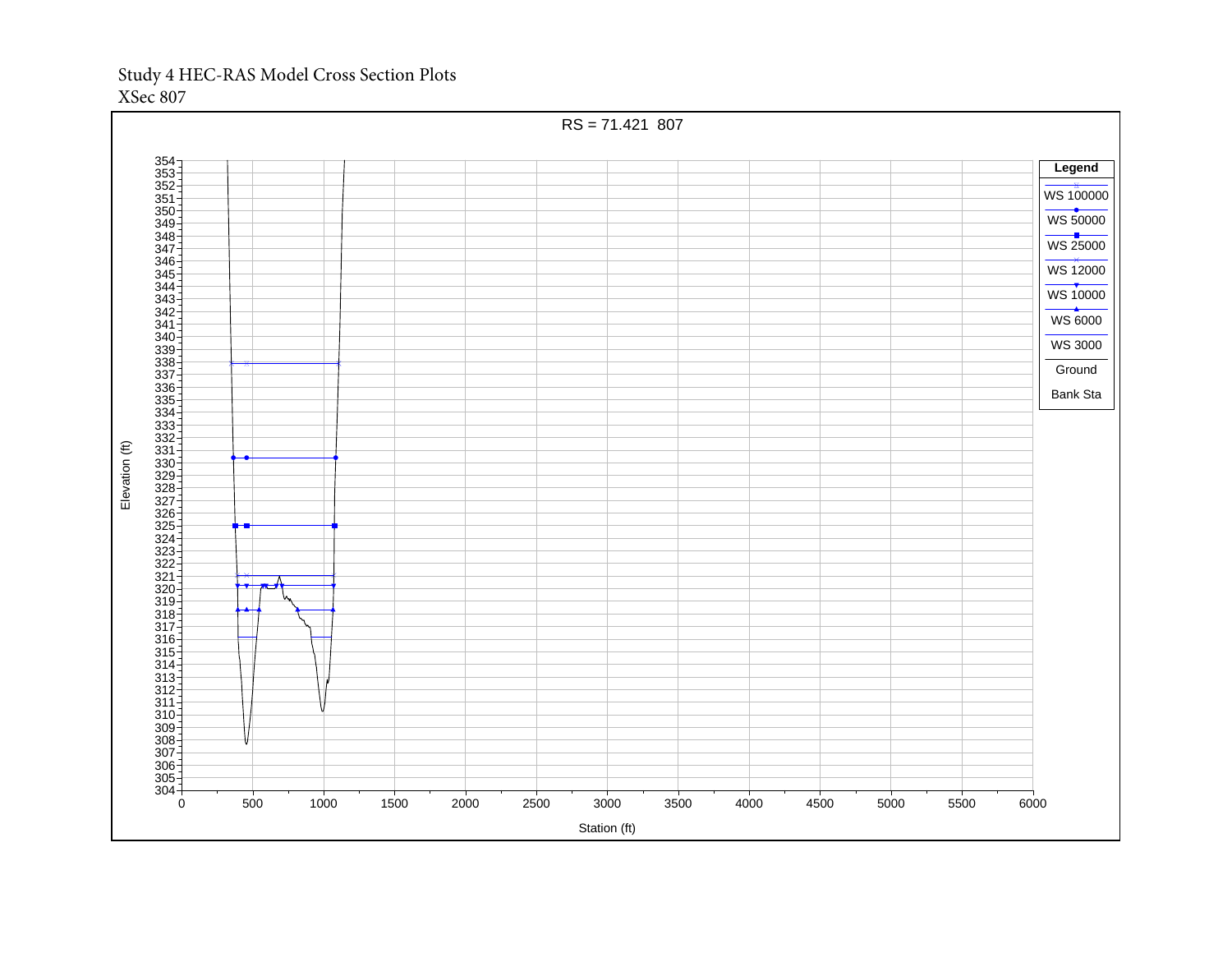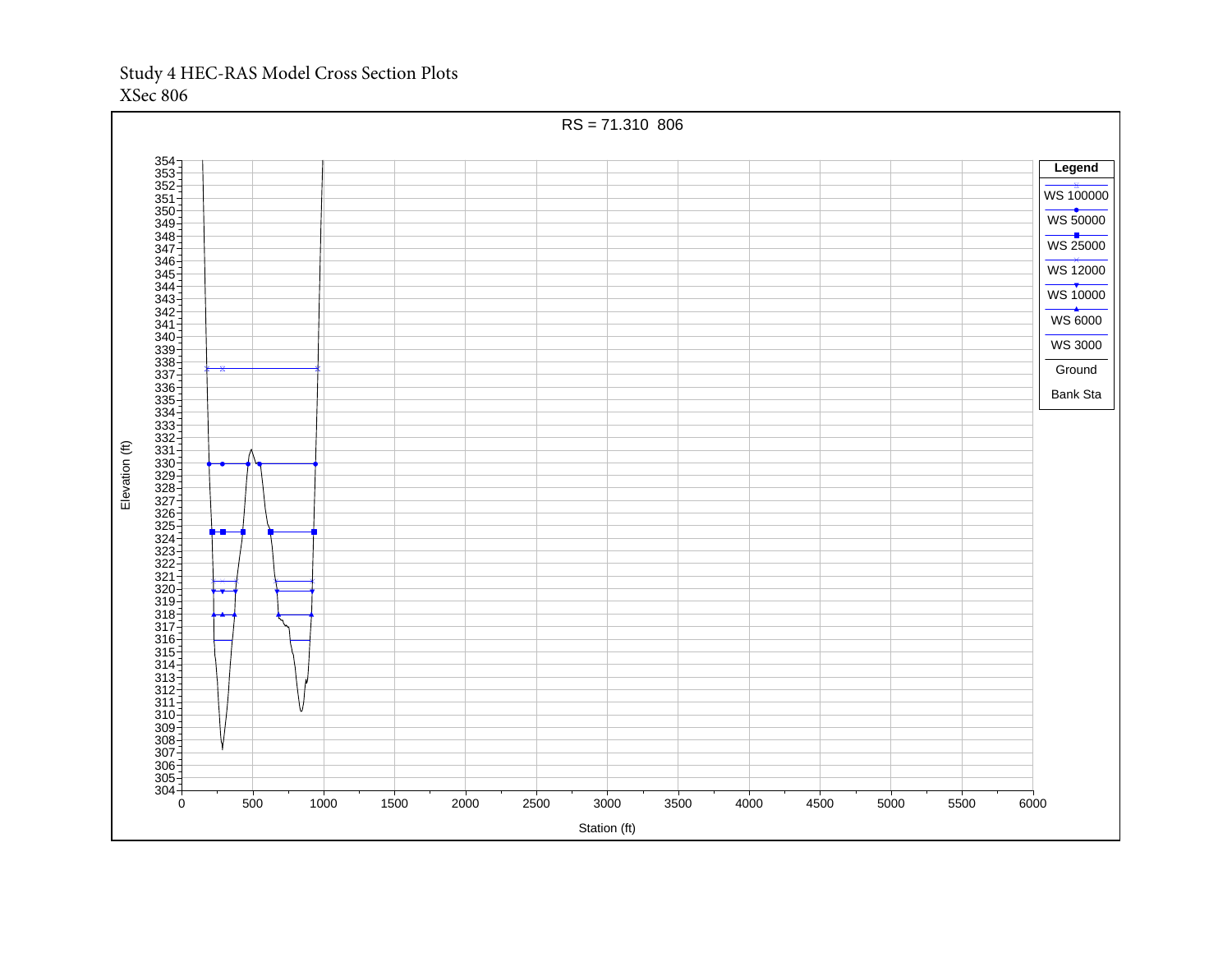XSec 787

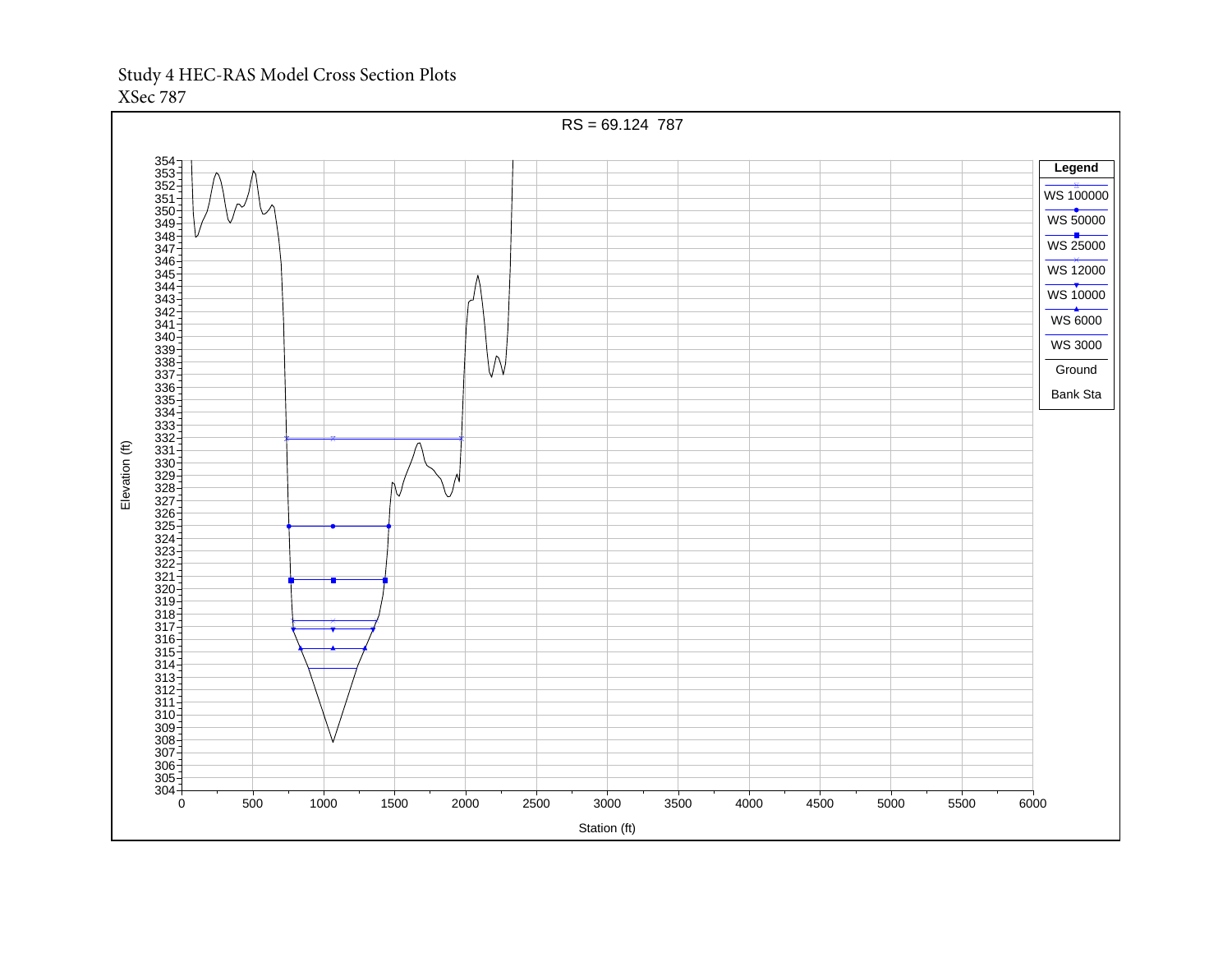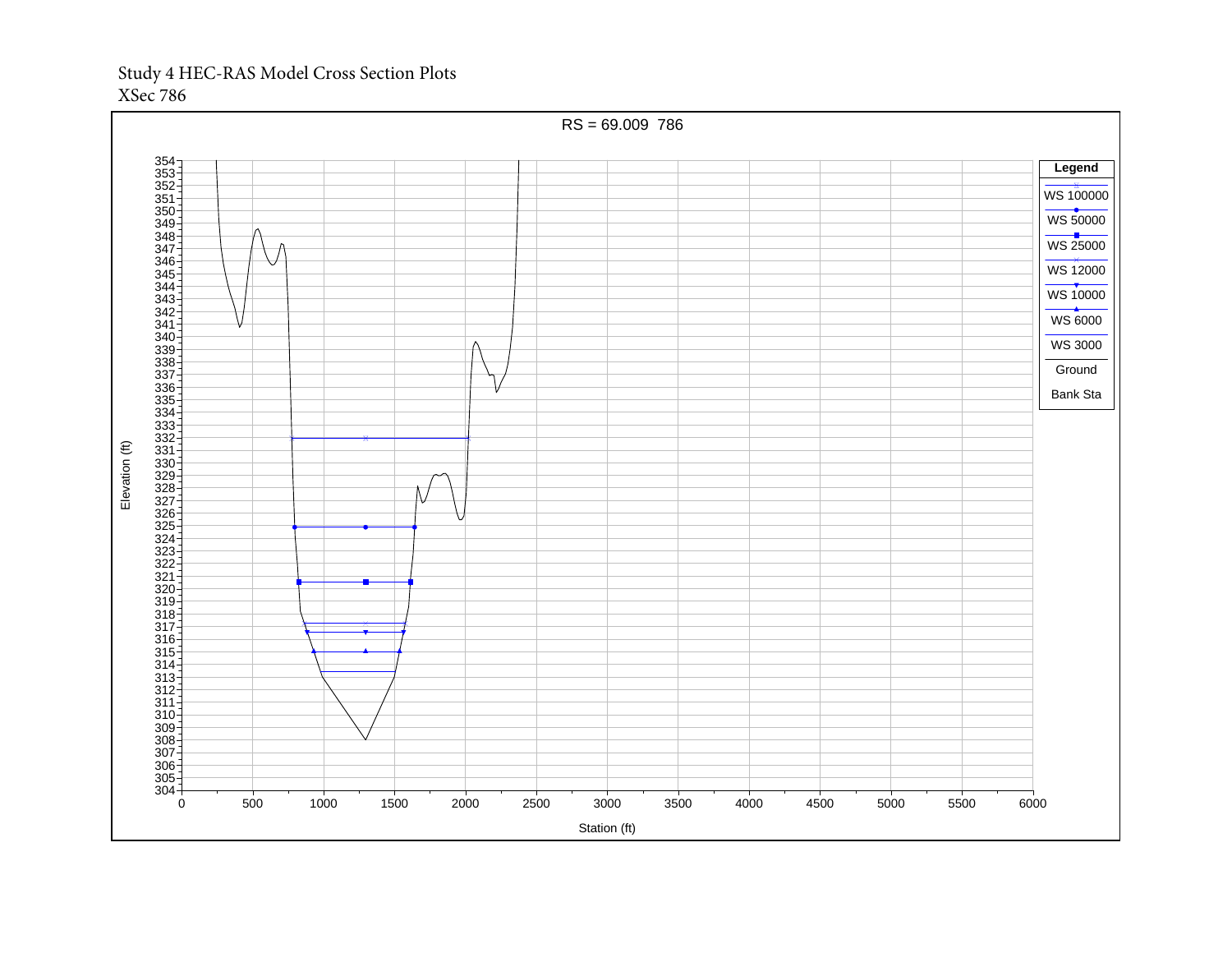XSec 785

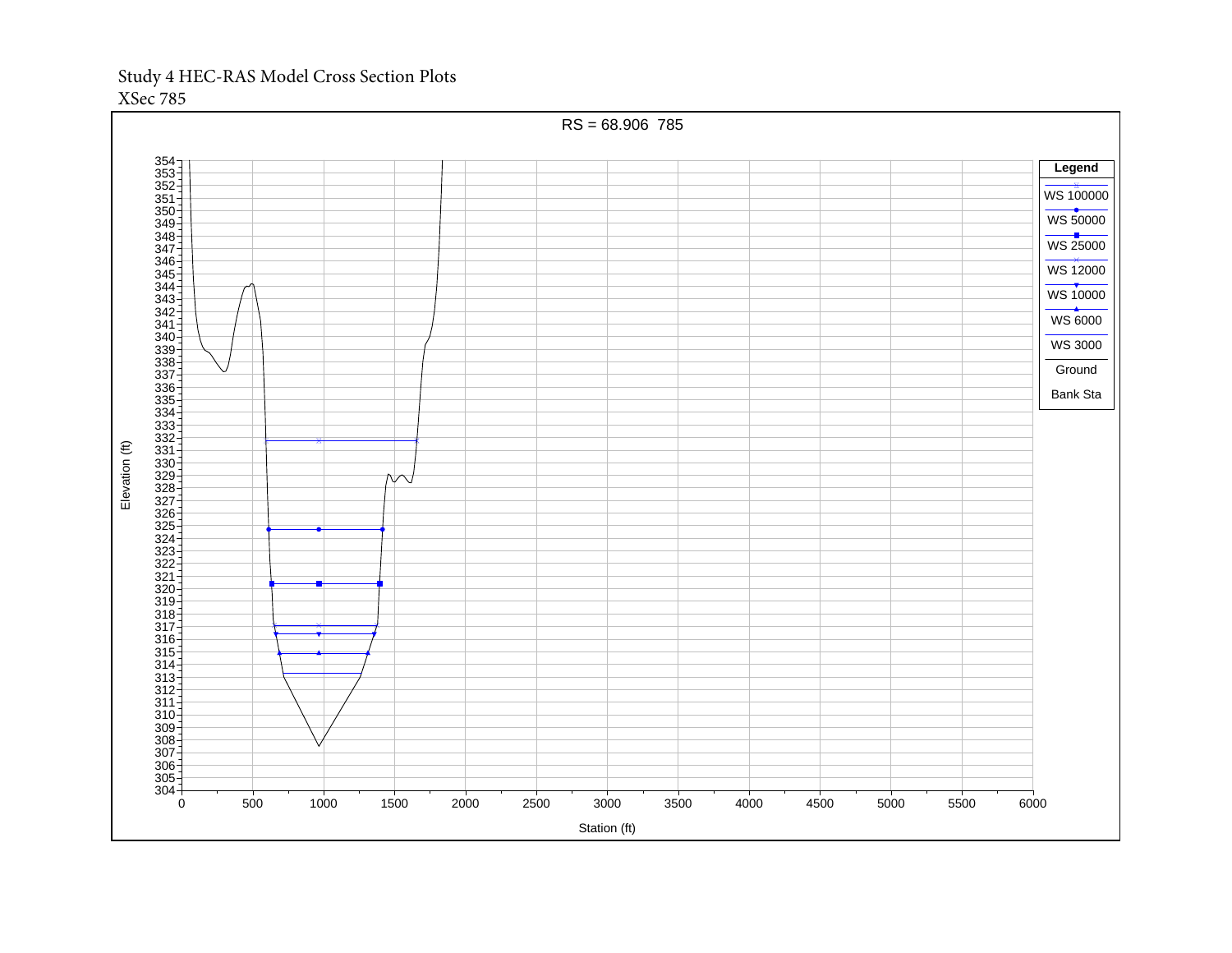RS = 67.206 769 **Legend** WS 100000 WS 50000 WS 25000 WS 12000 WS 10000 WS 6000 WS 3000 Ground Bank Sta Elevation (ft) Elevation (ft) 500 1000 1500 2000 2500 3000 3500 4000 4500 5000 5500 6000 Station (ft)

XSec 769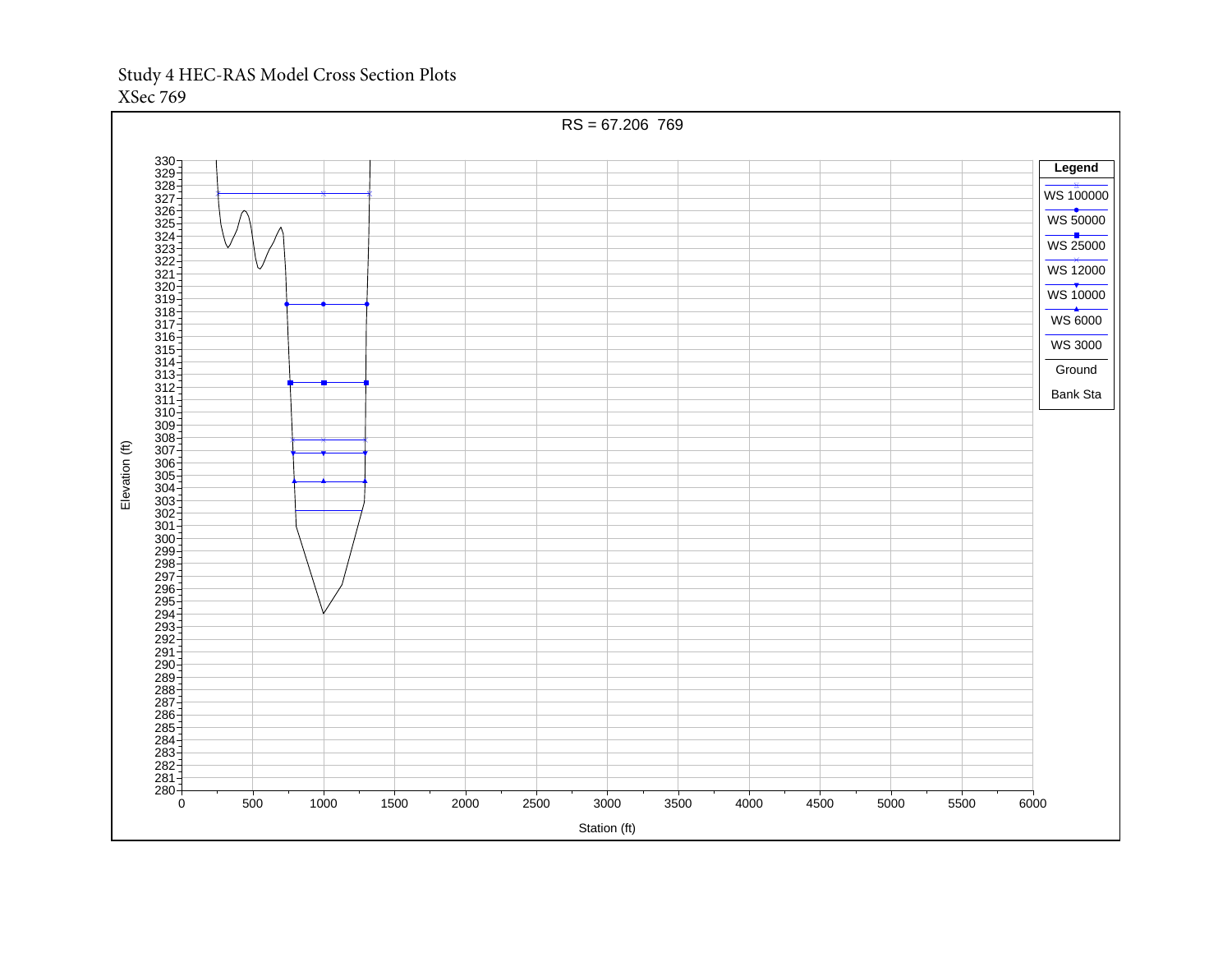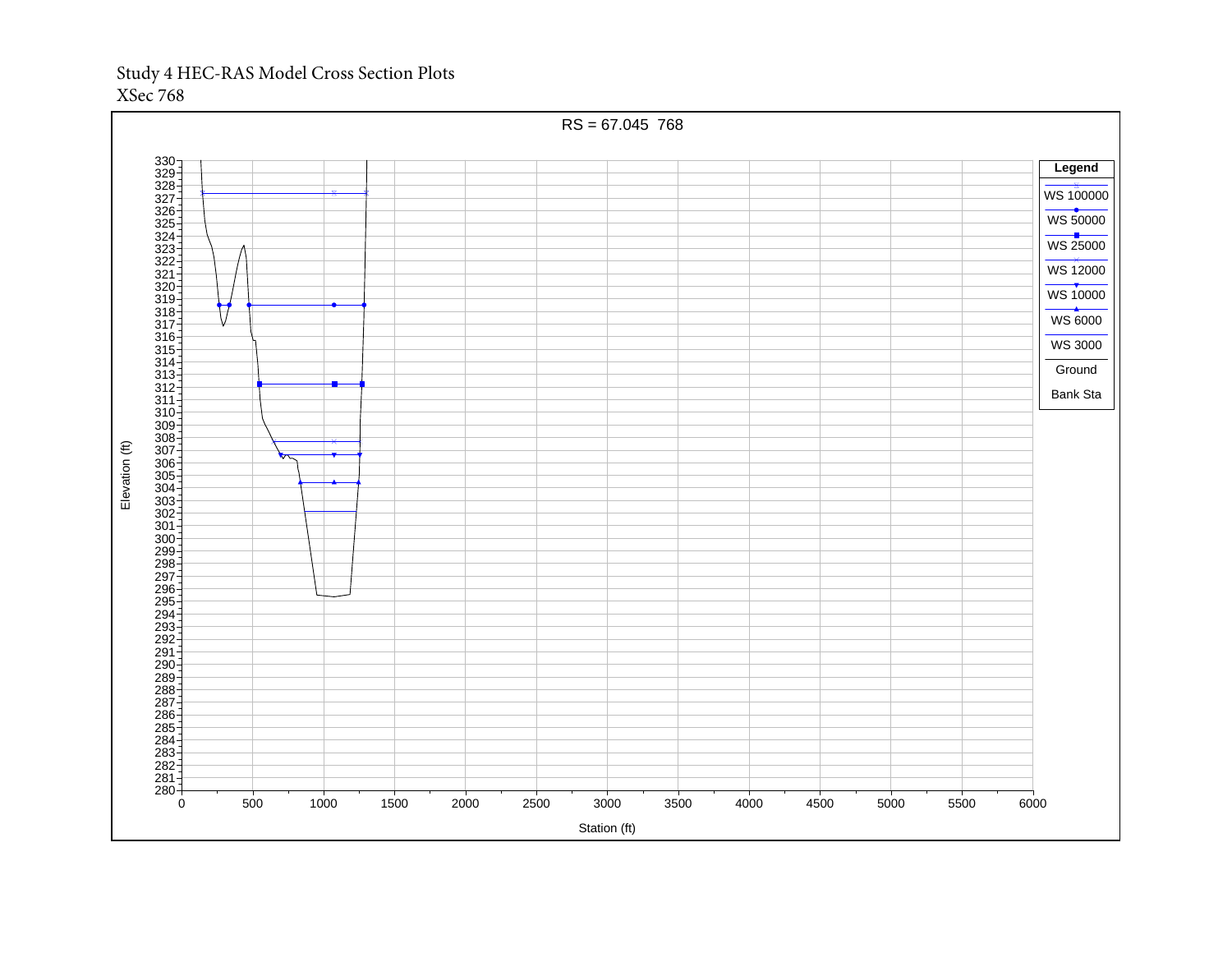

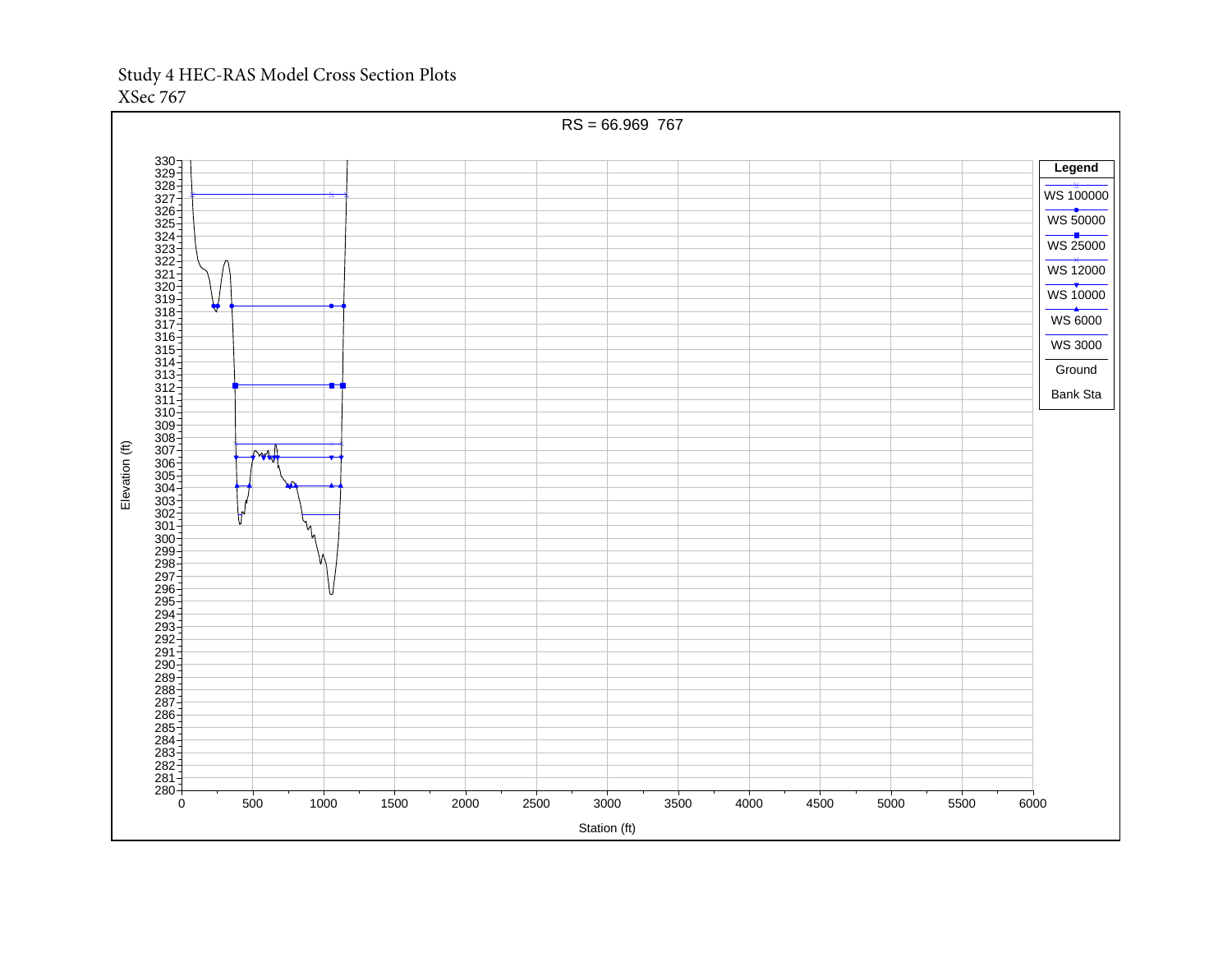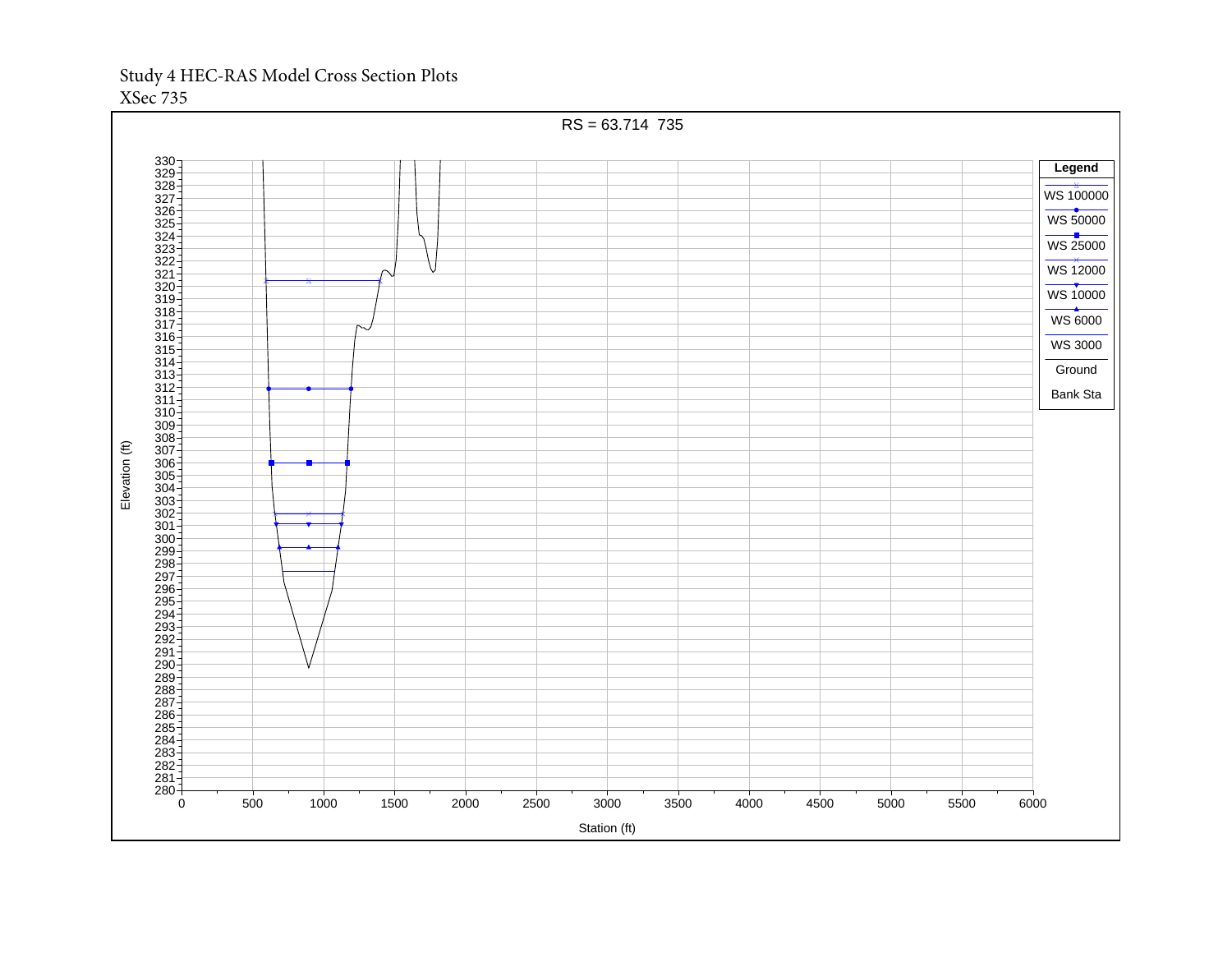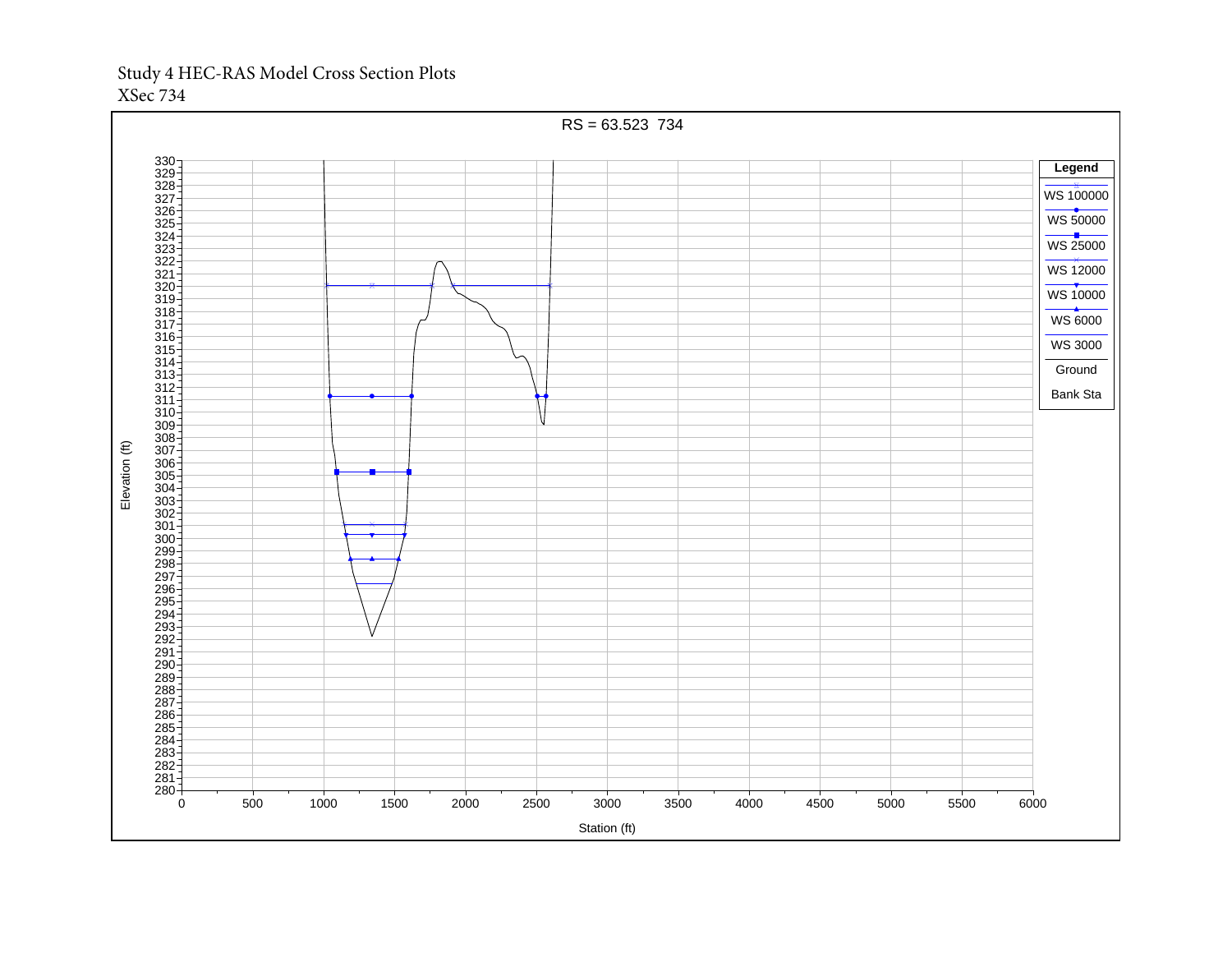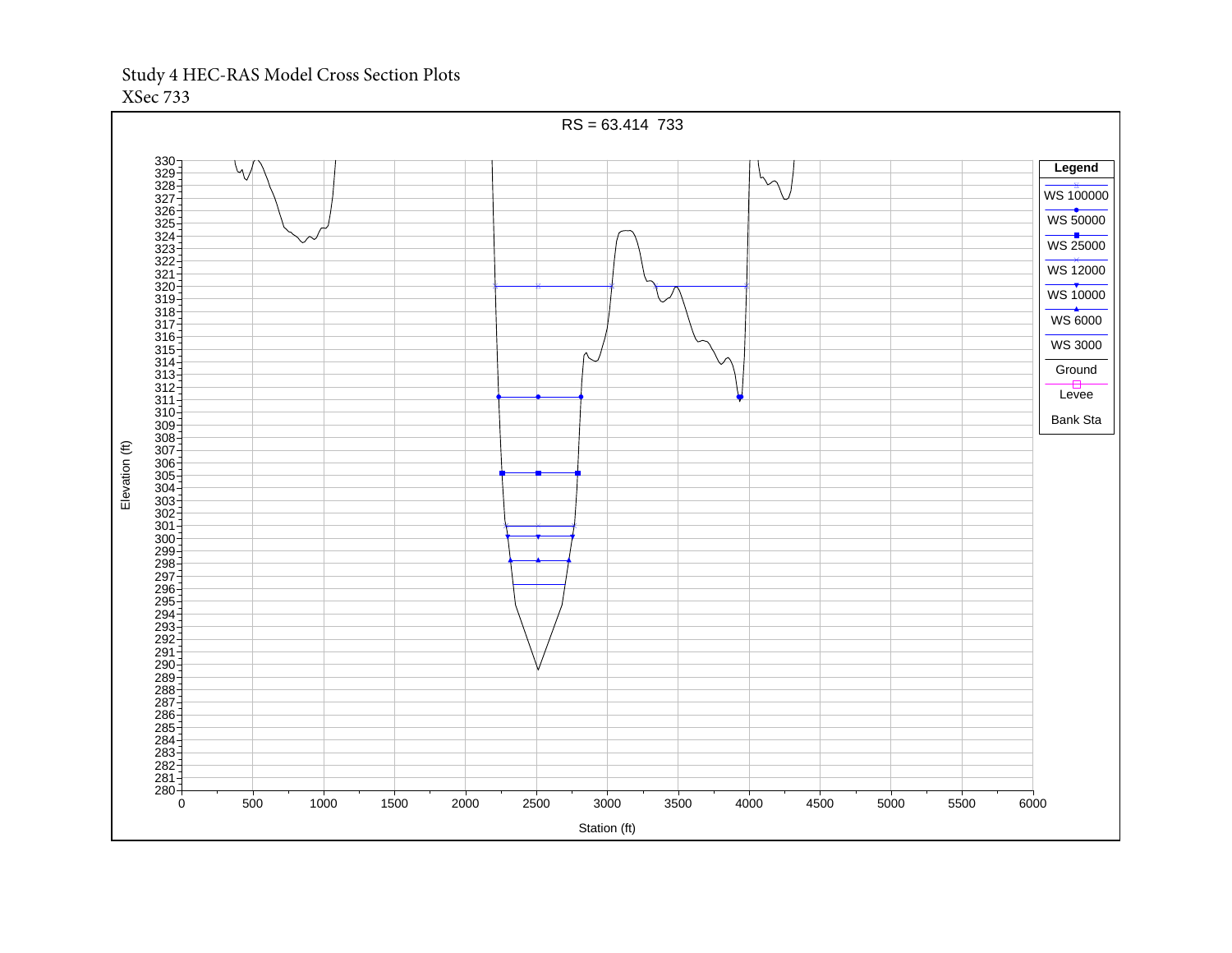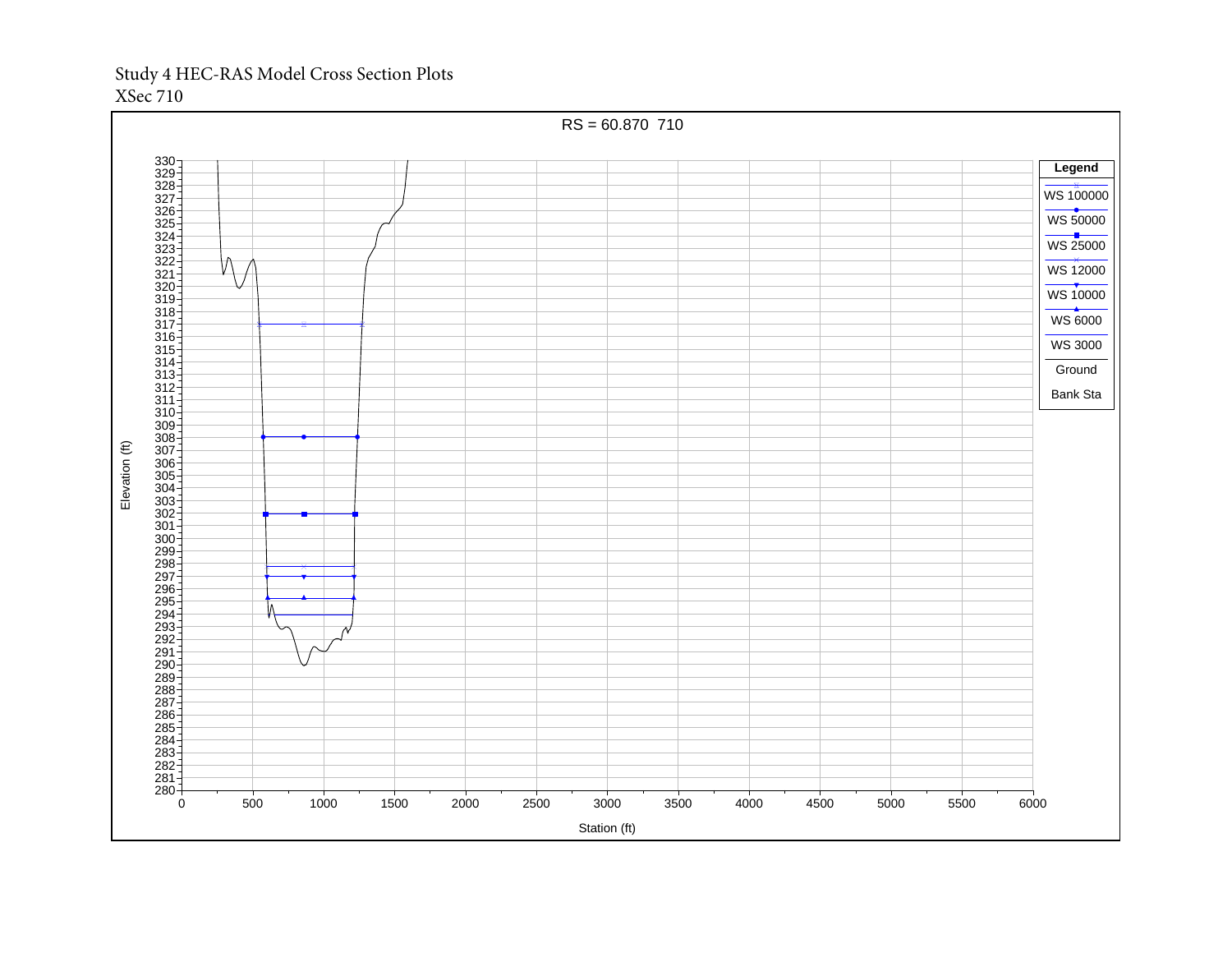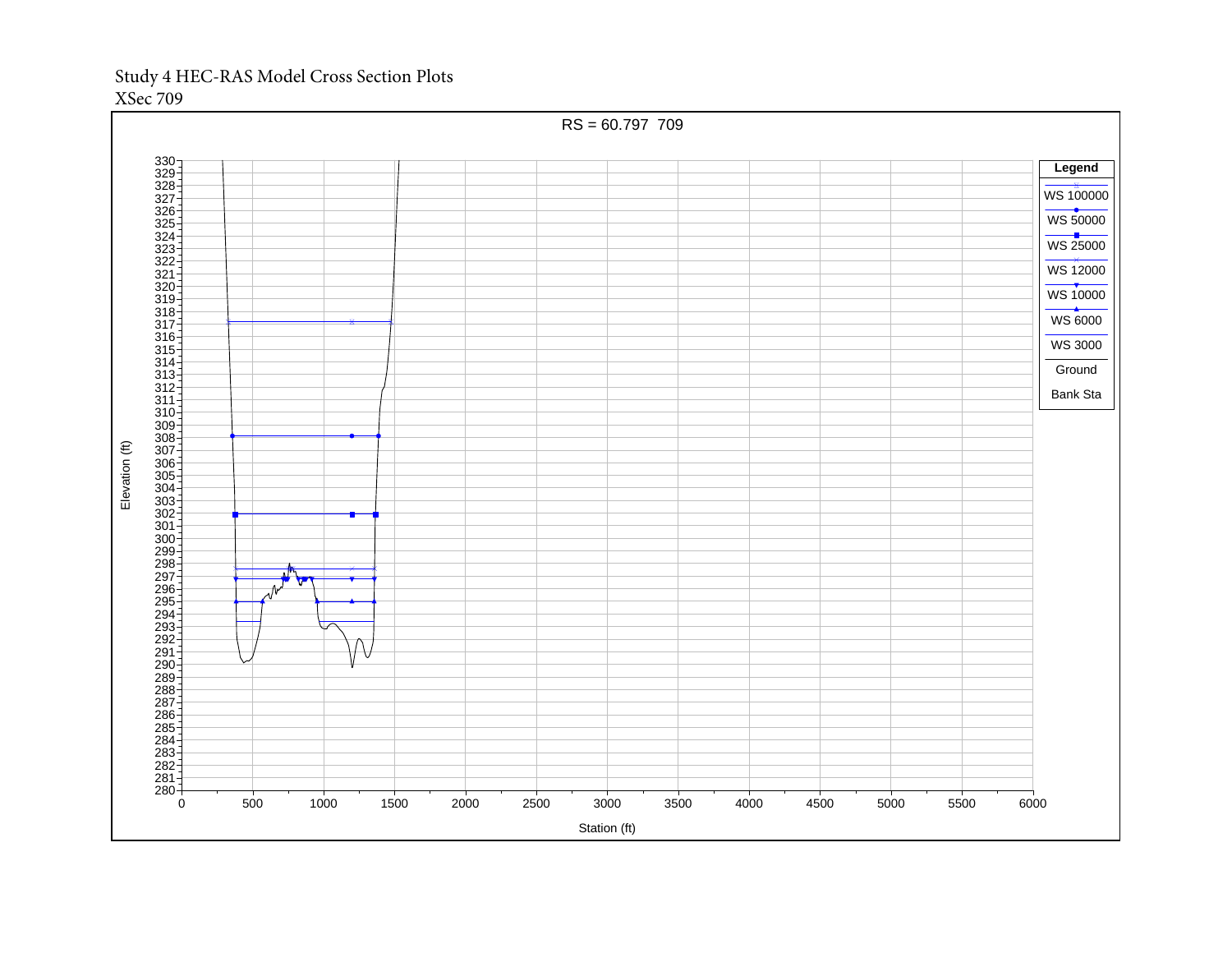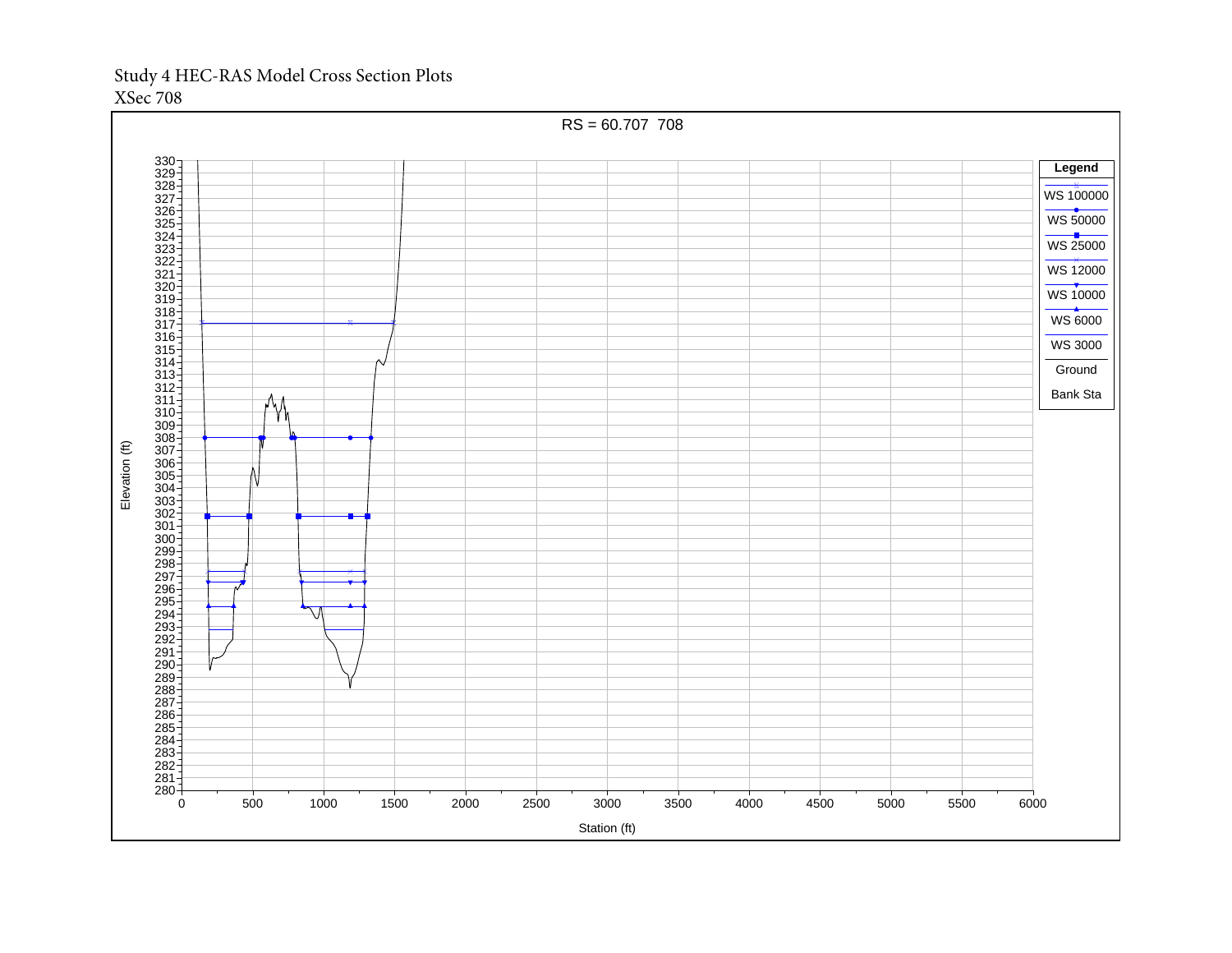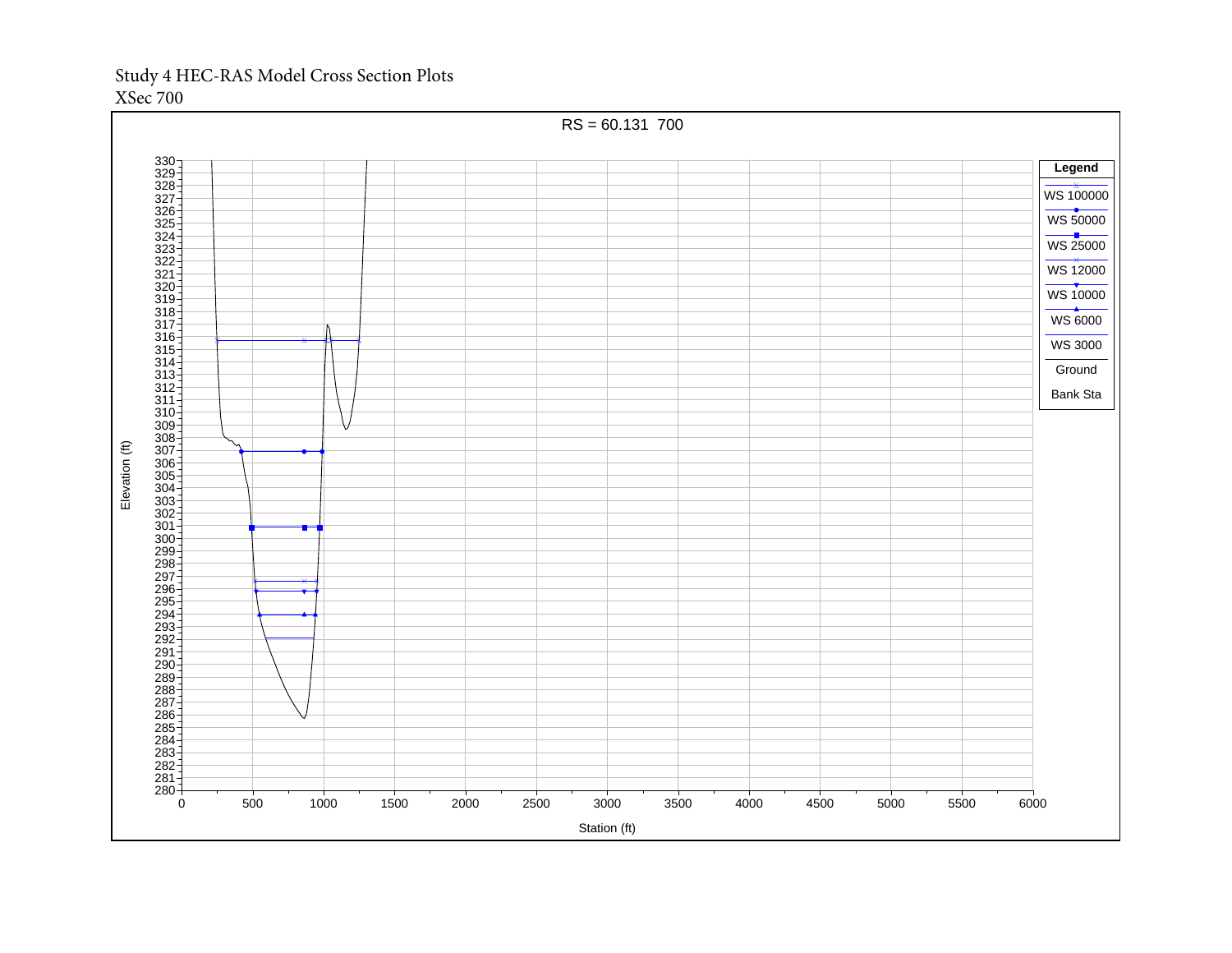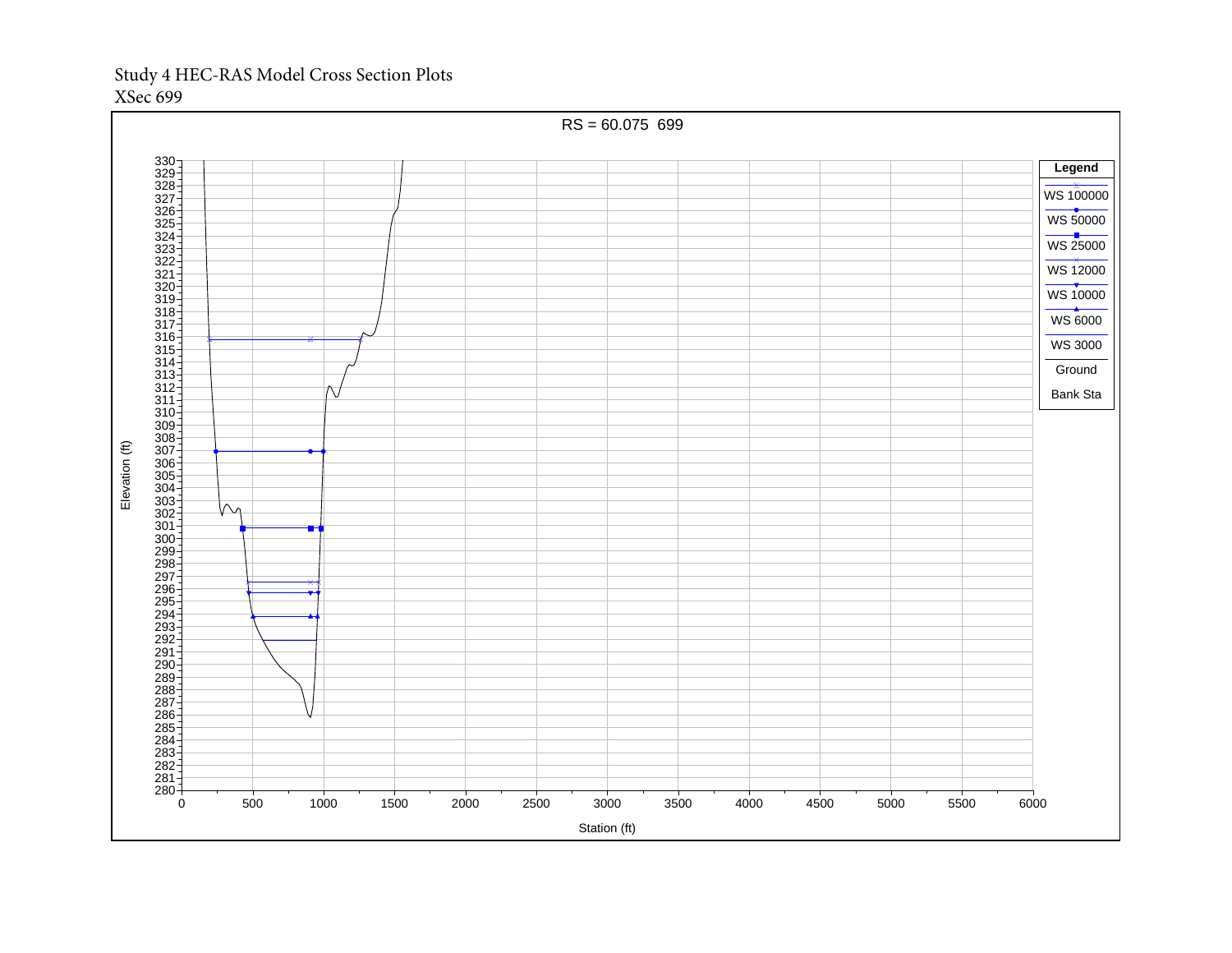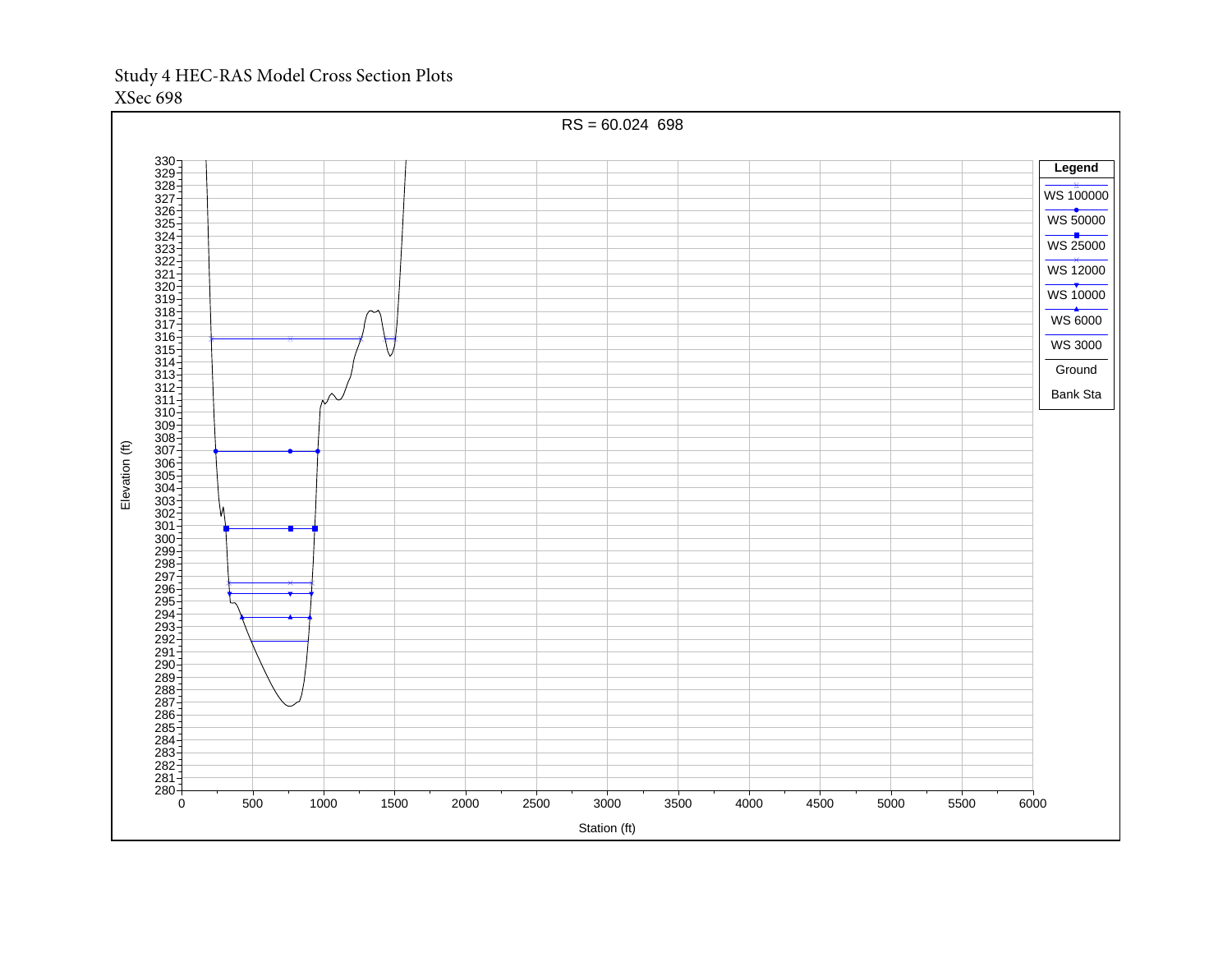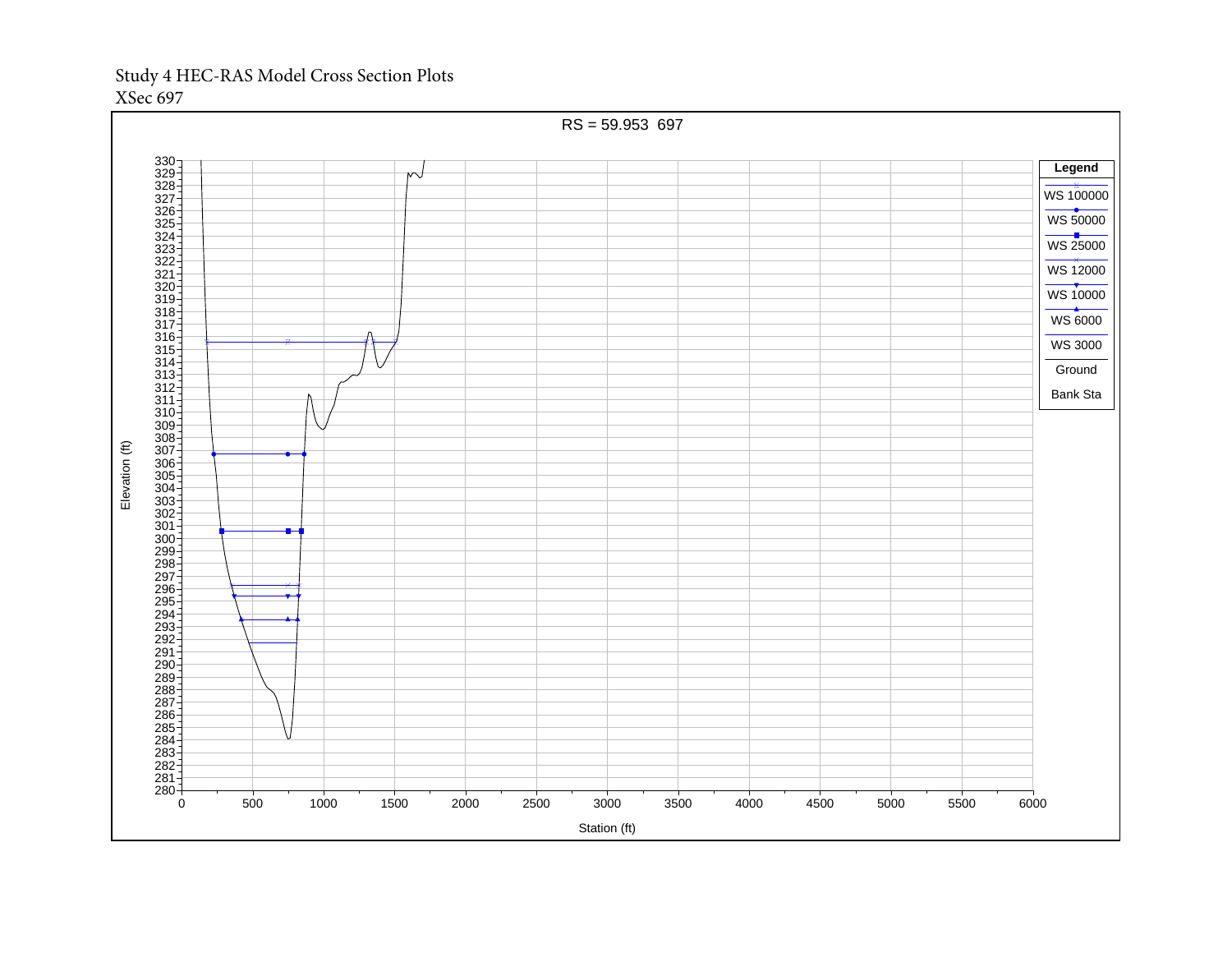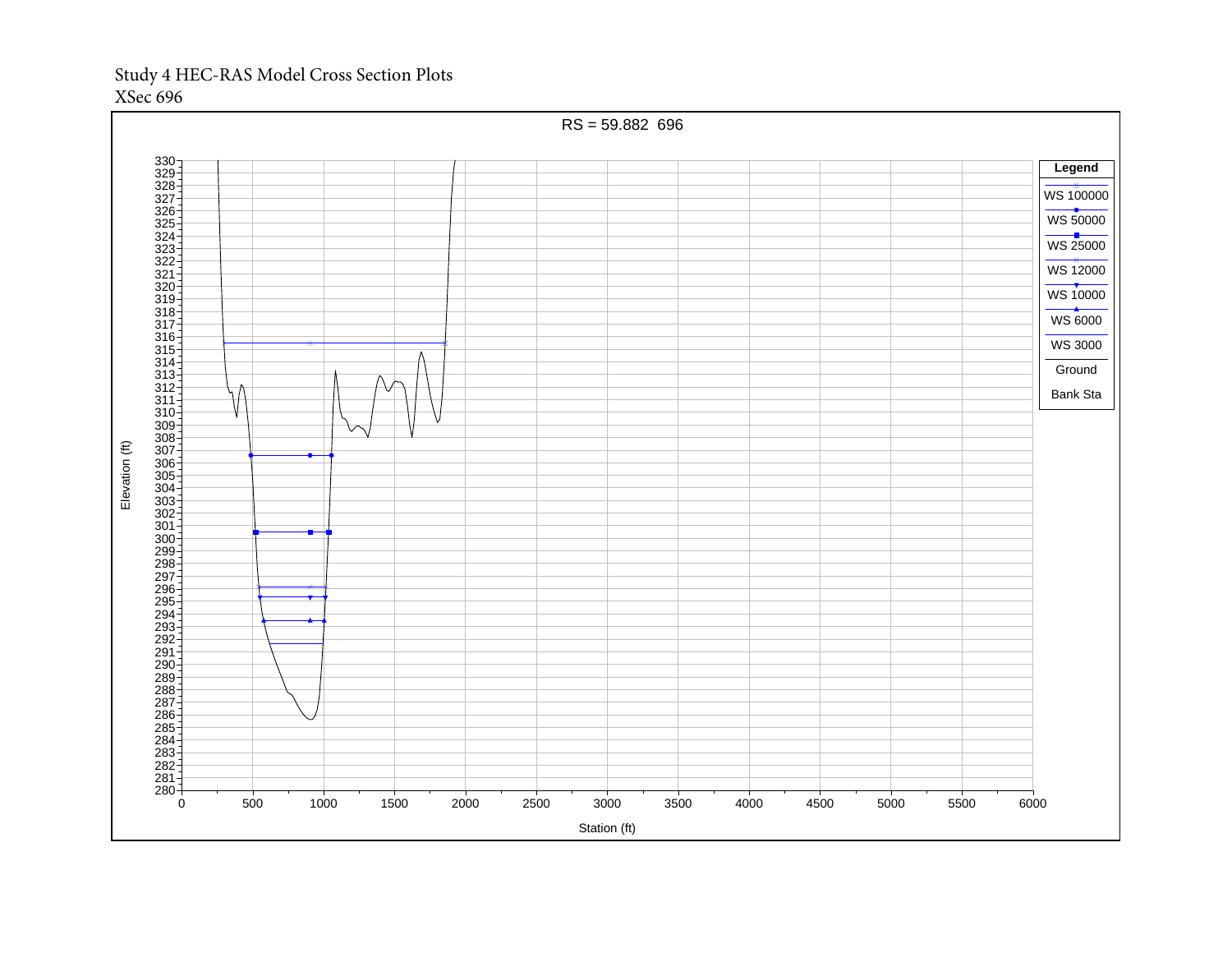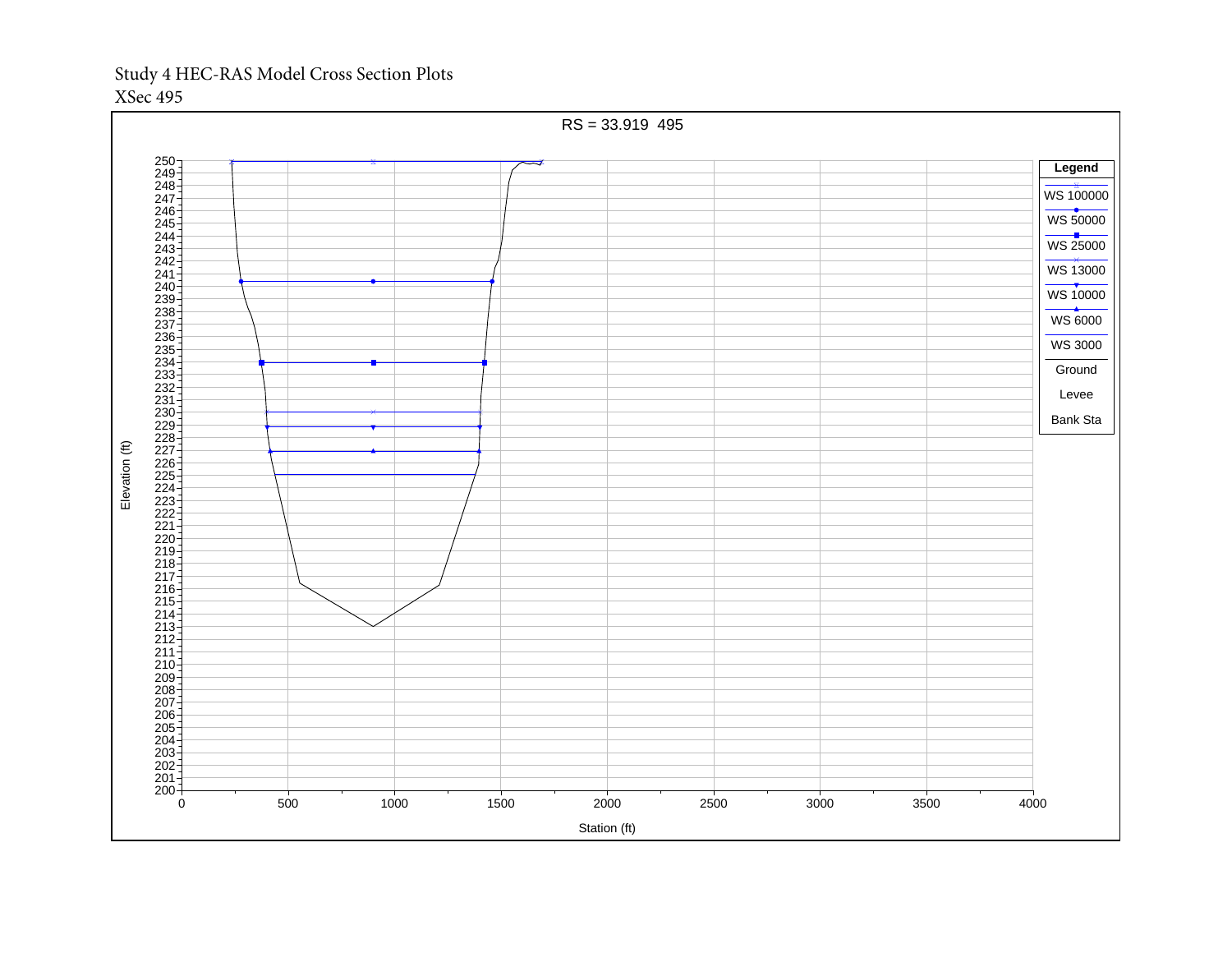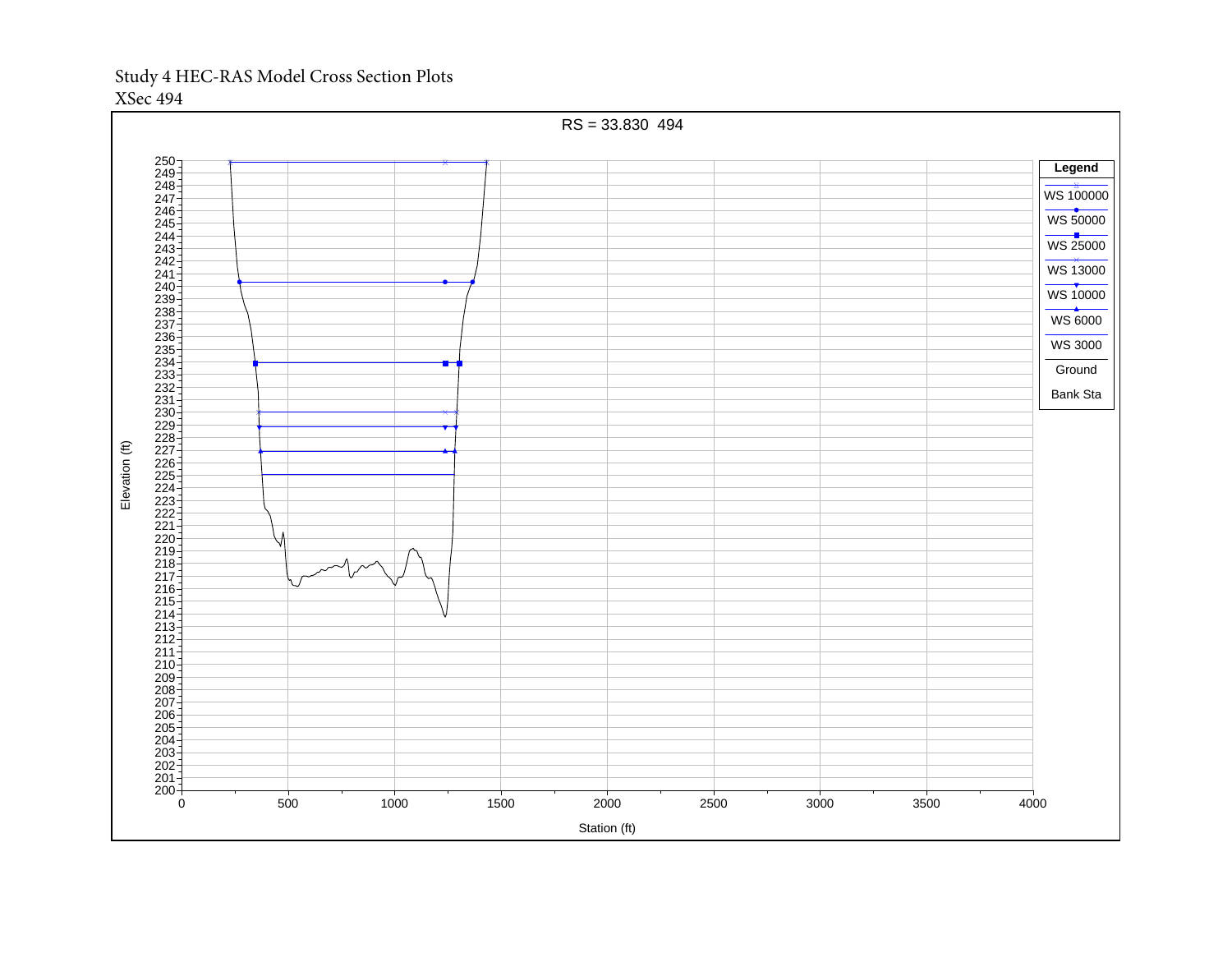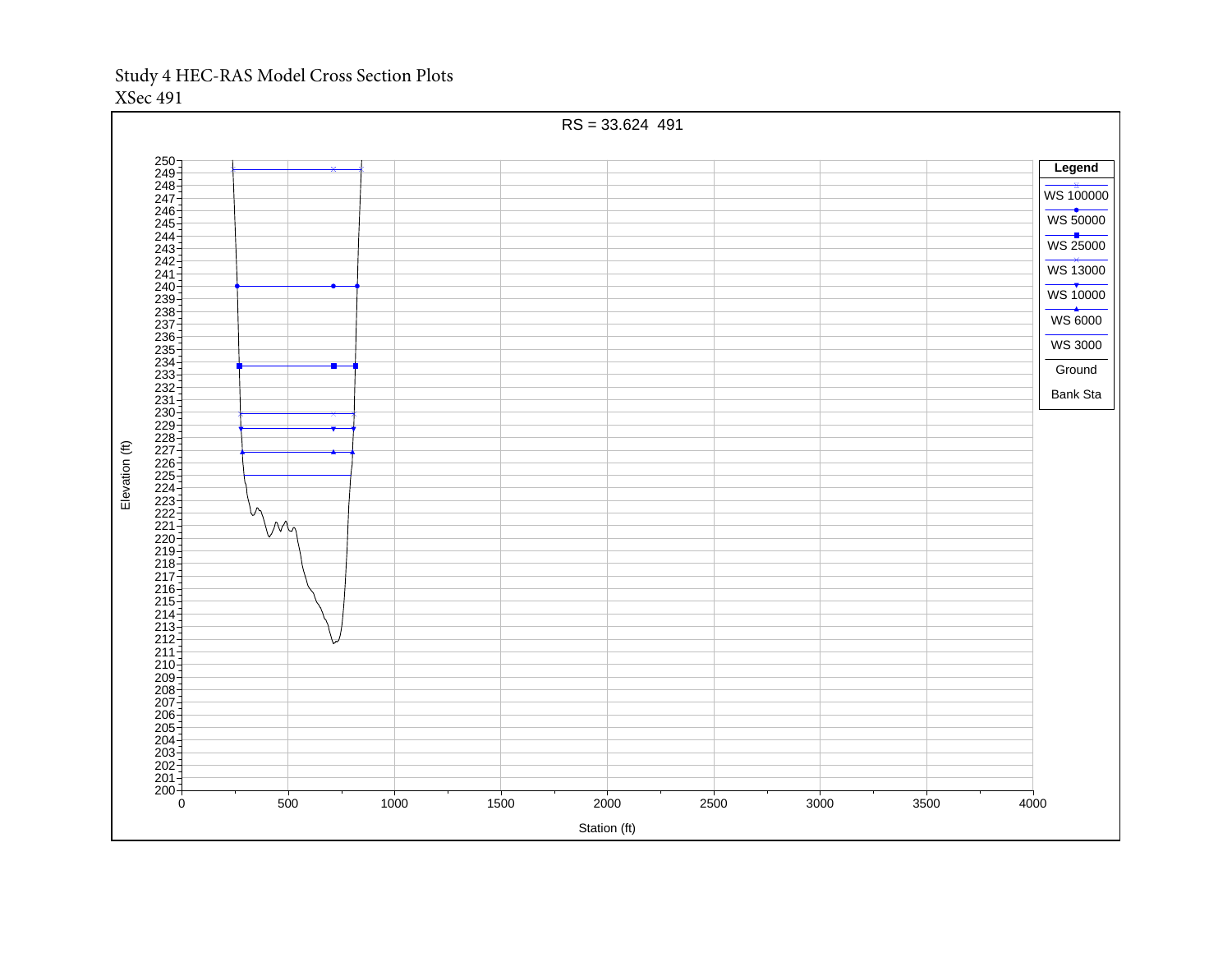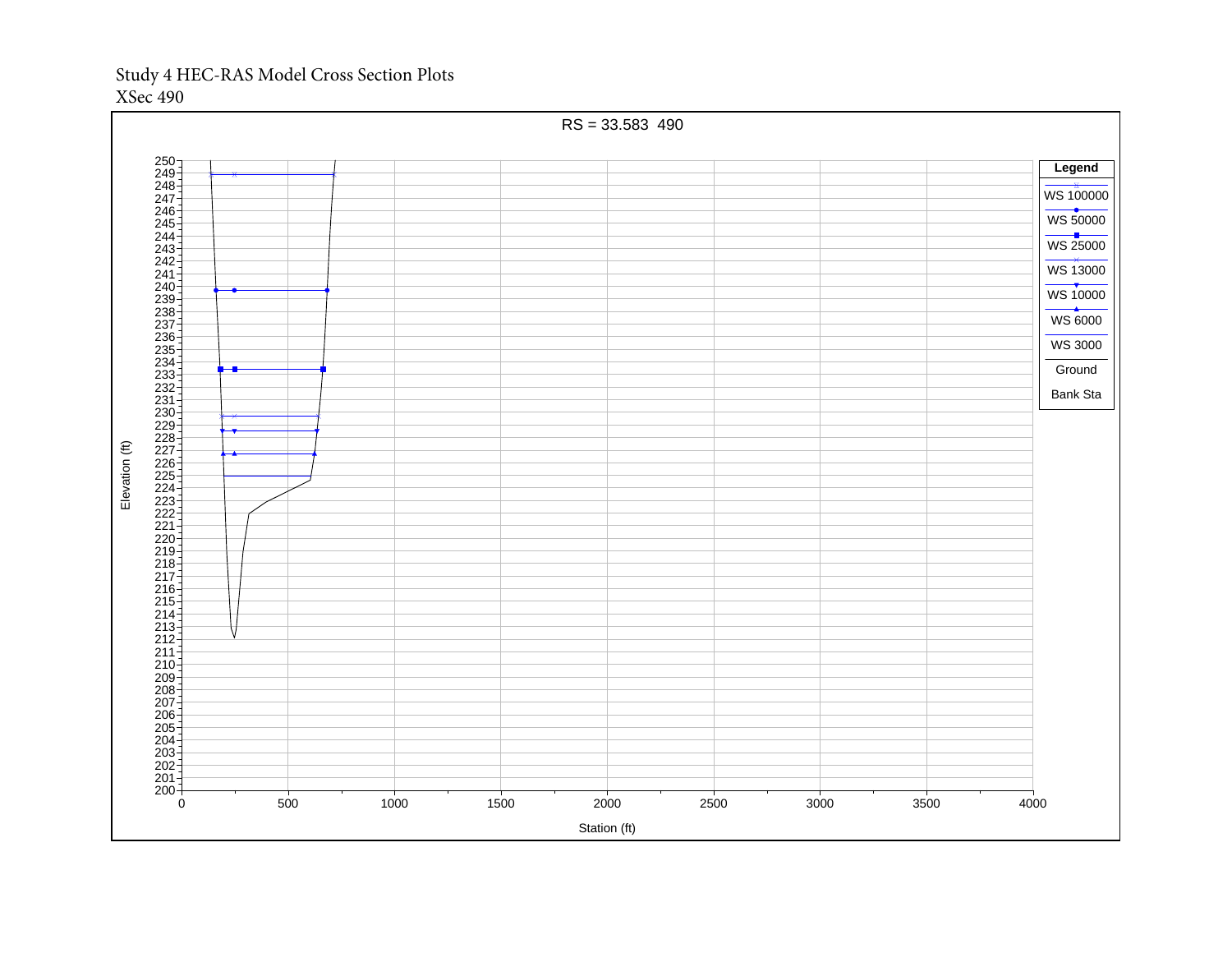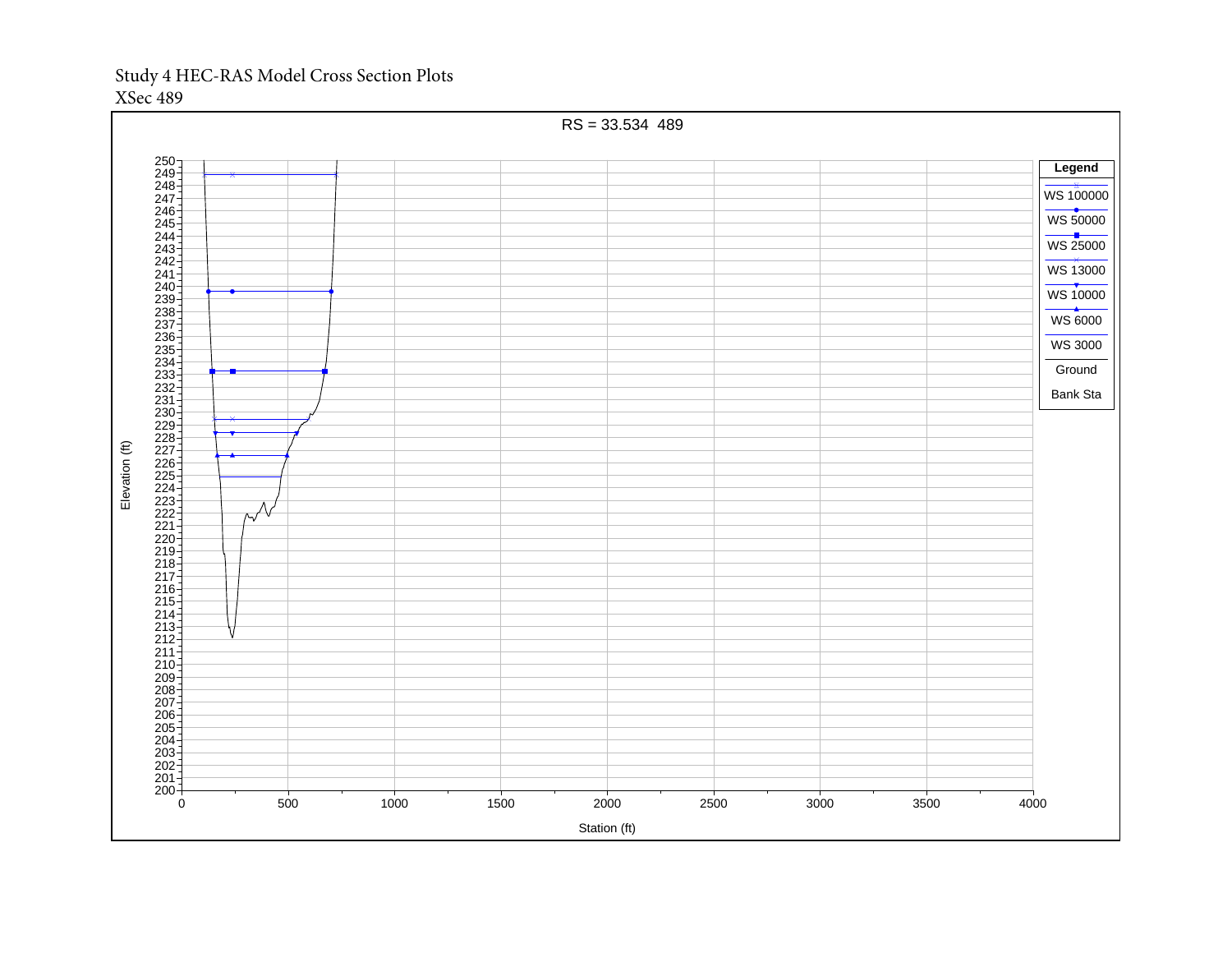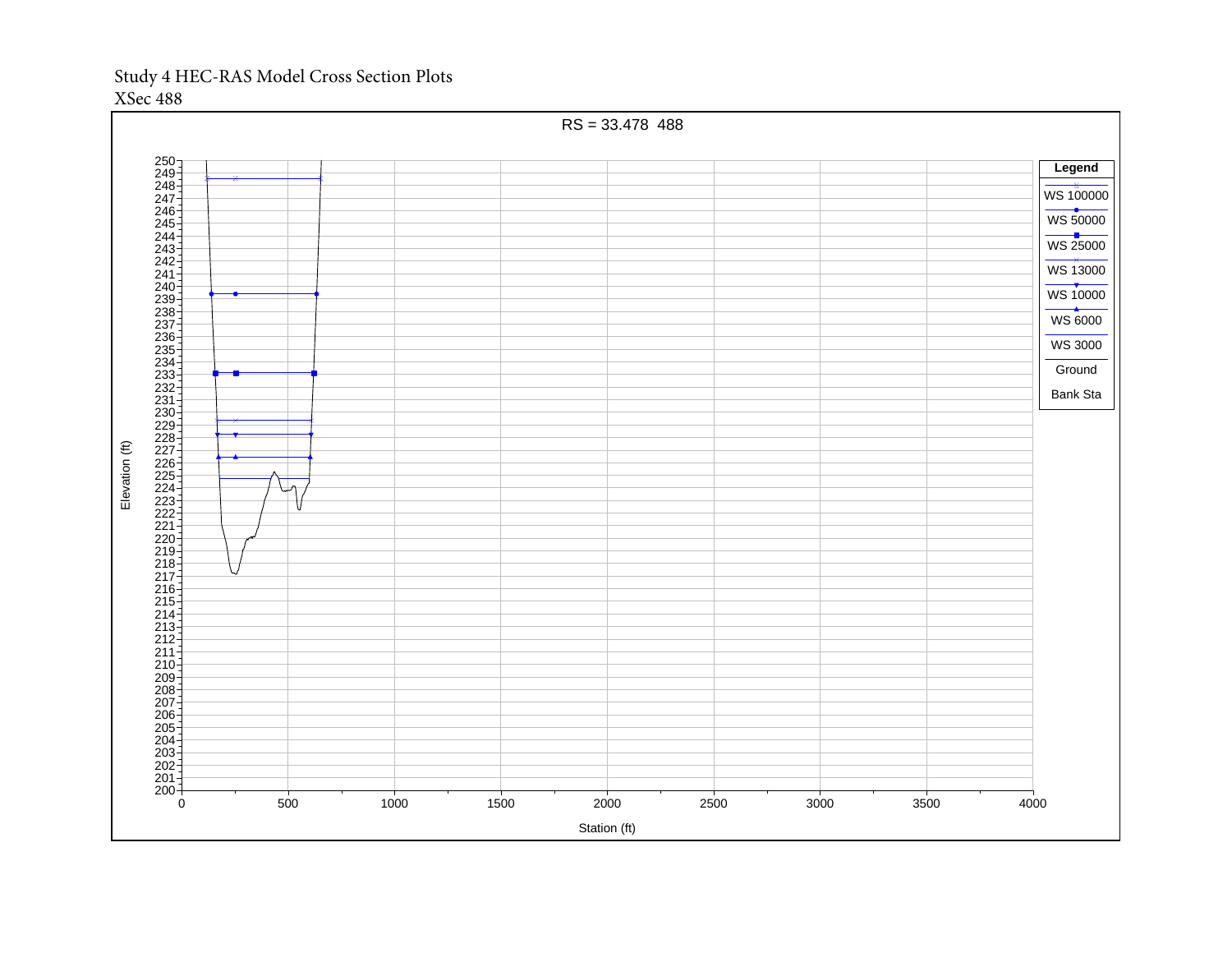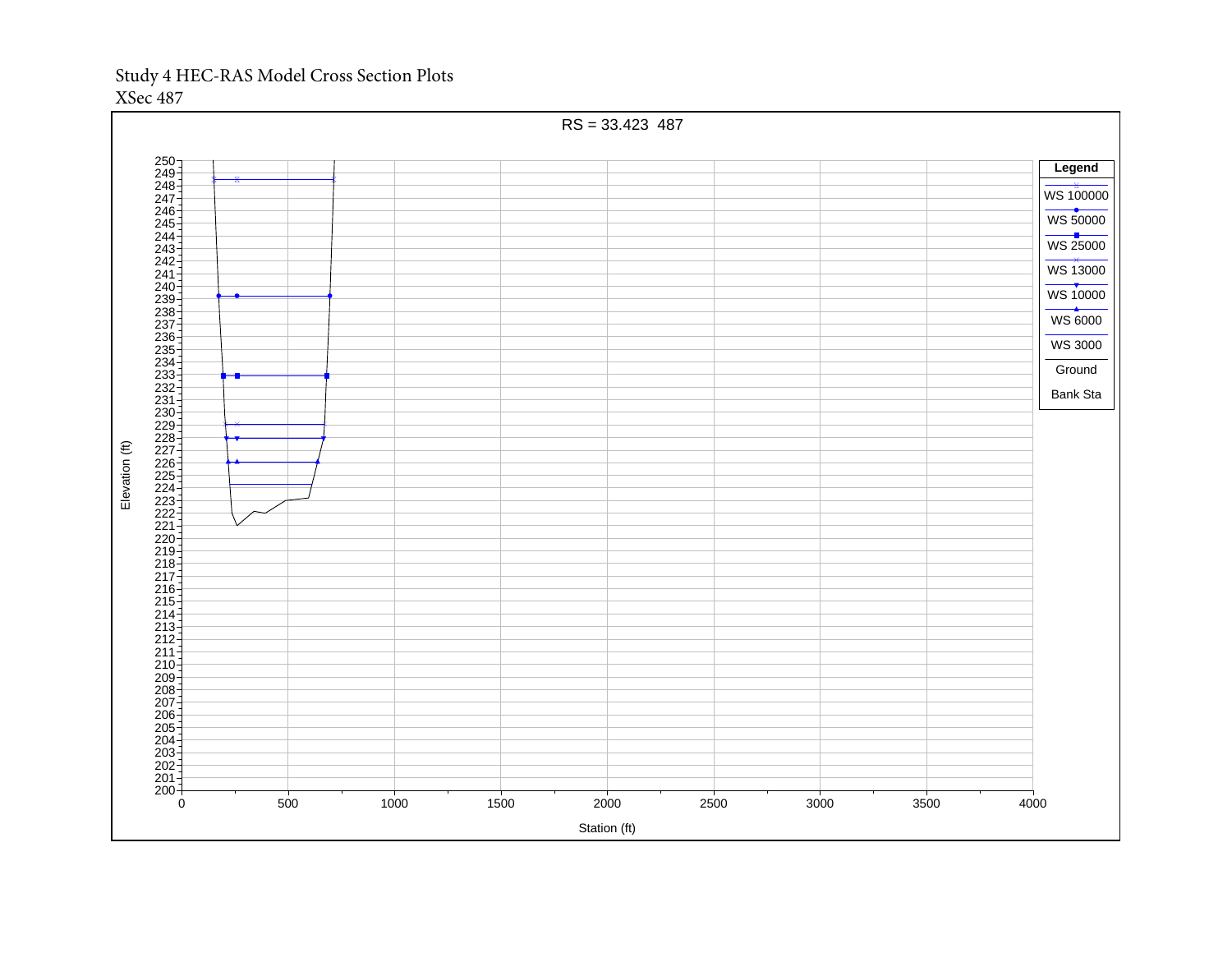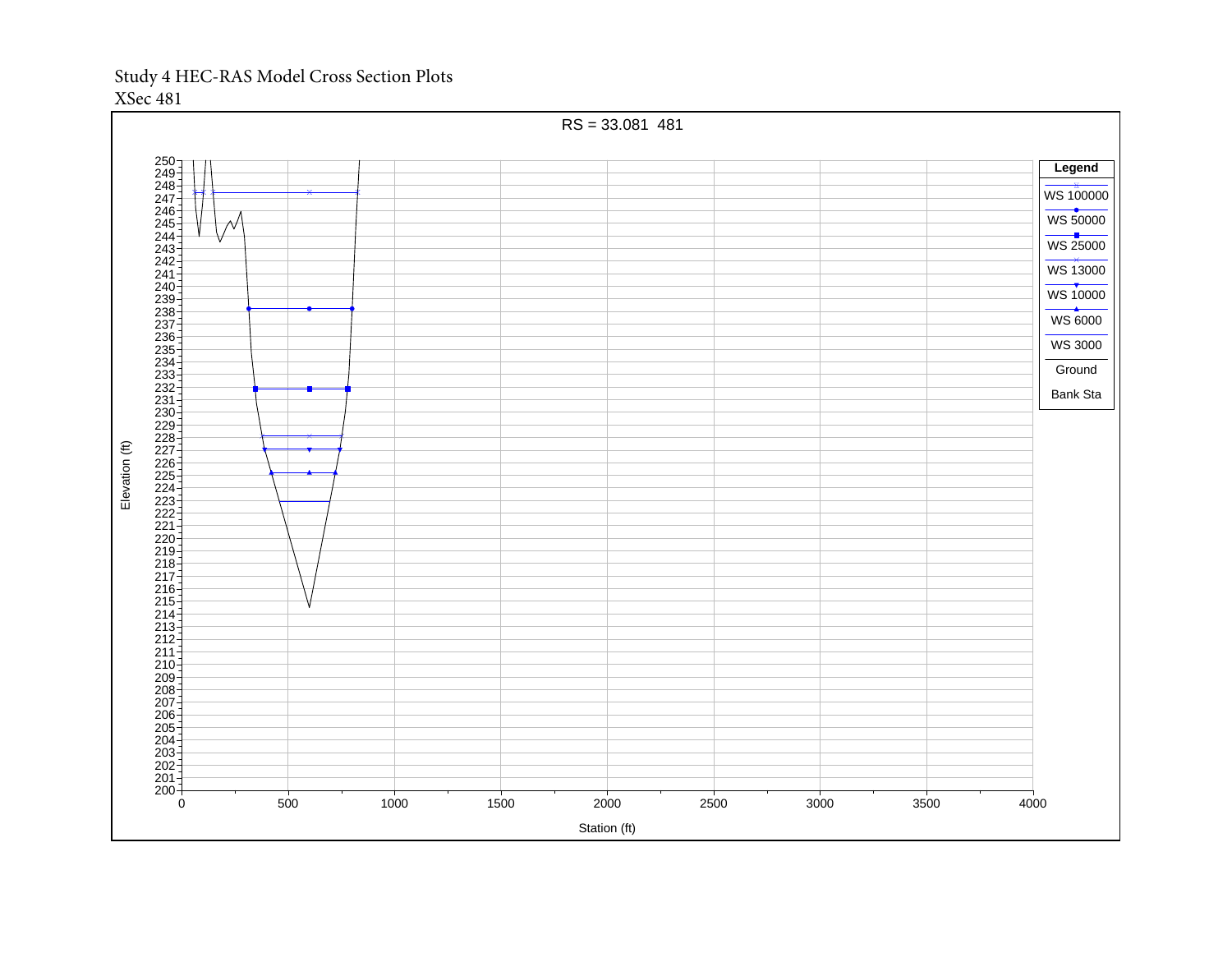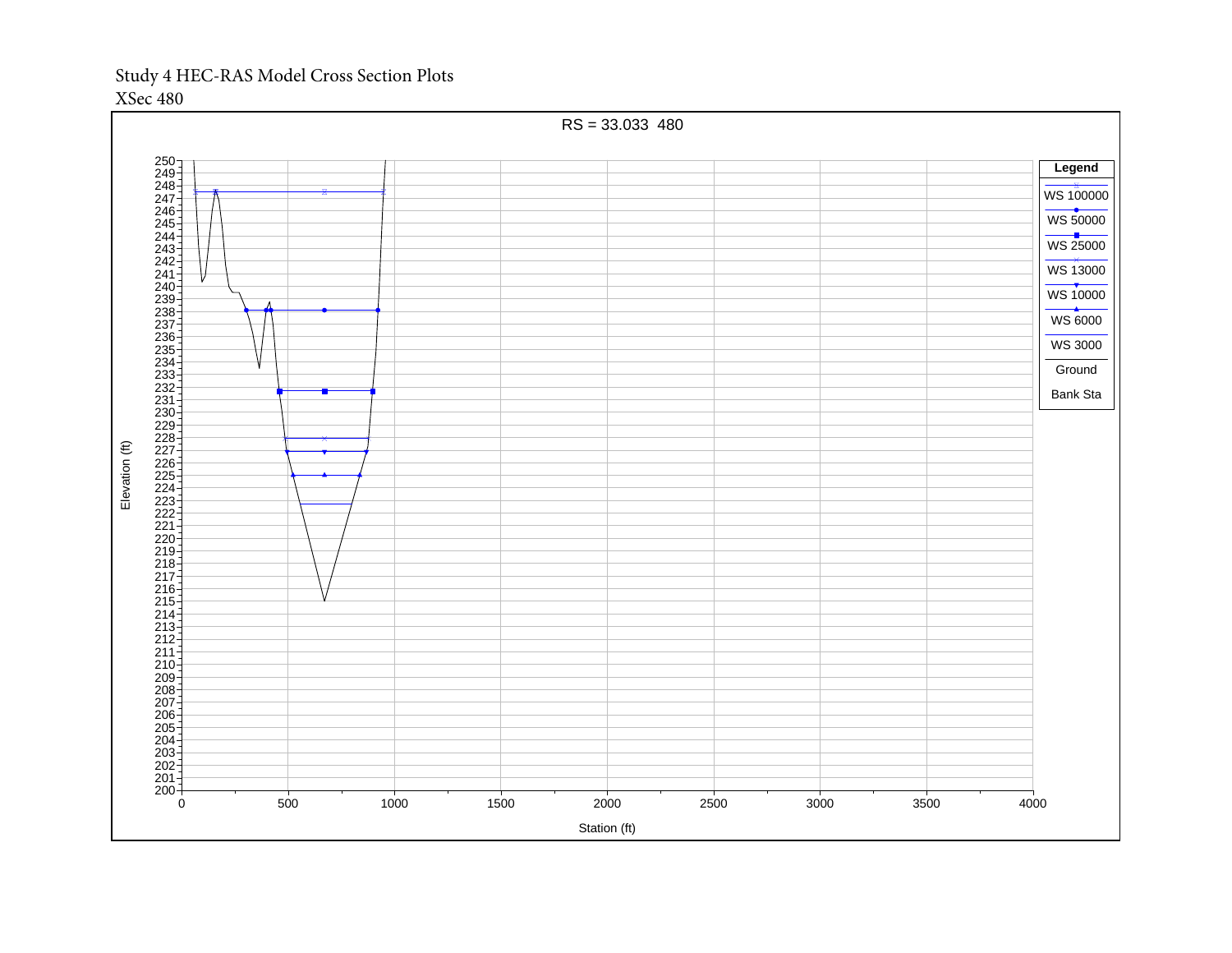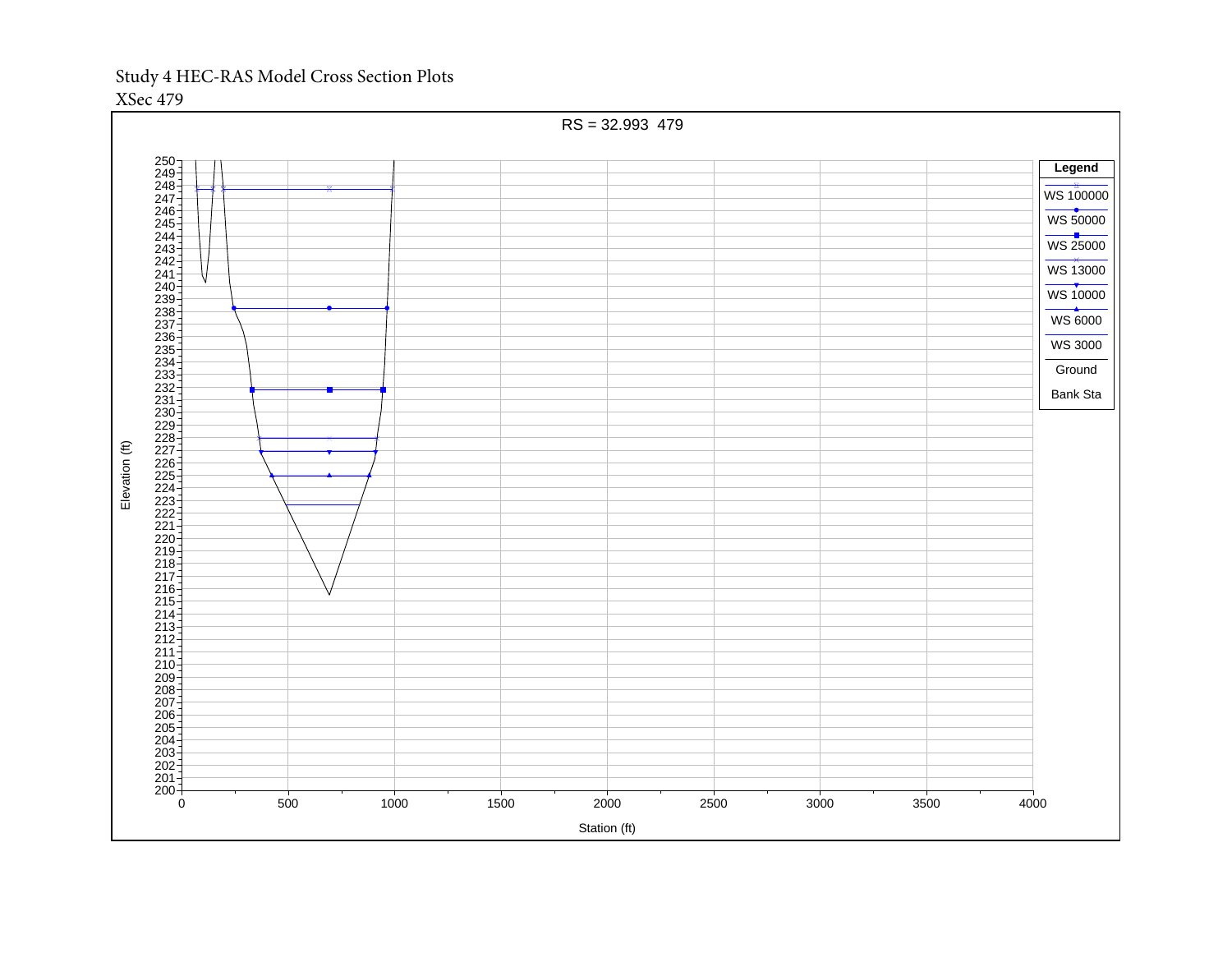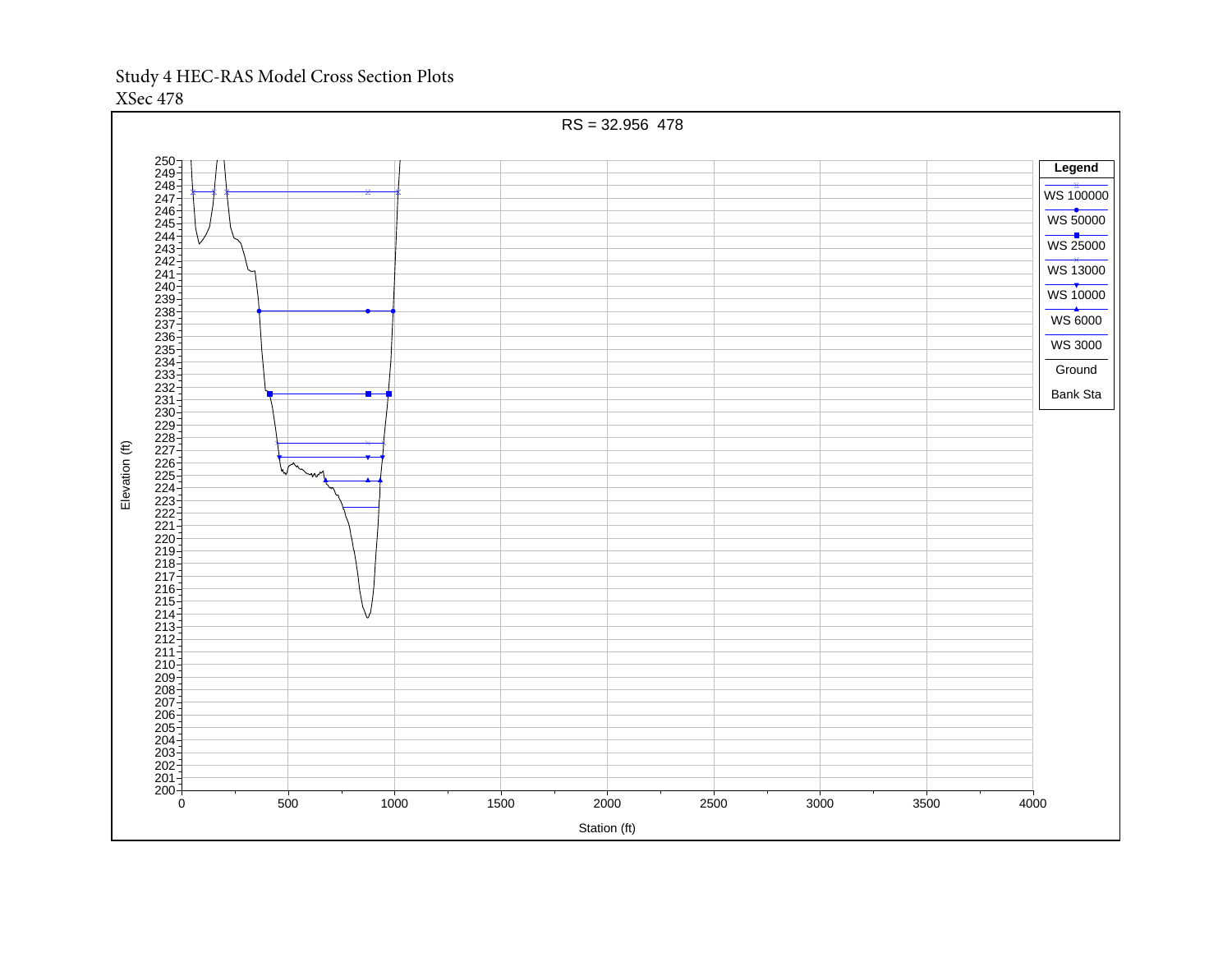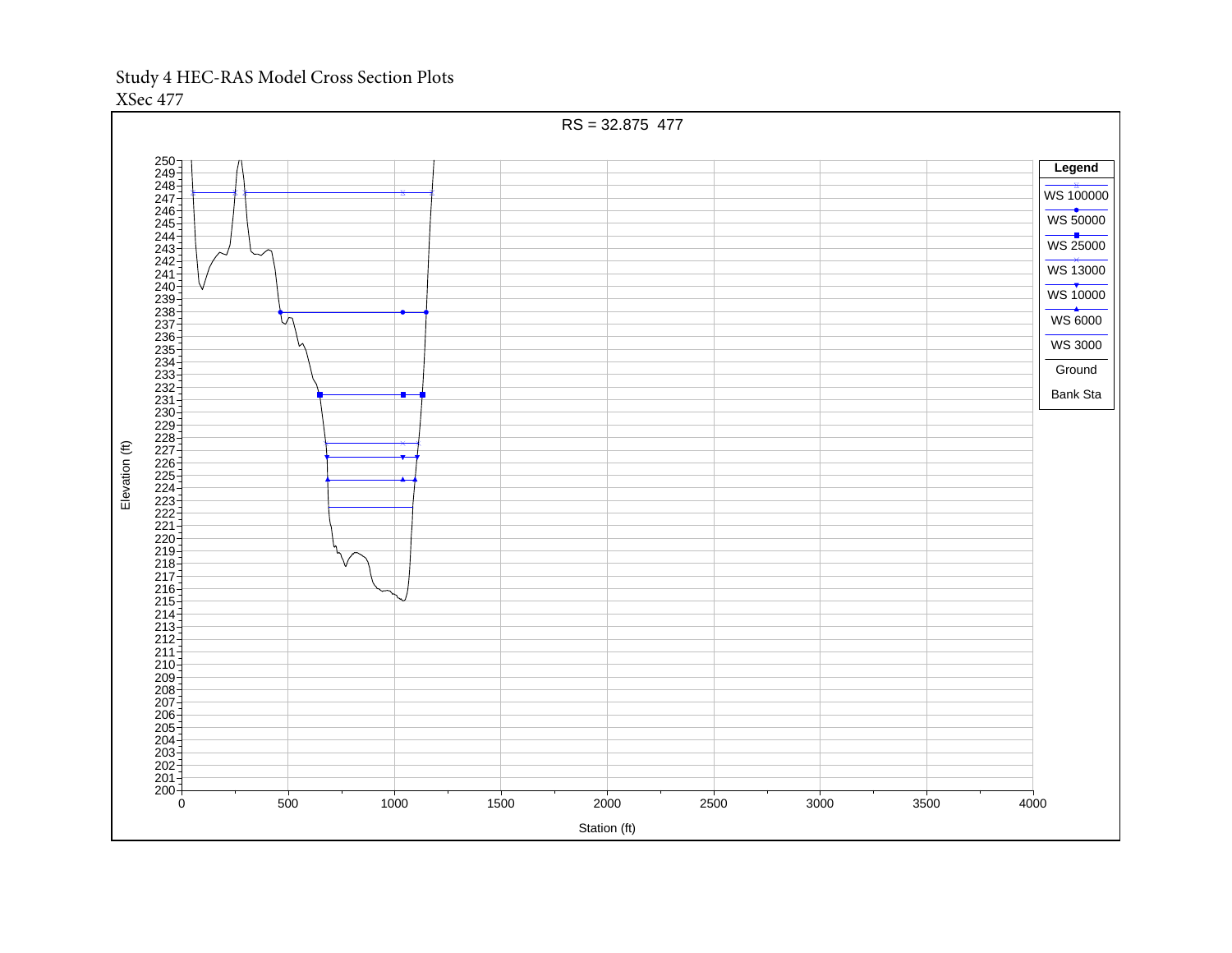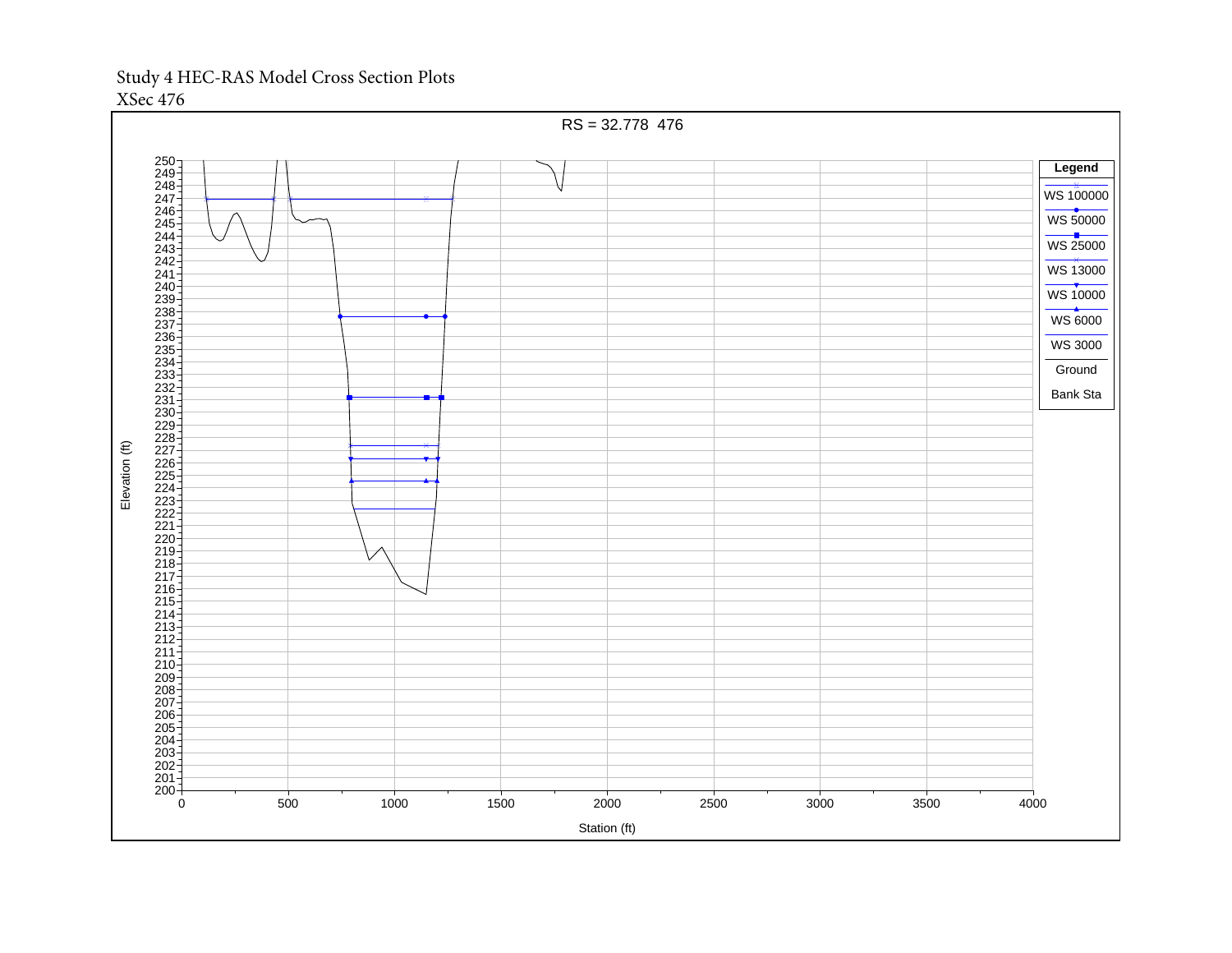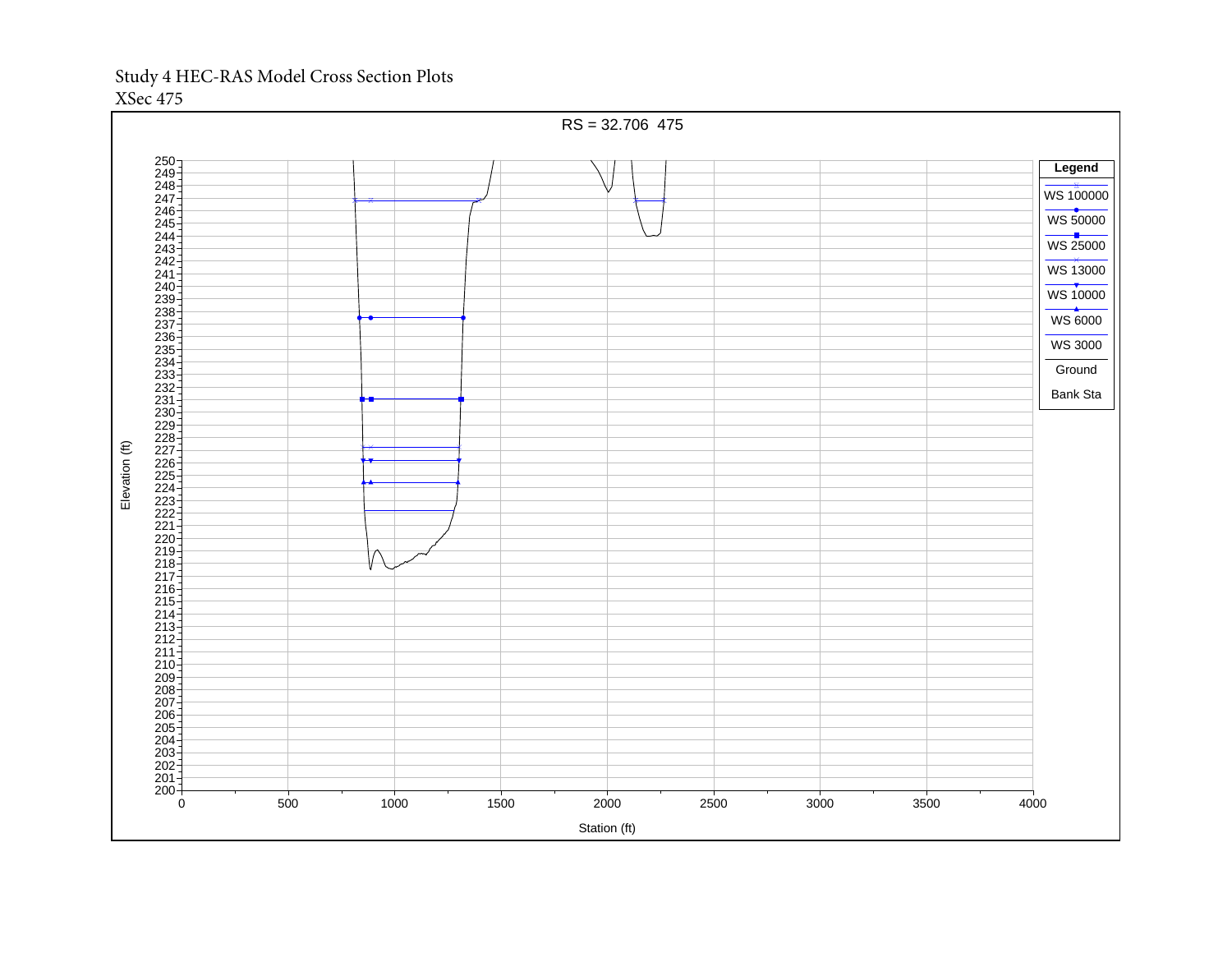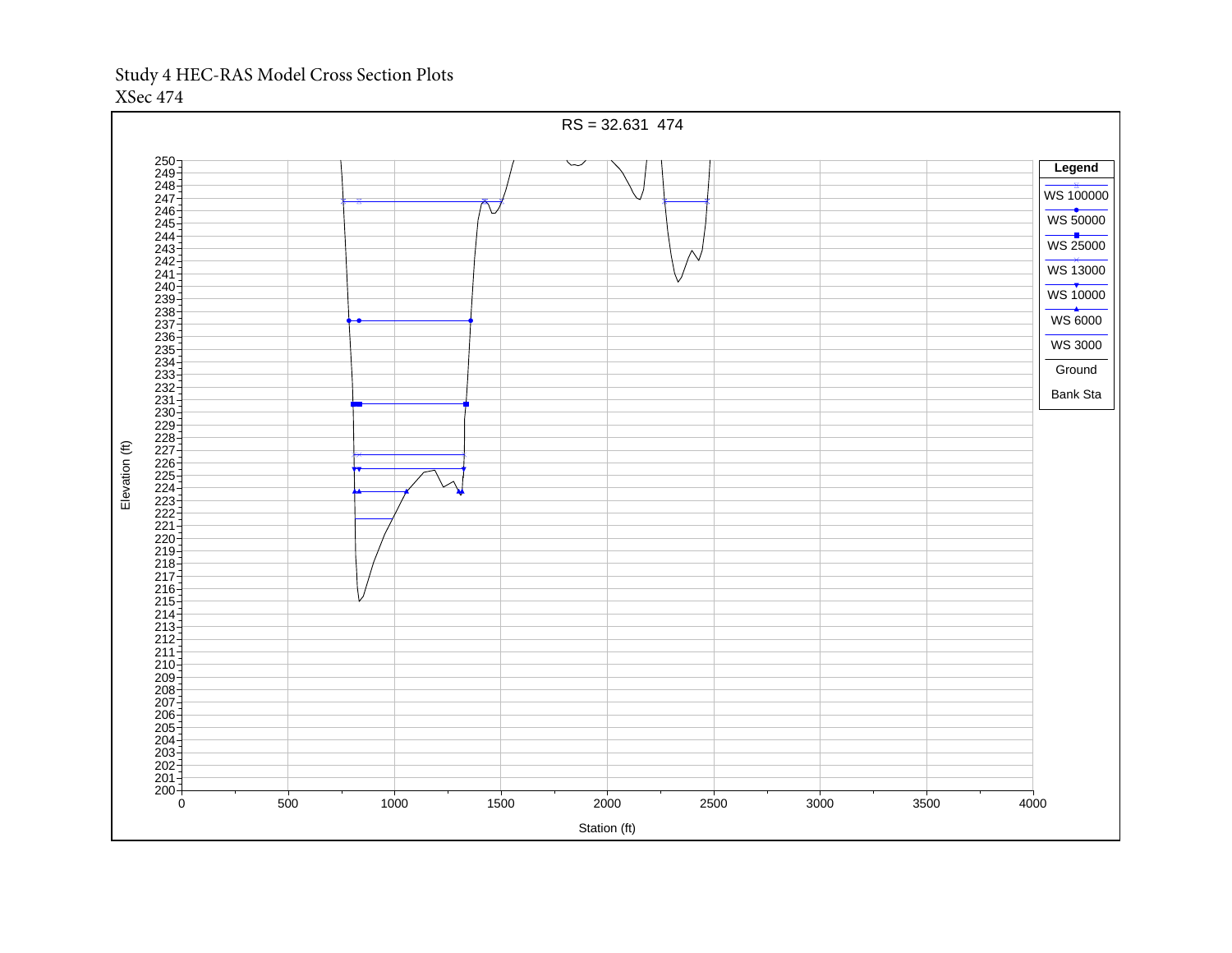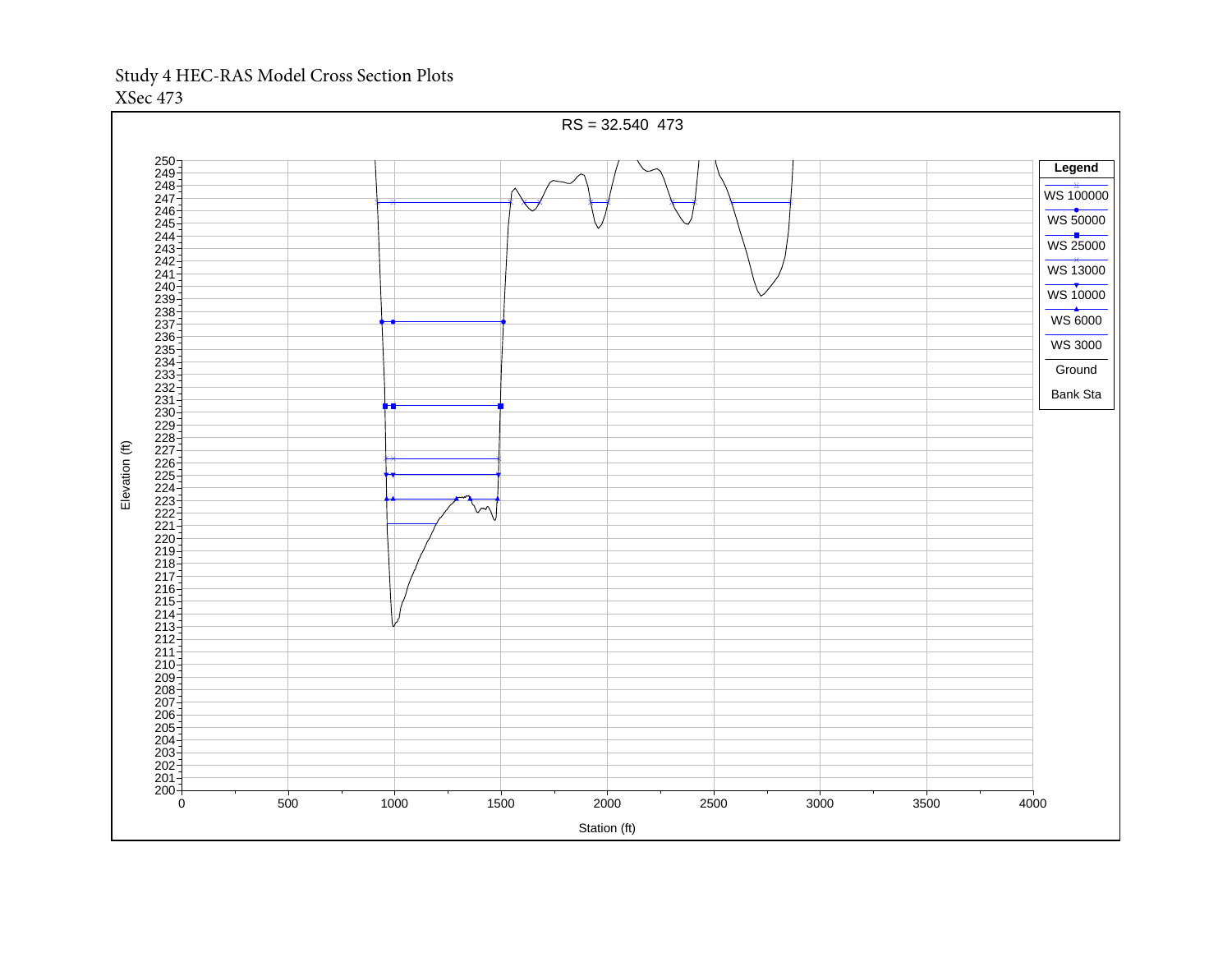

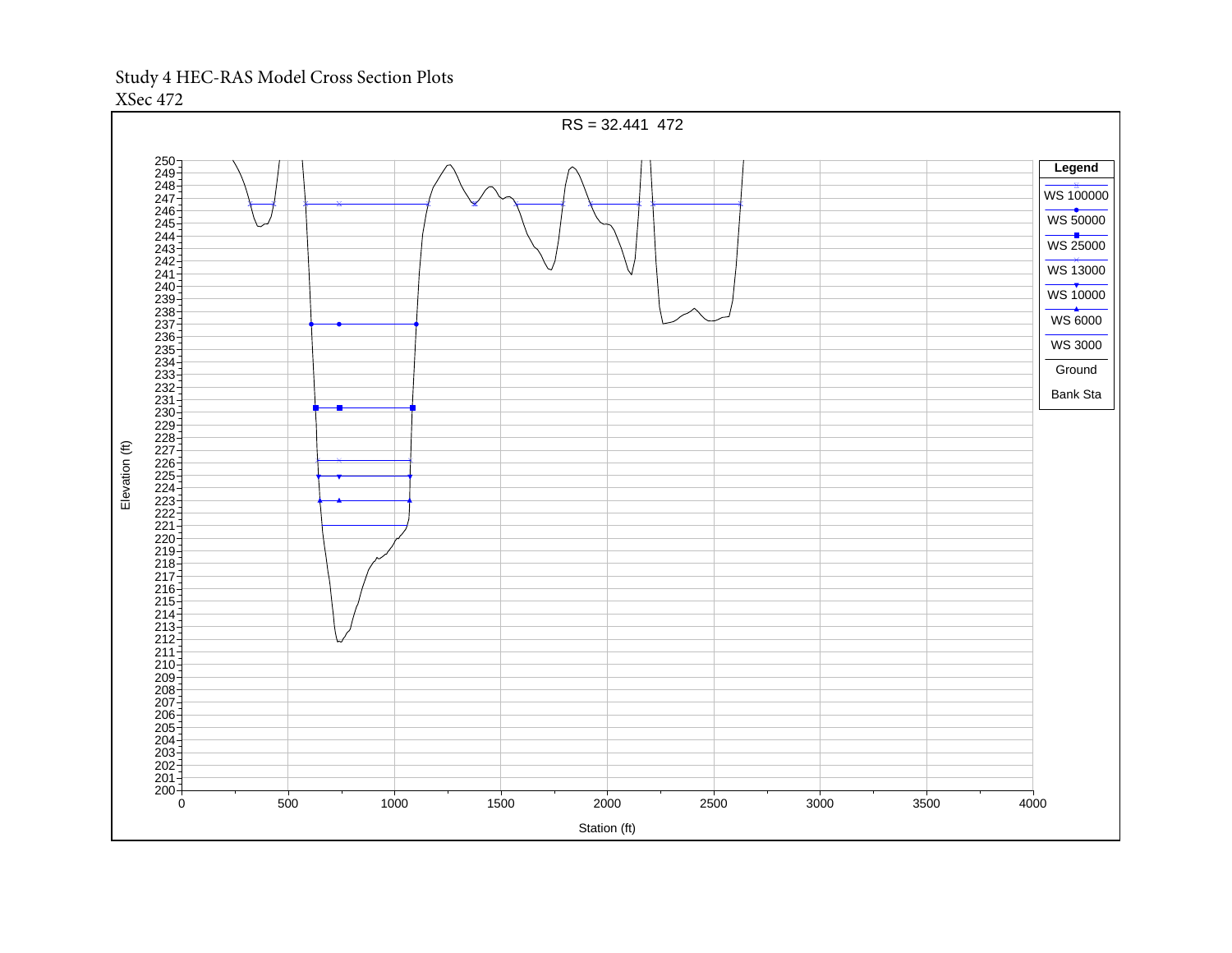

XSec 451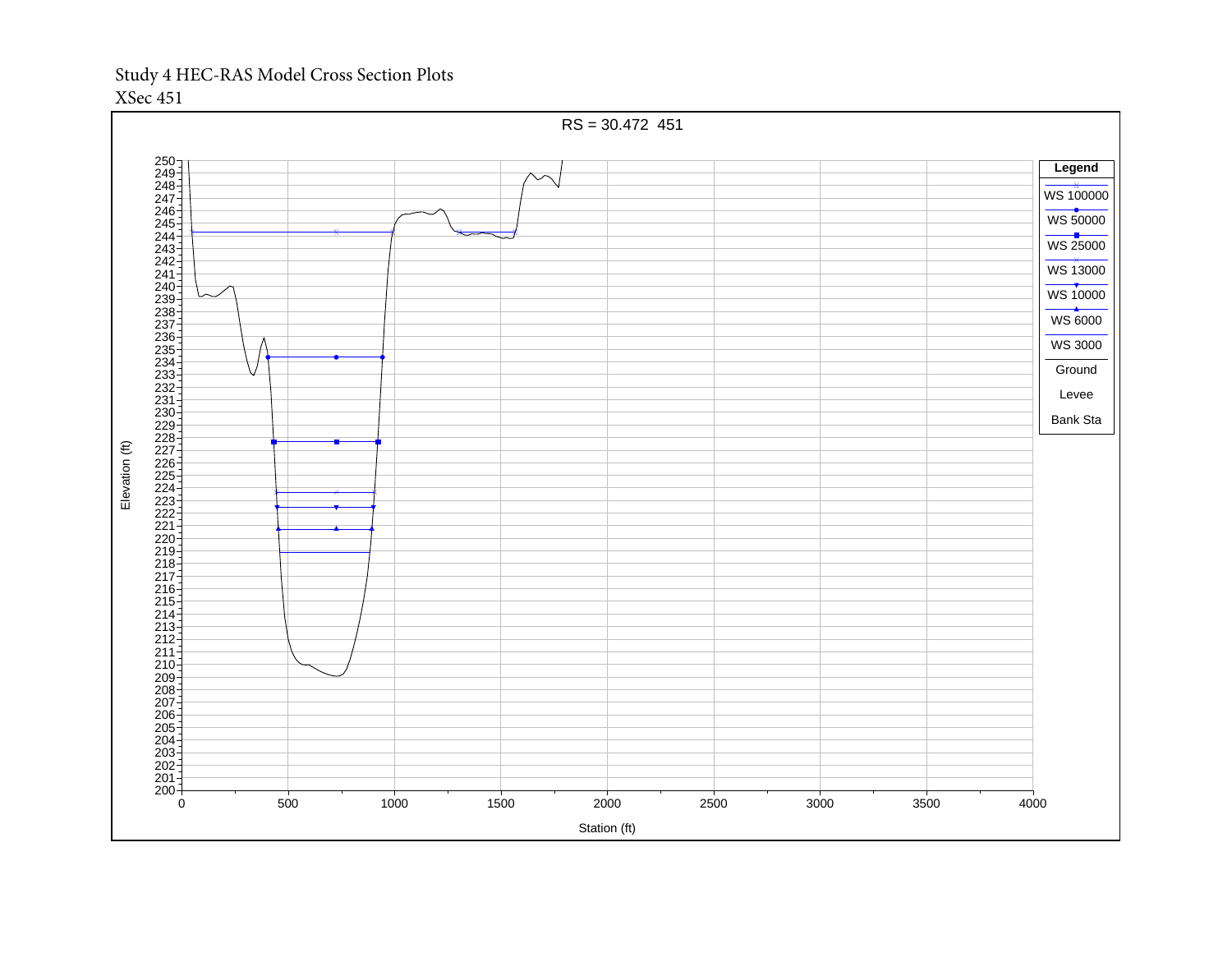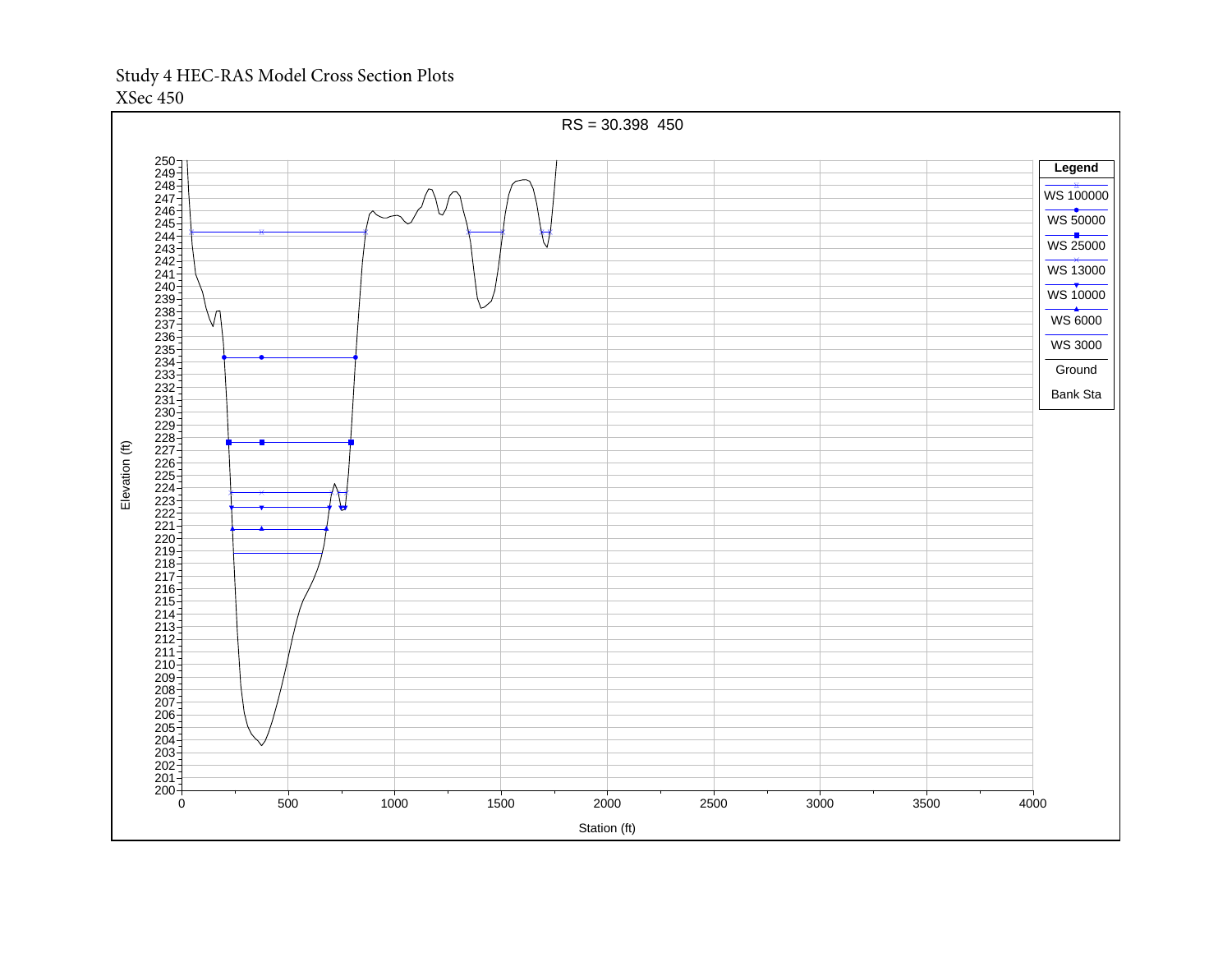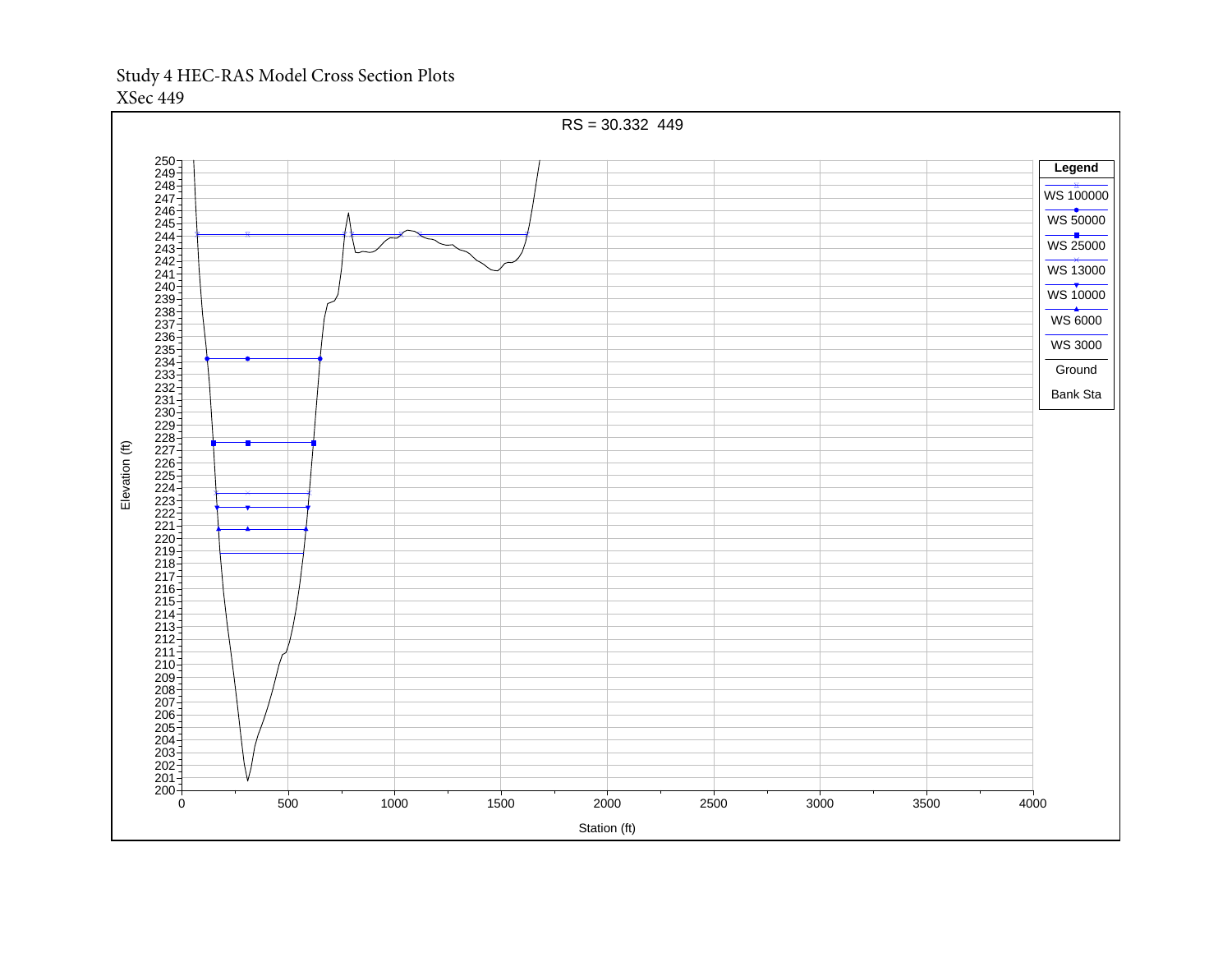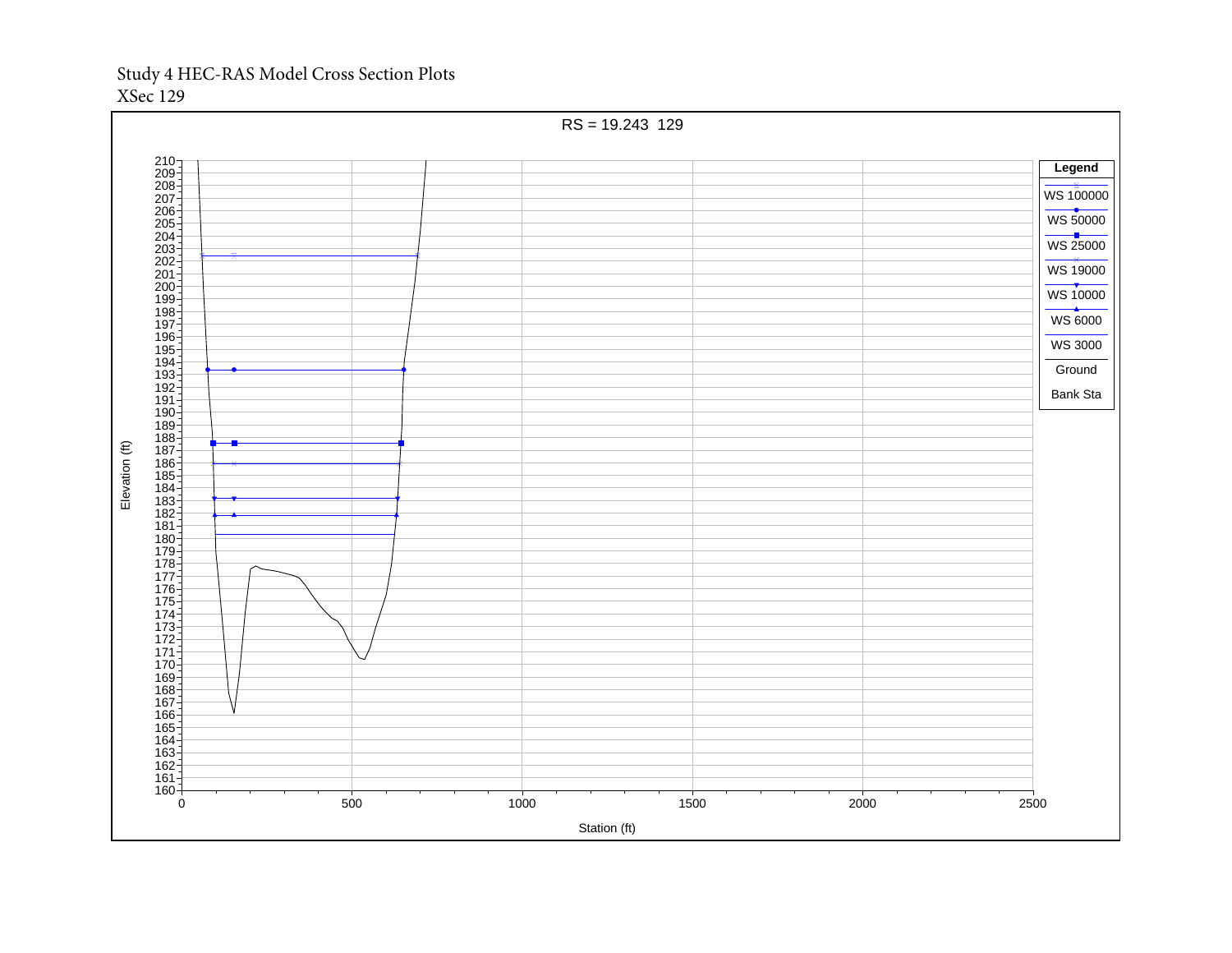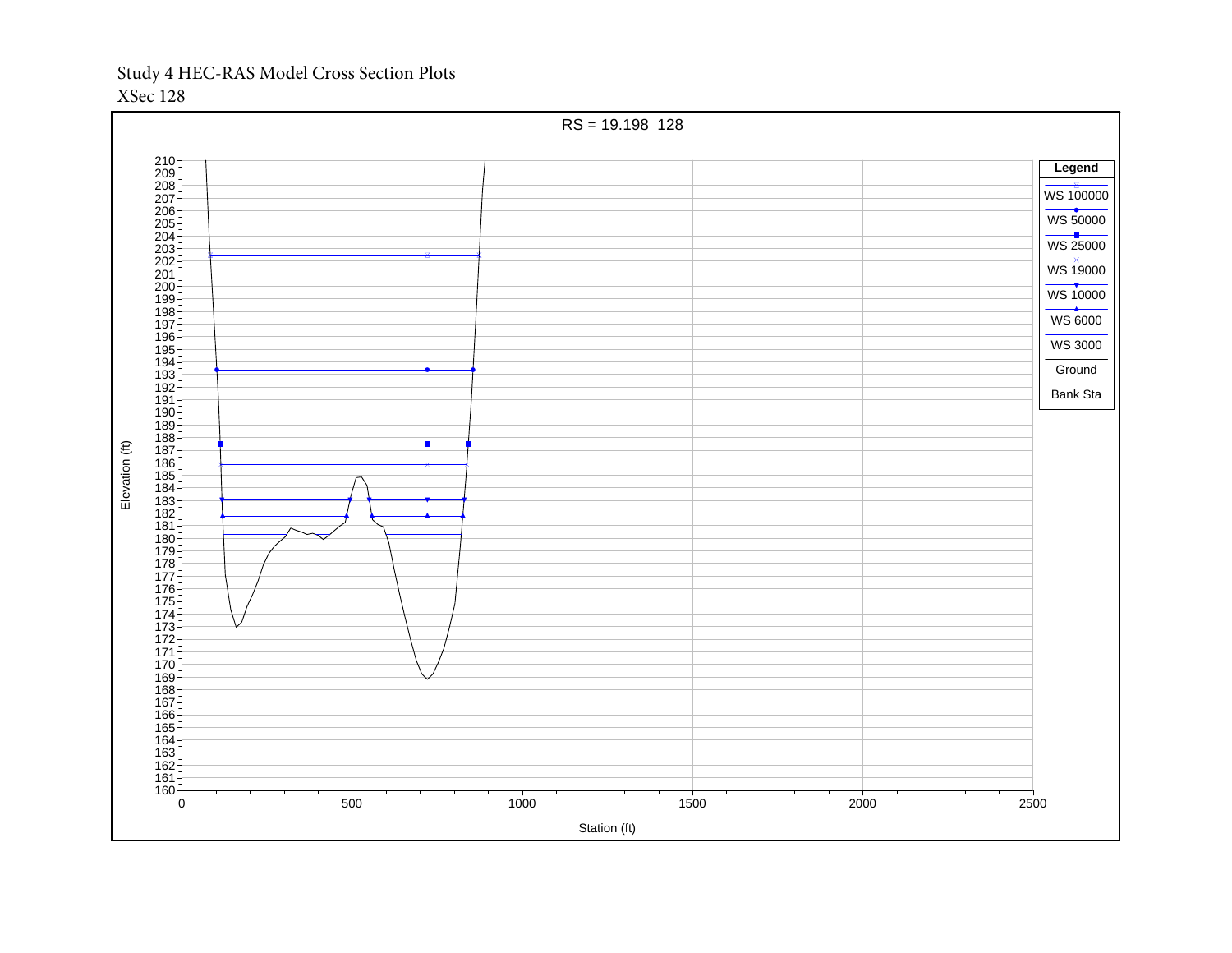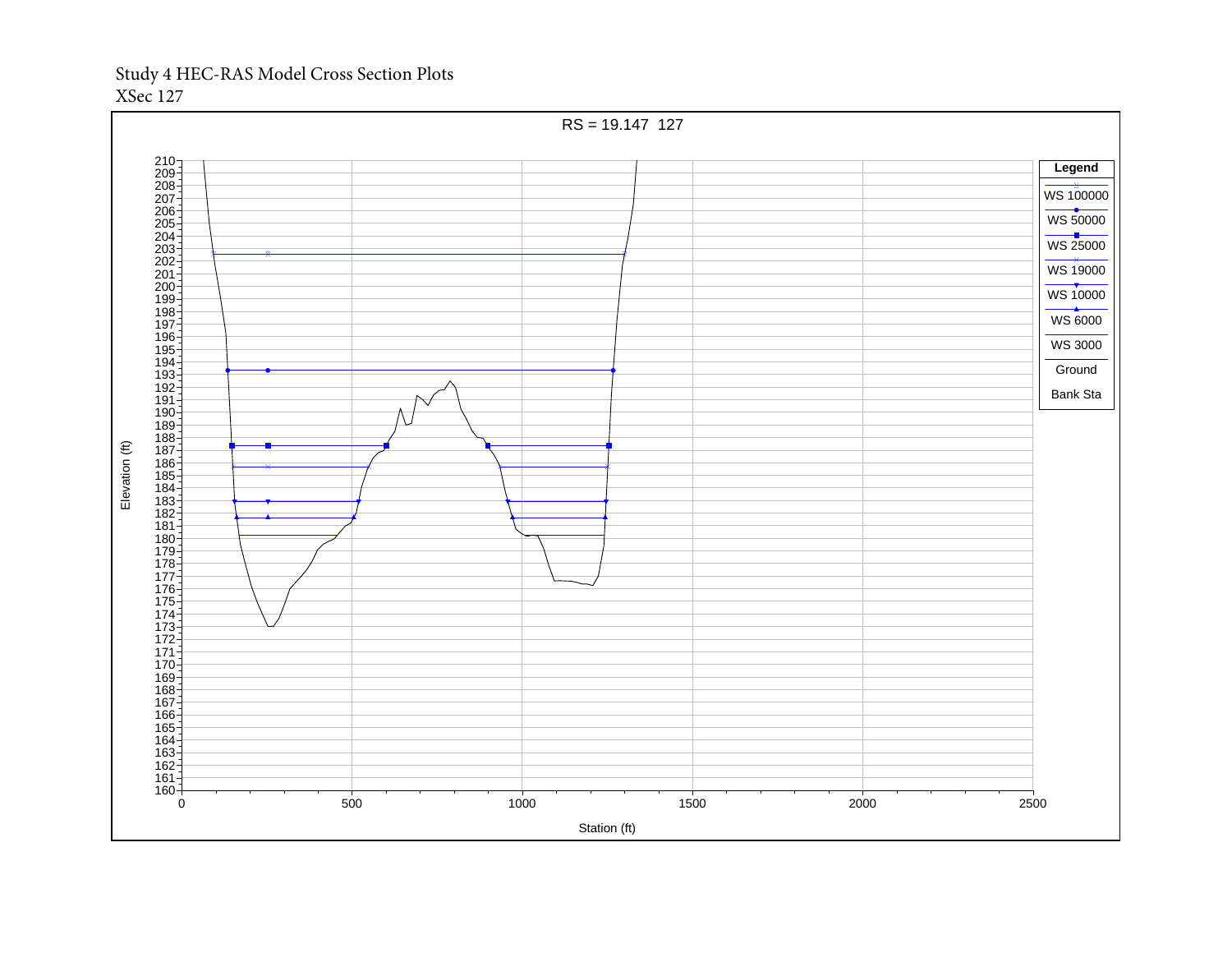## Study 4 HEC-RAS Model Cross Section Plots XSec 126

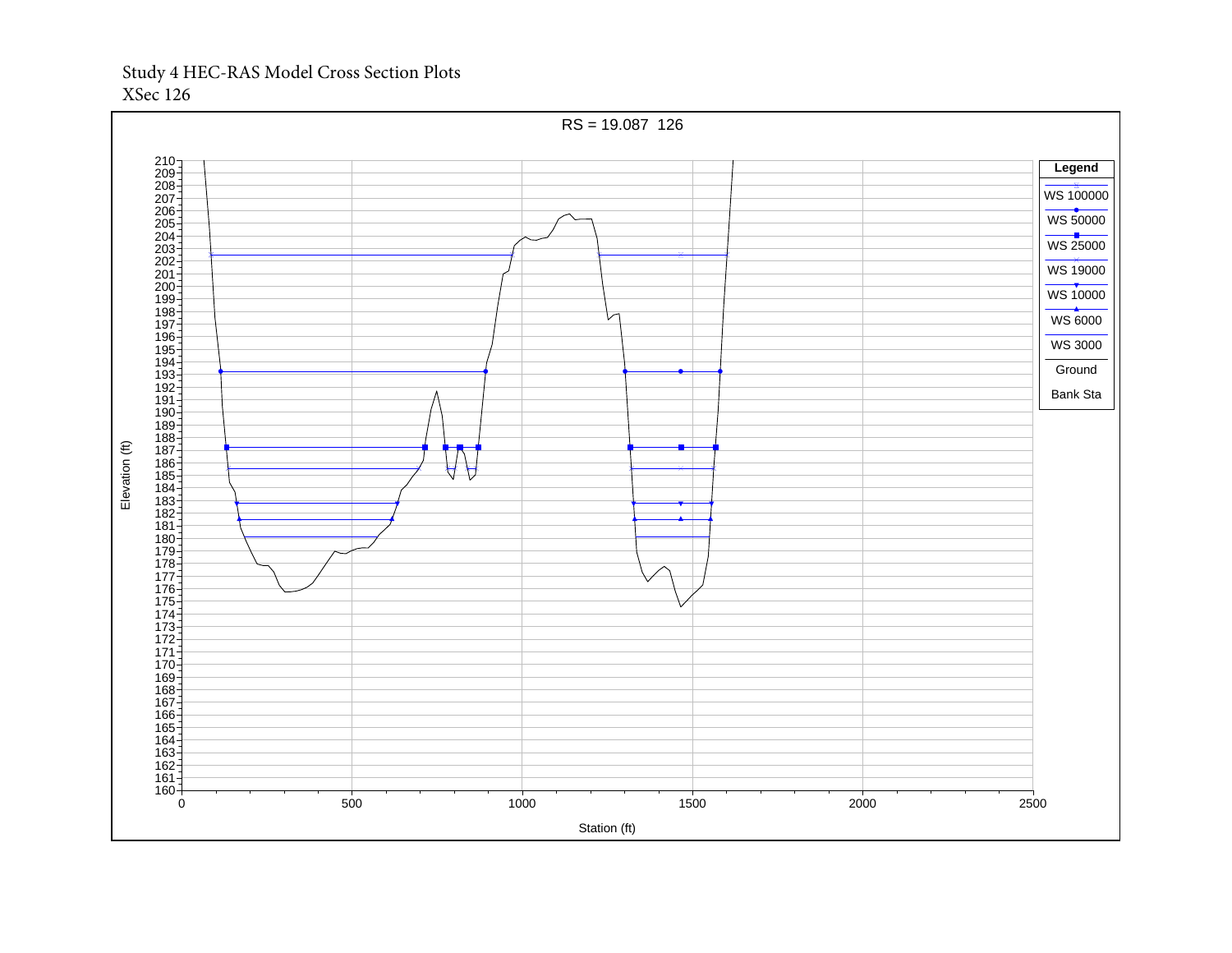## Study 4 HEC-RAS Model Cross Section Plots XSec 125